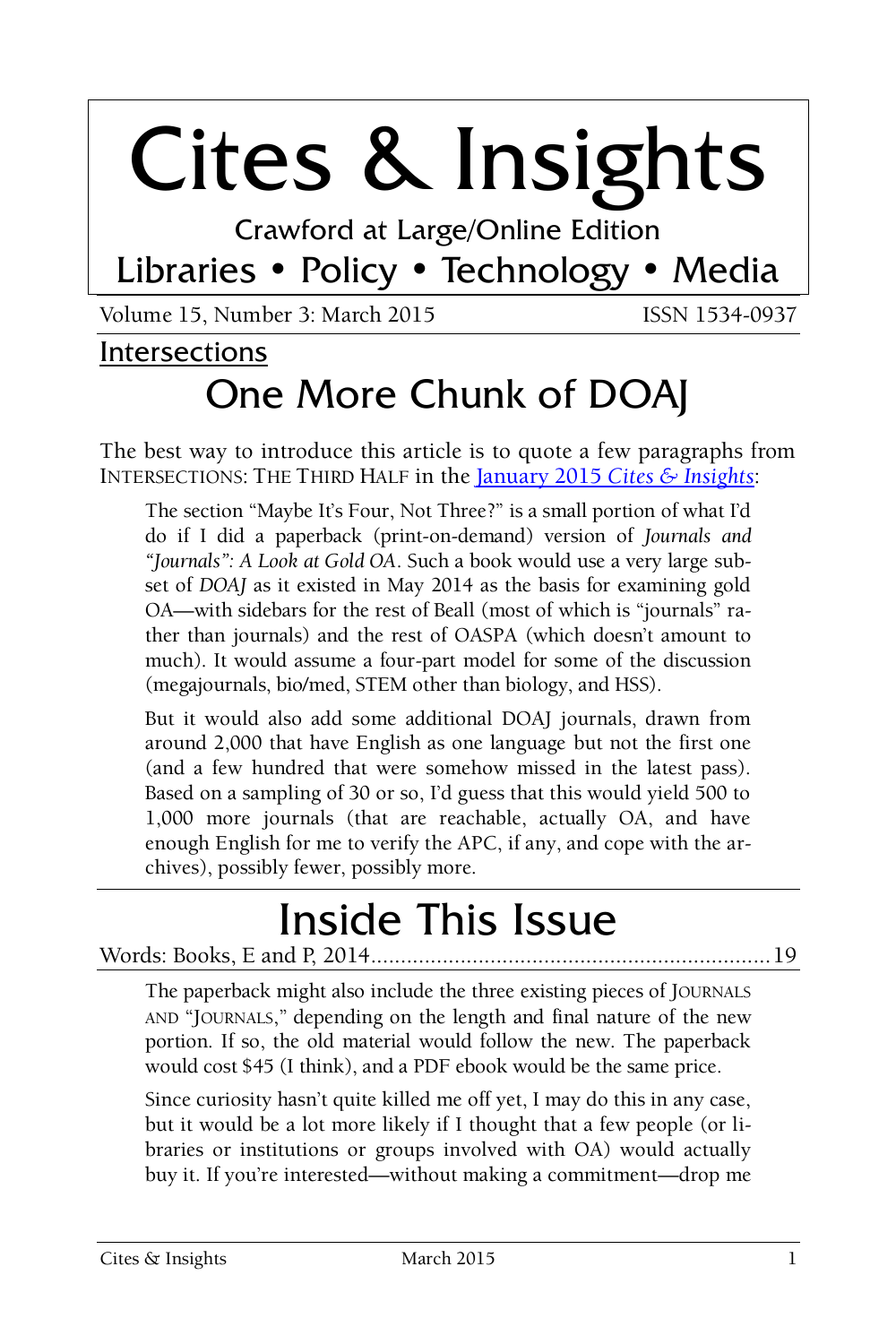a line at waltcrawford@gmail.com saying so (or leave a comment on the *Walt at Random* post I'll do in December 2014).

On one hand, absolutely no responses were received to the request in that final paragraph or the *Walt at Random* post.

On the other, an inquiry panned out, such that there *will* be a crisp, coherent, professionally published overview of (almost all of) the open access journal landscape as of mid-2014: "Idealism and Opportunism: The State of Open Access Journals," an issue of ALA's *Library Technology Reports* appearing this summer. It will be brief (around 18,000 words, or the equivalent of a 24-page *Cites & Insights*) and include advice for librarians on getting involved in gold OA and helping authors and readers avoid scammy OA. If your library doesn't subscribe to *LTR* (or you're not at a library), the issue should be separately available for around \$45, less if you're an ALA member; I believe standard practice is for the first chapter to be free online.

In order to prepare that publication, I have done what was suggested in the second paragraph. I've gone through the *DOAJ* listings that have English as one of the listed languages (around 2,200), yielding 1,507 additional entries for my master *DOAJ* spreadsheet, which now includes 6,490 journals that qualify for full analysis and 811 more that either can't be reached, don't match my definition of OA article journals, or are too opaque to measure. The other 700 or so did not have enough English in any version of the interface for me to be able to analyze them.

There are still some 2,408 journals in *DOAJ* that I couldn't analyze, mostly because they're entirely non-English. That would add more than 30% to the 7,301 journals I *have* looked at—but some searching at *DOAJ*  suggests that these are mostly smaller journals, probably adding no more than 18% to 20% to the article counts. It appears that 70% to 80% of these 2,408 journals don't charge author-side fees. (If I'm right about the 18%-20%, it means that *DOAJ*-listed journals *alone* accounted for at least 400,000 articles in 2013, setting aside the sideshow of "Beall's list.")

I also made two other changes in the dataset:

- I revisited "O" journals in the expanded DOAJ spreadsheet, looking up each title directly in *DOAJ*. I was able to determine presumed article counts for 106 of the journals (of 295 original cases, including those encountered in this final subgroup).
- $\triangleright$  For journals categorized as "D/C" that, in fact, had no articles later than 2010, I recategorized them as "E/C"—empty and explicitly canceled.

I won't offer a full update of the overall figures in the January essay; you'll have to wait for the publication this summer. I *will* add some notes on the oddly miscellaneous 1,507 and some of how they change the overall picture, and some thoughts after completing this analysis.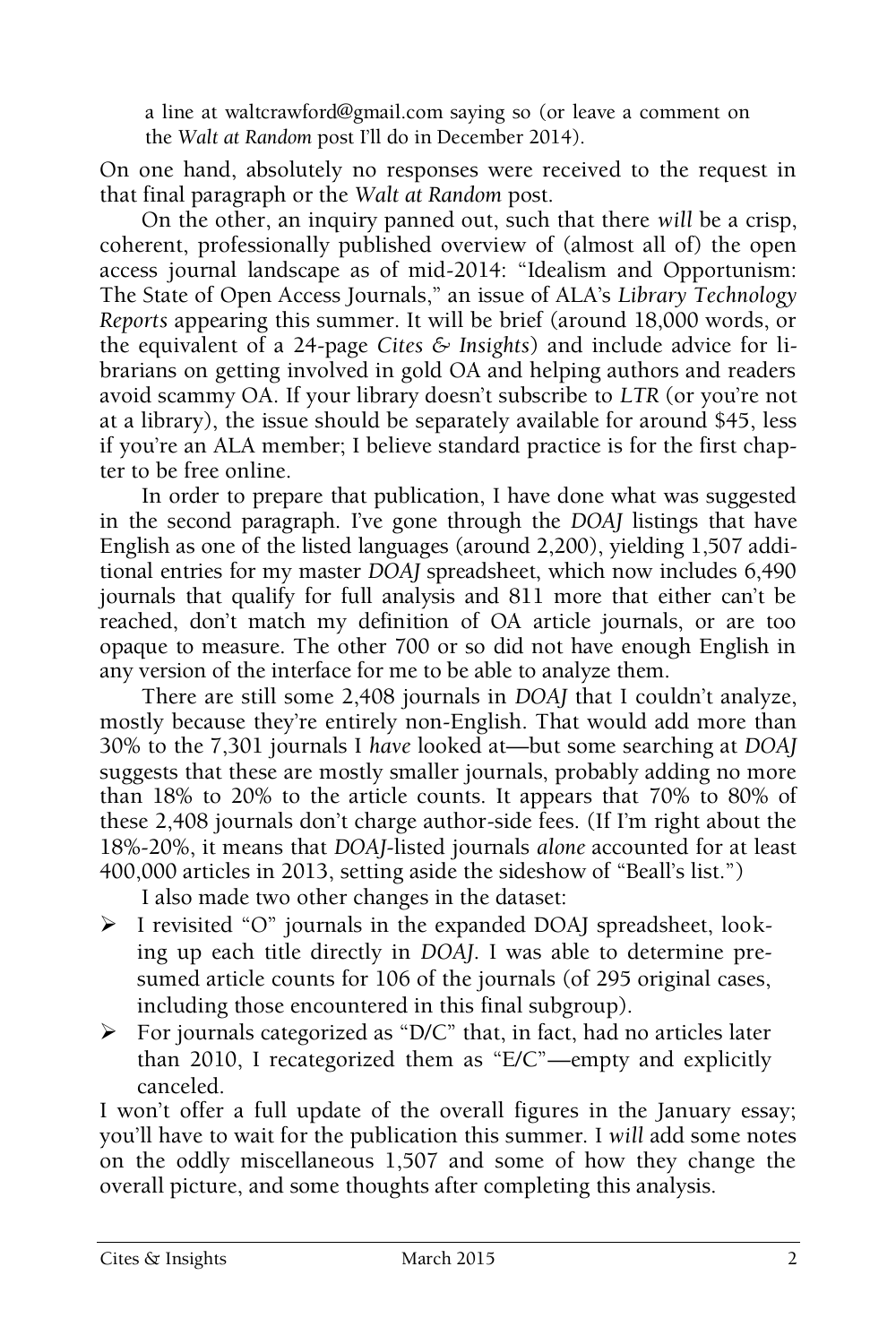## Notes on DOAJ3

Nothing ties this group together. Most of them are journals that don't have English as the primary language but do offer some English in the interface—but it appears that a few just got missed along the way.

Of the 1,507 journals, 104 were unreachable or unworkable (X), 101 were opaque or obscure (not including those that yielded article counts through a DOAJ search) (O), 133 were not actually OA journals of scholarly articles (N), and 22 were empty (E). That leaves 1,147 journals that published (countable) articles between January 1, 2011 and June 30, 2014. Those 1,147 journals published roughly 47,600 articles in 2013.

By specific grade, 867 were A (apparently good), 83 were B (usually because of high fees), 21 were C (in two-thirds of the cases because they probably had APCs but didn't disclose them), and 167 were D (diminished, dead, etc.)

Looking more closely at some of the grades:

- $\triangleright$  X: 45 journals yielded 404 errors (and two more consistently yielded 404s for issues or archives); more than a dozen are now parking pages or otherwise replaced with something other than a journal; some two dozen were unreachable but not 404 (tested at least twice on different days); seven either attempted to download malware or were otherwise flagged as malicious. The rest were a mix of other problems, including one that opened eight ad windows before I was able to shut it down (I have Firefox set *not* to open popup windows). The most curious may be one journal that now appears to be a Smithsonian *shopping* page.
- $\triangleright$  O: More than 40 of these had no apparent dates in the archive; another 40+ offered only whole-issue PDFs; the rest were opaque for various reasons, including one in which archives were split across nine subsections of the journal.
- N: More than 50 consisting of conference or workshop proceedings; more than 30 that require registration to read articles; several that are magazines rather than journals (without enough refereed articles to count); a few that are monographic series; at least ten that do *not* mention pre-publication or post-publication peer review; a few with embargoes; and at least one that's now "hybrid."
- $\triangleright$  D: 46 that have explicitly shut down or have not had any articles since 2012; seven that appear to be dying based on publication patterns; 40 with erratic publication patterns (and fewer than five articles in at least one year); 23 that may be on hiatus; one that appears to be new; and 50 small journals.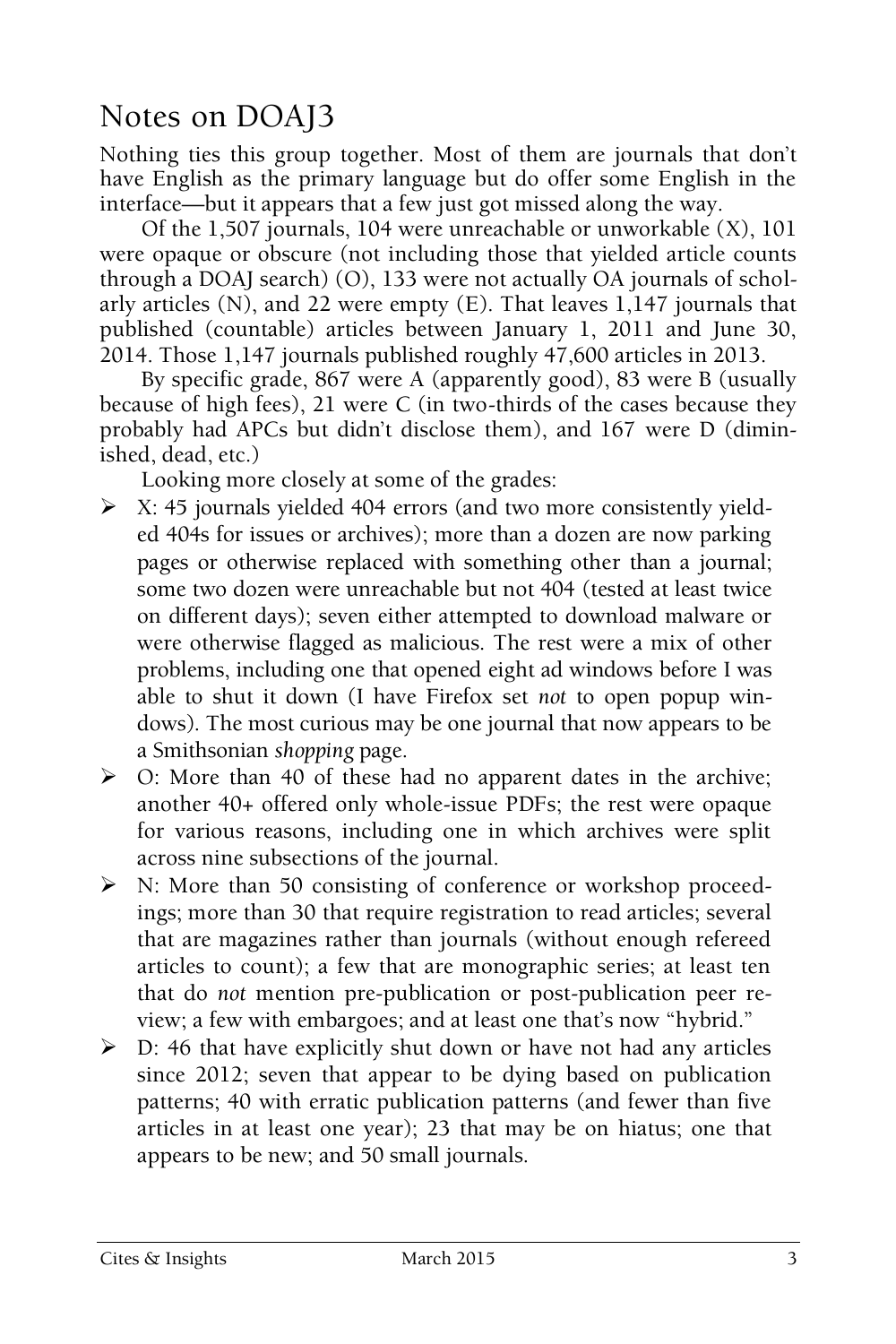#### *Additional notes on Grades A-D*

Three of these journals published more than 1,000 articles in the peak year between 2011 and 2014; 41 published 200 to 999 articles; 61 published 100 to 199 articles; 113 published 60 to 99 articles; 201 published 35 to 59 articles; 315 published 20 to 34 articles; and 413 published fewer than 20.

Of journals with APCs, three charged \$2,000 and up; 32 charged \$1,000 to \$1,999; 33 charged \$300 to \$999; 50 charged \$100 to \$299; and 28 charged \$9 to \$99.

Table 1 shows the number of journals, number of articles in 2013, and the percentage of free journals (FJ%) and articles in those journals (FA%) by subject, in order by number of articles in 2013. The medical journals within this group are not typical of medical journals in *DOAJ* in general (with a *much* higher percentage of free journals and articles), as are some other cases—including Law, where the only *DOAJ* journals charging fees are in this group.

In terms of age, 39 of the journals started before 2000 (82% free); 158 started in 2000-2004 (91% free); 272 started in 2005-2009 (90% free); 420 started in 2005-2009 (86% free); and 257 started in 2010-2013 (77% free). One free journal started in 2014. (Others may have but did not show any articles as of June 30, 2014). While the percentage of free startups did go down a little in 2010-2013, the decline is much smaller than in *DOAJ* as a whole.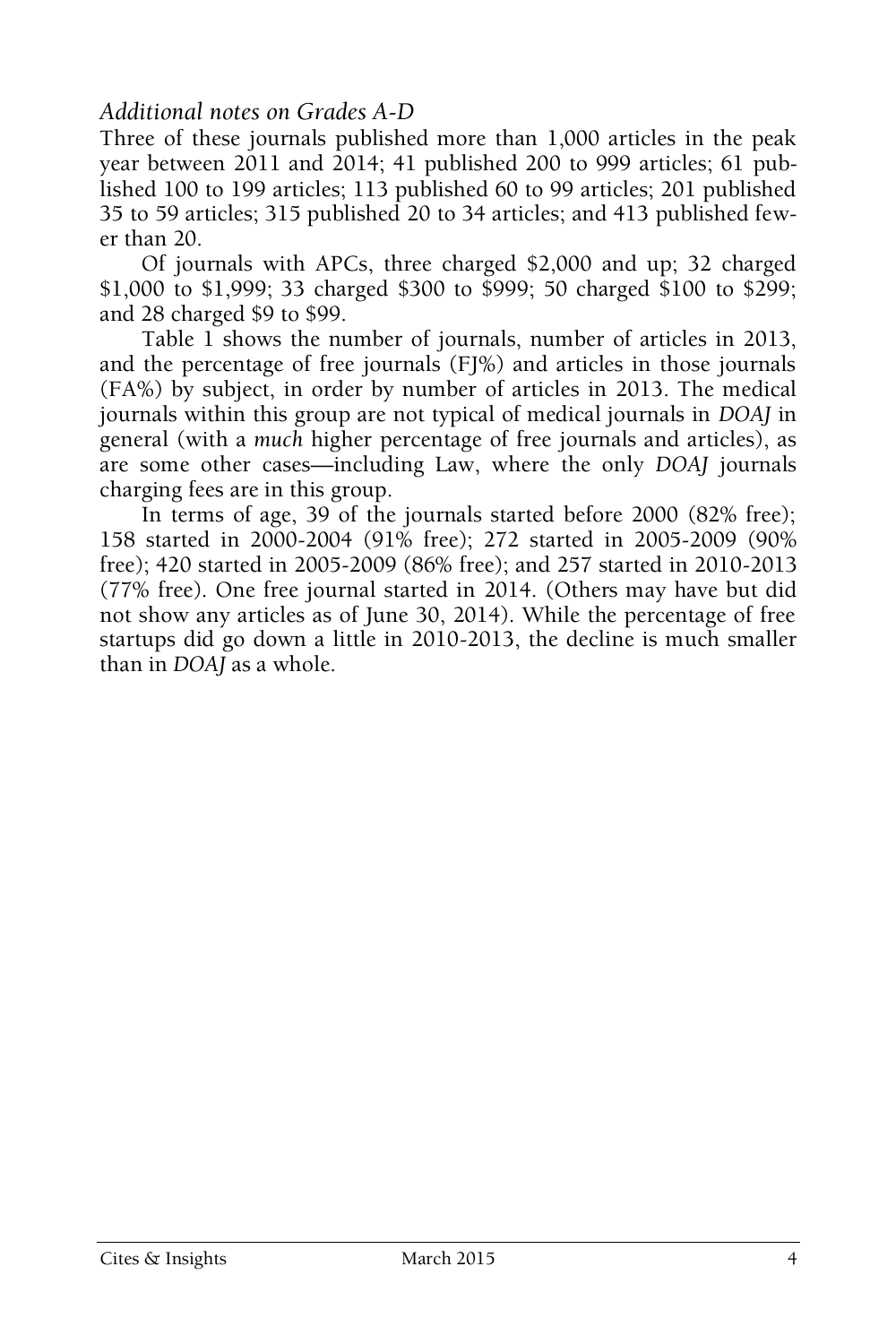| Subject                  | Jour.           | Art.             | FJ%  | FA%  |
|--------------------------|-----------------|------------------|------|------|
| Medicine                 | 184             | 9,341            | 84%  | 80%  |
| Computer Science         | 42              | 4,175            | 83%  | 32%  |
| Agriculture              | 83              | 4,019            | 66%  | 67%  |
| Economics                | $\overline{85}$ | 3,243            | 82%  | 54%  |
| Language & Literature    | 94              | 2,710            | 99%  | 99%  |
| <b>Earth Sciences</b>    | $\overline{52}$ | 2,574            | 75%  | 37%  |
| Miscellany               | $\overline{38}$ | 2,382            | 89%  | 95%  |
| Ecology                  | 29              | 2,237            | 69%  | 34%  |
| Education                | 63              | 1,847            | 94%  | 91%  |
| Sociology                | 29              | 1,826            | 90%  | 82%  |
| Science                  | 10              | 1,664            | 60%  | 11%  |
| <b>Biology</b>           | $\overline{32}$ | 1,585            | 63%  | 57%  |
| Arts & Architecture      | 68              | 1,408            | 94%  | 82%  |
| History                  | $\overline{44}$ | 1,311            | 100% | 100% |
| Zoology                  | 30              | 1,298            | 73%  | 58%  |
| Anthropology             | $\overline{43}$ | 865              | 91%  | 91%  |
| Psychology               | 22              | 848              | 77%  | 75%  |
| Law                      | 43              | 752              | 95%  | 95%  |
| Engineering              | $\overline{19}$ | 723              | 79%  | 84%  |
| <b>Political Science</b> | $\overline{39}$ | 644              | 92%  | 96%  |
| Religion                 | $\overline{15}$ | $\overline{607}$ | 87%  | 36%  |
| Media & Communications   | $\overline{1}9$ | 428              | 95%  | 90%  |
| Philosophy               | 23              | 420              | 96%  | 95%  |
| <b>Library Science</b>   | $\overline{23}$ | $\overline{3}43$ | 91%  | 96%  |
| Physics                  | $\overline{6}$  | 221              | 67%  | 47%  |
| Chemistry                | 5               | 89               | 80%  | 89%  |
| Mathematics              | $\overline{5}$  | 86               | 100% | 100% |
| Technology               | $\overline{2}$  | 29               | 100% | 100% |

Table 1. Journals (A-D) and articles by subject, DOAJ3

## A Few Overall Notes

For 2013, gold OA journals *in DOAJ* published more than 366,000 articles plus at least another 37,000 in *DOAJ* journals not analyzed here. Thus, there were more than 400,000 gold OA articles even omitting all journals that are *not* in *DOAJ* (which probably account for another 73,000).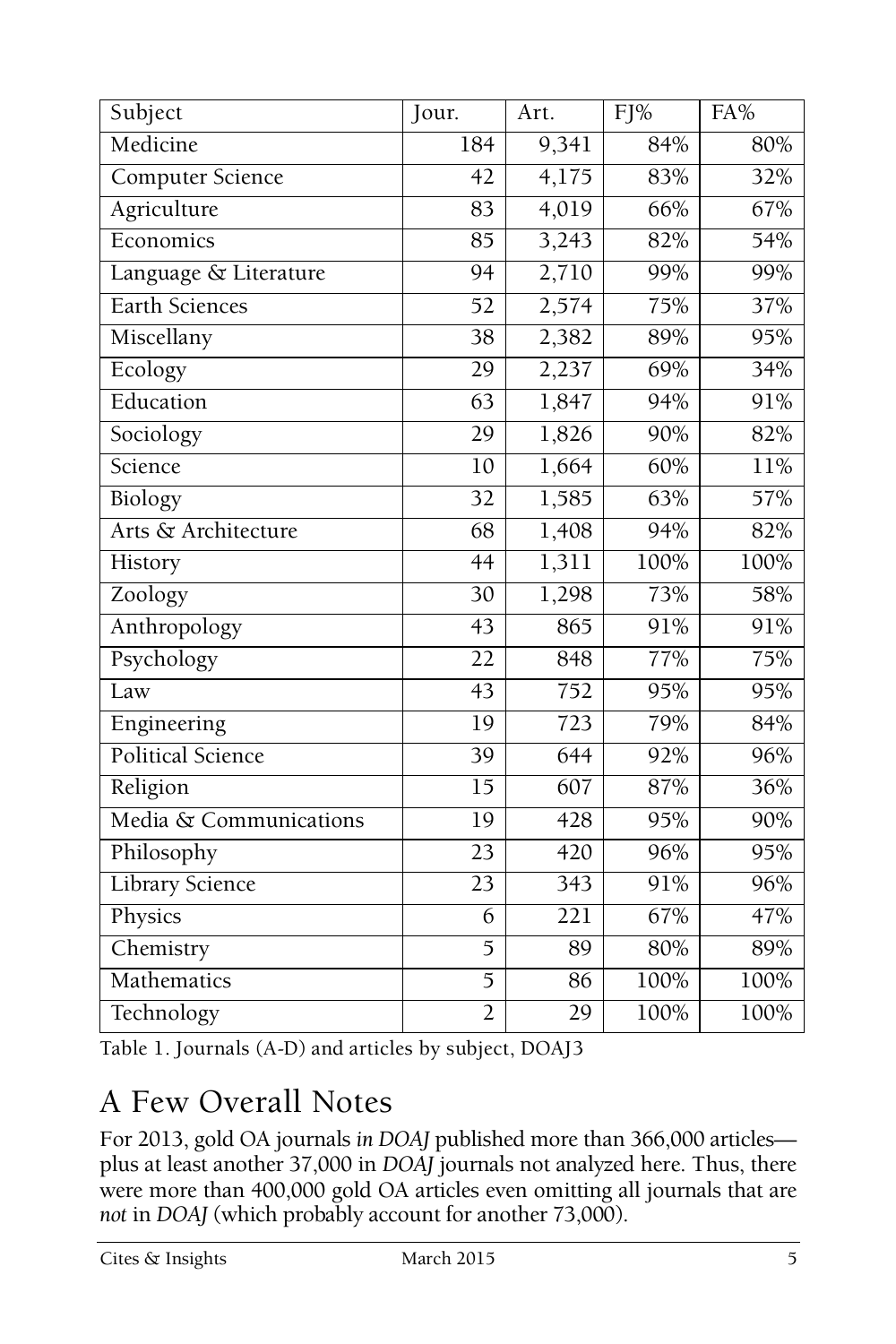If all fee-charging journals received full APCs (for full reviewed articles, 10 pages each), with no waivers, for all articles published in 2013, the revenue would add up to a little less than \$231 million. (non-*DOAJ*  journals might account for another \$21.7 million). The average cost per article is \$630, misleading as that average is.

| Subject                  | Jour             | $\overline{\%}$ FJ | Art               | %FA |
|--------------------------|------------------|--------------------|-------------------|-----|
| Agriculture              | $\overline{309}$ | 58%                | 16,880            | 44% |
| Anthropology             | $\overline{132}$ | 86%                | 2,663             | 77% |
| Arts & Architecture      | $\overline{150}$ | 95%                | 2,647             | 84% |
| <b>Biology</b>           | 336              | 38%                | 24,127            | 24% |
| Chemistry                | 136              | 59%                | 12,258            | 30% |
| Computer science         | 338              | 53%                | 23,281            | 24% |
| Earth Sciences           | 189              | 73%                | $\frac{7,109}{ }$ | 46% |
| Ecology                  | $\overline{153}$ | 53%                | 8,295             | 27% |
| Economics                | $\overline{345}$ | 69%                | 10,663            | 50% |
| Education                | $\overline{319}$ | 88%                | 7,332             | 80% |
| Engineering              | $\overline{245}$ | 57%                | 19,336            | 26% |
| History                  | 136              | 98%                | 2,739             | 98% |
| Language & Literature    | $\overline{262}$ | 95%                | 6,243             | 73% |
| Law                      | 106              | 95%                | 2,019             | 93% |
| <b>Library Science</b>   | $\overline{77}$  | 94%                | 1,363             | 92% |
| Mathematics              | 228              | 79%                | 13,190            | 40% |
| Media & Communications   | $\overline{79}$  | 91%                | 1,667             | 73% |
| Medicine                 | 1,702            | 49%                | 103,908           | 36% |
| Miscellany               | $\overline{87}$  | 69%                | 7,375             | 38% |
| Philosophy               | 96               | 95%                | 1,409             | 90% |
| Physics                  | 125              | 53%                | 10,509            | 31% |
| <b>Political Science</b> | 129              | 91%                | 2,402             | 84% |
| Psychology               | $\overline{74}$  | 76%                | 2,926             | 52% |
| Religion                 | $\overline{65}$  | 88%                | 1,603             | 47% |
| Science                  | 118              | 51%                | 11,097            | 21% |
| Sociology                | 234              | 83%                | 7,227             | 63% |
| Technology               | 138              | 59%                | 9,688             | 49% |
| Zoology                  | 178              | 57%                | 9,581             | 47% |
| Total                    | 6,490            | 65%                | 366,210           | 36% |

Table 2. Journal and article count by subject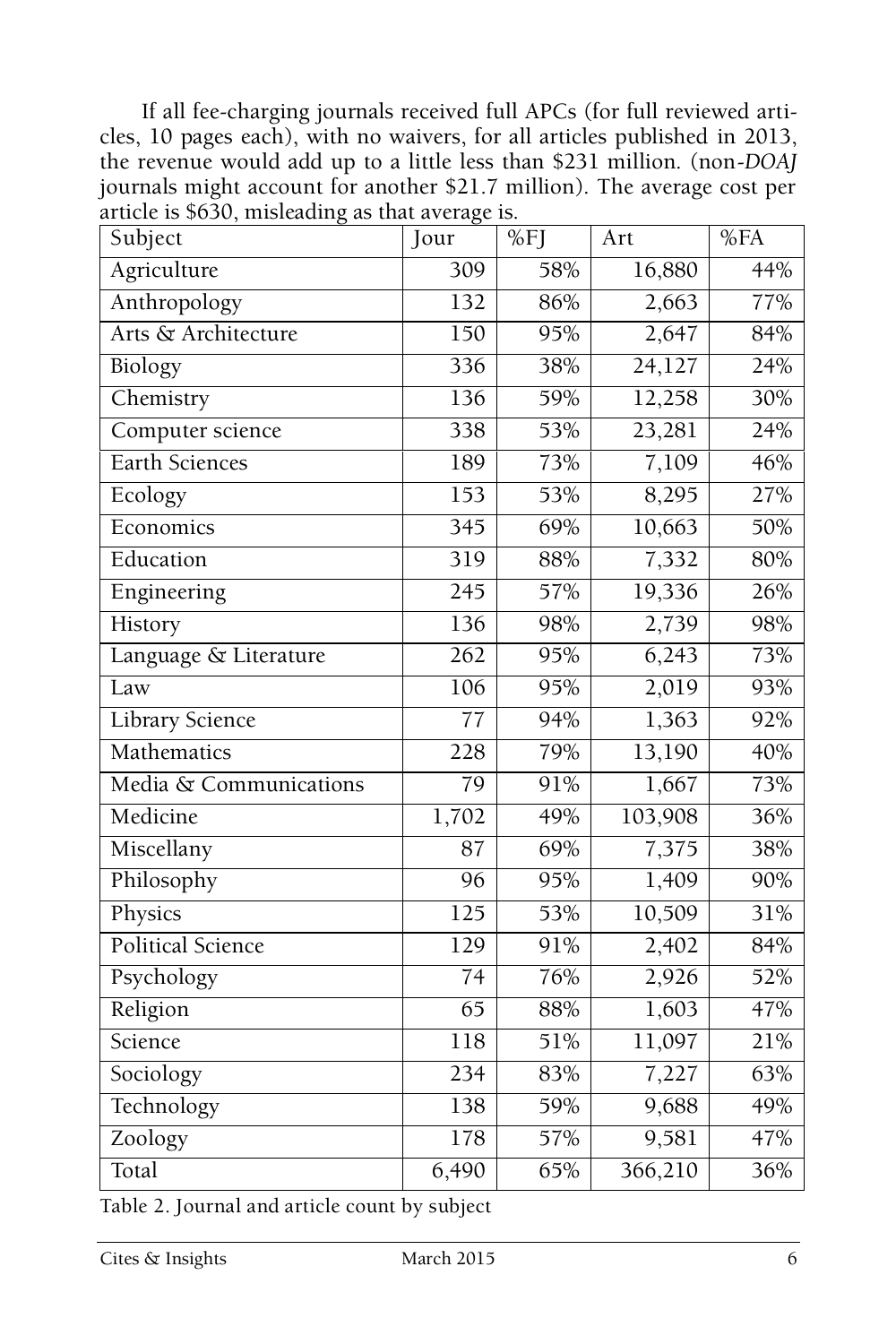Table 2 shows subject breakdowns for 2013 journals and articles for *all*  of DOAJ (that I was able to analyze). It's the equivalent of Table 1 but for *all* analyzed journals in *DOAJ*, showing journals and 2013 articles for each subject and the percentage of free journals (%FJ) and free articles (%FA).

You'll find two related tables at the end of this article—Tables 4 and 5, which replace (both correcting and expanding) Tables 2.66a, 2.67a, 3.33 and 3.34 in earlier issues.Finally, I thought it might be interesting to look at journals that I believe authors would be likely to publish in, if they took the time to find out a bit about journals: that is, grades A and B and some portions of D (erratic, new and small). Table 3 shows key figures for the large *DOAJ* set and for Beall journals that aren't in *DOAJ*.

| Group      | Iournals | Free% | Articles | Free% |
|------------|----------|-------|----------|-------|
| <b>DOA</b> | 5,695    | 68%   | 334,025  | 37%   |
| Beall      | 1,960    | 6%    | 41,403   | 2%    |
| Ratio      | 2.9      |       | 8. I     |       |

Table 3. Journals and articles in grades A-B (and D)

Note that, once dubious and dying journals are omitted, there are almost three times as many workable journals in *DOAJ* as in the remainder of the Beall lists—and those journals published more than eight times as many articles in 2013.

## Want More?

The complete overview will appear this summer, without the extensive detail (and possibly consequent errors) in the previous articles.

If you wish to do different or more detailed tabulations, or look at correlations, anonymized versions of two of the spreadsheets used for this article are now available on figshare. The *DOAJ* [spreadsheet](http://dx.doi.org/10.6084/m9.figshare.1299451) is at [http://dx.doi.org/10.6084/m9.figshare.1299451;](http://dx.doi.org/10.6084/m9.figshare.1299451) the [Beall spreadsheet](http://dx.doi.org/10.6084/m9.figshare.1299452) (Beallset journals *not* in *DOAJ)* is at [http://dx.doi.org/10.6084/m9.figshare.1299452.](http://dx.doi.org/10.6084/m9.figshare.1299452) There were too few OASPA journals not in *DOAJ* to make an anonymized spreadsheet useful.

## Clarified Tables

When I was preparing these and related figures for the study that will appear this summer, I found that some of the tables in the December 2014 and January 2015 issues were either wrong or misleading.

Tables 2.66a, 2.67a, 3.33 and 3.34 are *wrong*: article counts are too high (apparently reflecting 2011-2014) while revenue is for 2013, yielding cost per article figures that are too low.

Tables 2.66b-c and 2.67b-c (Beall and OASPA journals) may or may not be correct, but in either case aren't directly comparable to DOAJ figures. Therefore, I'm including six additional tables. Tables 4 and 5 show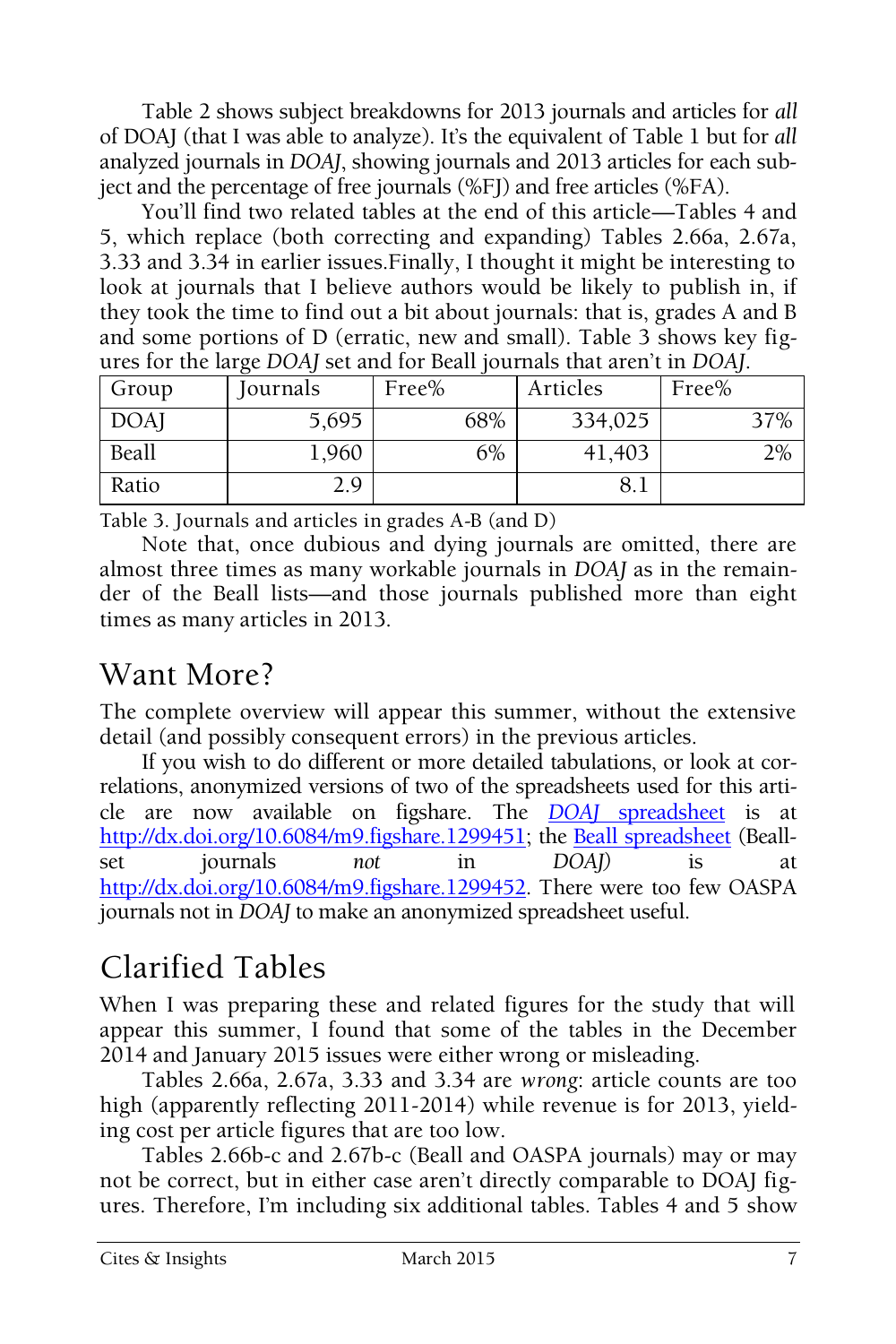2013 article counts and cost per article for the nearly-complete subset of DOAJ to be used in this summer's overview, and replace Tables 3.33 and 3.34 (which in turn replaced and expanded Tables 2.66a and 2.67a). The new tables are interleaved with new Tables 2.66b-c and 2.67b-c, which provide comparable figures, noting that there's a *lot* of overlap between the OASPA set and the DOAJ set and a little overlap between the Beall set and the DOAJ set.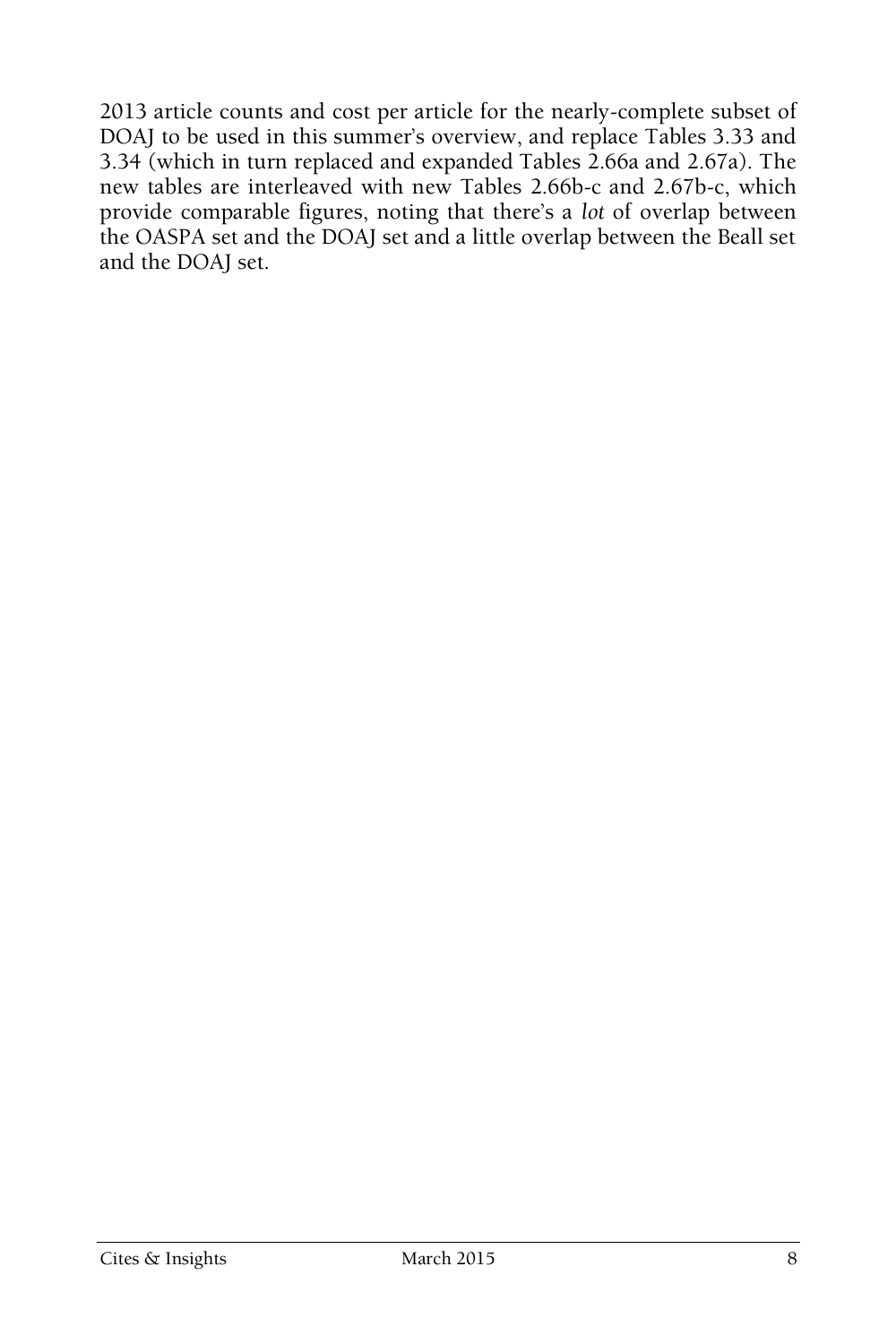| Subject                | \$/article | Articles           |
|------------------------|------------|--------------------|
| Mega                   | \$1,353.52 | 36,673             |
| Biology                | \$1,227.94 | 24,127             |
| Physics                | \$869.79   | 10,509             |
| Medicine               | \$816.25   | 103,908            |
| Psychology             | \$811.77   | 2,926              |
| Chemistry              | \$713.13   | 12,258             |
| Total                  | \$630.05   | 366,210            |
| Science                | \$585.92   | 11,097             |
| Mathematics            | \$508.05   | 13,190             |
| Ecology                | \$420.43   | 8,295              |
| Earth Sciences         | \$406.95   | 7,109              |
| Technology             | \$352.59   | 9,688              |
| Agriculture            | \$336.41   | 16,880             |
| Zoology                | \$269.20   | 9,581              |
| Engineering            | \$252.39   | 19,336             |
| Computer science       | \$240.76   | 23,281             |
| Religion               | \$183.95   | 1,603              |
| Economics              | \$121.84   | 10,663             |
| Sociology              | \$121.73   | 7,227              |
| Anthropology           | \$109.62   | 2,663              |
| Media & Communications | \$105.40   | 1,667              |
| Miscellany             | \$82.17    | 7,375              |
| Philosophy             | \$65.24    | 1,409              |
| Language & Literature  | \$61.80    | 6,243              |
| Education              | \$58.09    | $\overline{7,332}$ |
| Political Science      | \$32.68    | 2,402              |
| Arts & Architecture    | \$17.33    | 2,647              |
| Law                    | \$16.63    | 2,019              |
| <b>Library Science</b> | \$10.29    | 1,363              |
| History                | \$10.09    | 2,739              |

*Overall cost per article sorted by cost*

Table 4. DOAJ, \$/article, 2013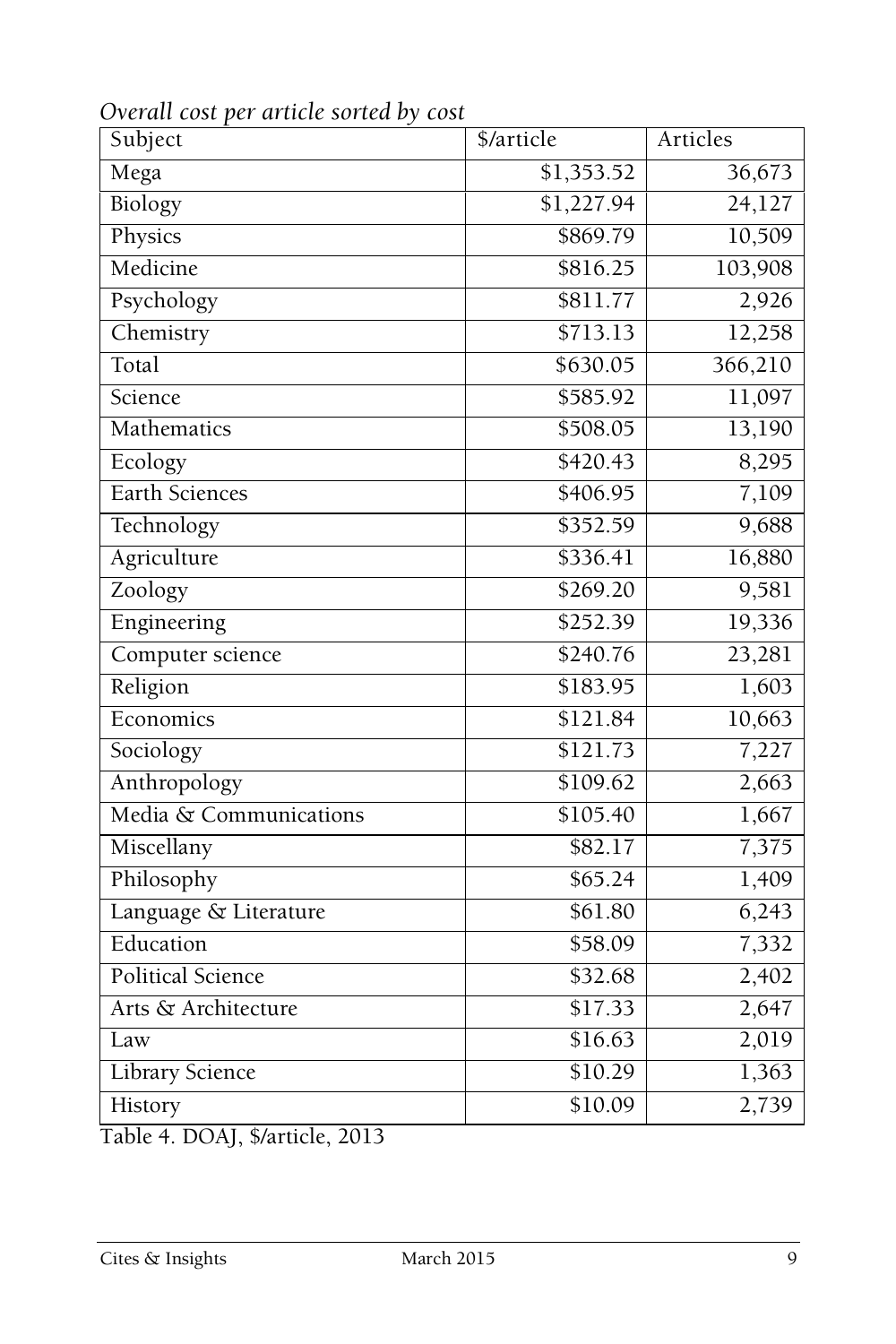| Subject                  | \$/article             | Articles         |
|--------------------------|------------------------|------------------|
| Psychology               | \$2,120.81             | 1,102            |
| Biology                  | \$1,856.91             | 12,156           |
| Technology               | \$1,814.92             | 1,103            |
| Medicine                 | \$1,557.74             | 70,352           |
| Total                    | \$1,482.63             | 110,175          |
| Agriculture              | \$1,433.18             | 2,263            |
| Chemistry                | \$1,422.23             | 4,722            |
| Physics                  | \$1,157.21             | 2,343            |
| Philosophy               | \$1,133.33             | 24               |
| Zoology                  | \$1,107.72             | 1,426            |
| Science                  | $\overline{$1,072.27}$ | 2,215            |
| Computer science         | \$1,068.28             | 1,386            |
| Anthropology             | \$1,042.23             | 139              |
| Mathematics              | \$1,035.36             | 4,430            |
| Engineering              | \$867.37               | 2,733            |
| Ecology                  | \$847.93               | $\overline{726}$ |
| Earth Sciences           | \$702.65               | $\overline{615}$ |
| Sociology                | \$484.25               | 778              |
| <b>Political Science</b> | \$240.78               | 116              |
| Education                | \$223.79               | $\overline{227}$ |
| Religion                 | \$177.91               | $\overline{93}$  |
| Miscellany               | \$113.50               | 457              |
| Arts & Architecture      | \$111.28               | 116              |
| Economics                | \$110.79               | $\overline{211}$ |
| Media & Communications   | \$69.58                | 48               |
| History                  | \$5.57                 | 150              |
| Language & Literature    | \$0.00                 | $\overline{67}$  |
| Law                      | \$0.00                 | $\overline{147}$ |
| <b>Library Science</b>   | \$0.00                 | 30               |

Table 2.66b (revised) OASPA, \$/article, 2013.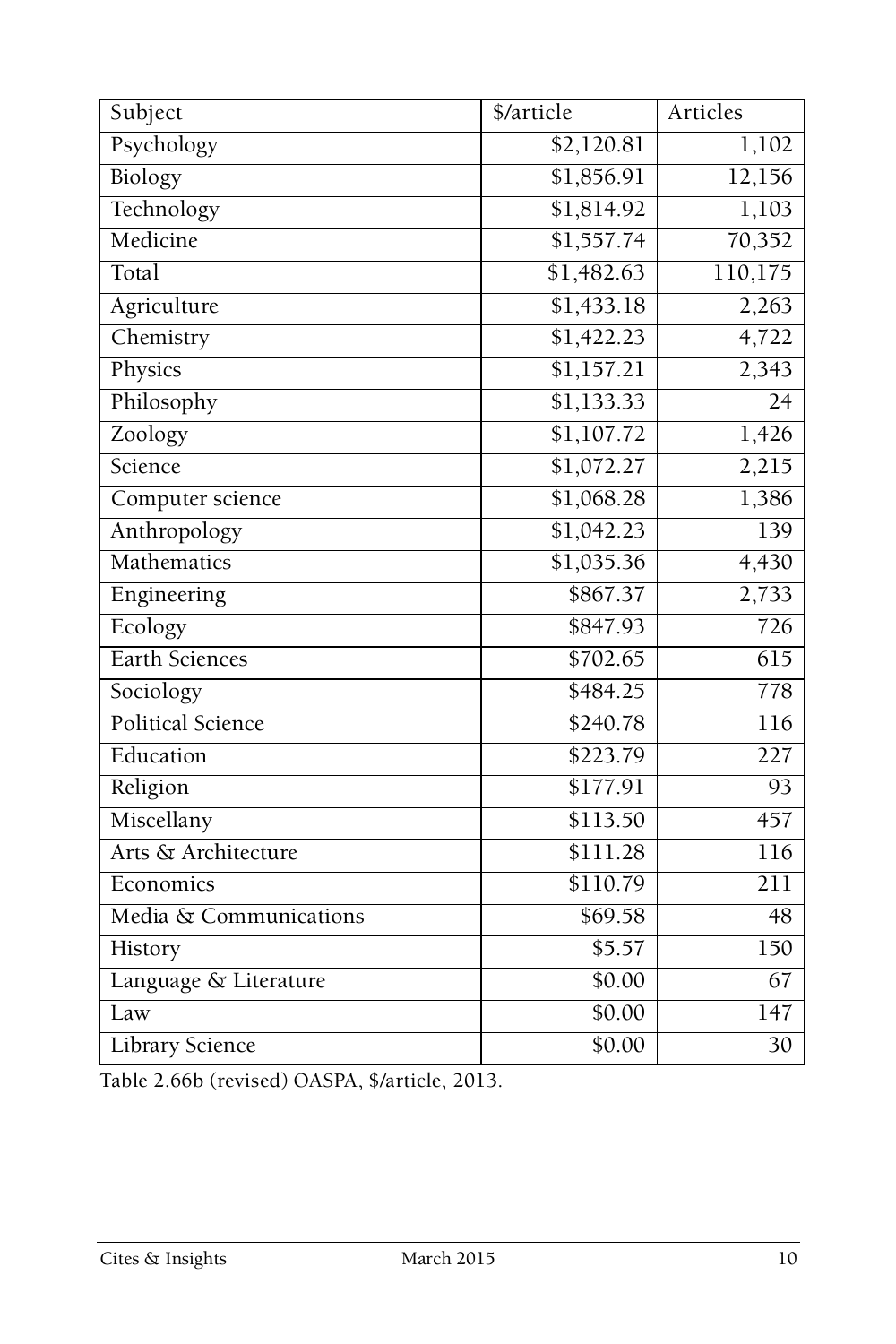| Subject                 | \$/article | Articles         |
|-------------------------|------------|------------------|
| <b>Earth Sciences</b>   | \$520.75   | 1,423            |
| Philosophy              | \$517.91   | $\overline{115}$ |
| Medicine                | \$501.39   | 25,503           |
| Anthropology            | \$491.25   | $\overline{64}$  |
| Law                     | \$465.08   | 248              |
| Physics                 | \$417.46   | 2,986            |
| Ecology                 | \$402.91   | 3,243            |
| Agriculture             | \$396.88   | 6,555            |
| Psychology              | \$395.61   | 546              |
| Biology                 | \$378.06   | 7,722            |
| Mathematics             | \$343.26   | 3,879            |
| History                 | \$324.34   | 149              |
| Total                   | \$297.88   | 115,698          |
| Education               | \$293.09   | 3,012            |
| Chemistry               | \$275.22   | 1,881            |
| Media & Communications  | \$258.14   | $\overline{253}$ |
| Economics               | \$257.88   | 7,353            |
| Arts & Architecture     | \$255.65   | $\frac{1}{248}$  |
| Political Science       | \$252.02   | 649              |
| Zoology                 | \$243.75   | 1,312            |
| Technology              | \$225.24   | 4,552            |
| Language & Literature   | \$222.70   | 1,325            |
| Sociology               | \$198.96   | 2,449            |
| <b>Computer Science</b> | \$178.41   | 9,650            |
| Engineering             | \$161.15   | 14,620           |
| Religion                | \$150.00   | $\overline{2}$   |
| Library Science         | \$141.85   | $\overline{313}$ |
| Science                 | \$92.20    | 11,141           |
| Miscellany              | \$43.01    | 4,505            |

Table 2.66c (revised). Beall, \$/article, 2013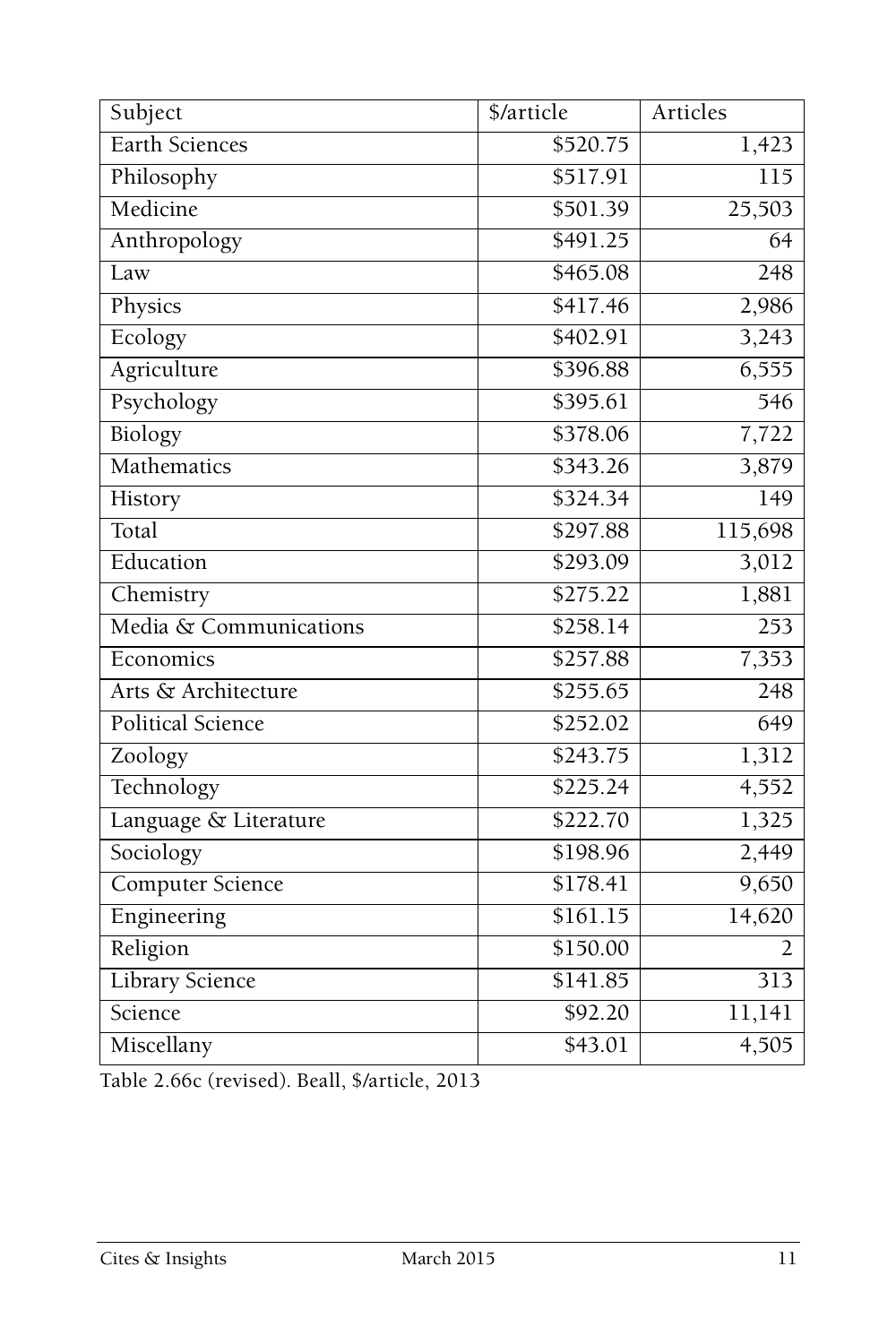| Subject                  | \$/article | Articles |
|--------------------------|------------|----------|
| Total                    | \$630.05   | 366,210  |
| Medicine                 | \$816.25   | 103,908  |
| Mega                     | \$1,353.52 | 36,673   |
| Biology                  | \$1,227.94 | 24,127   |
| Computer science         | \$240.76   | 23,281   |
| Engineering              | \$252.39   | 19,336   |
| Agriculture              | \$336.41   | 16,880   |
| Mathematics              | \$508.05   | 13,190   |
| Chemistry                | \$713.13   | 12,258   |
| Science                  | \$585.92   | 11,097   |
| Economics                | \$121.84   | 10,663   |
| Physics                  | \$869.79   | 10,509   |
| Technology               | \$352.59   | 9,688    |
| Zoology                  | \$269.20   | 9,581    |
| Ecology                  | \$420.43   | 8,295    |
| Miscellany               | \$82.17    | 7,375    |
| Education                | \$58.09    | 7,332    |
| Sociology                | \$121.73   | 7,227    |
| <b>Earth Sciences</b>    | \$406.95   | 7,109    |
| Language & Literature    | \$61.80    | 6,243    |
| Psychology               | \$811.77   | 2,926    |
| History                  | \$10.09    | 2,739    |
| Anthropology             | \$109.62   | 2,663    |
| Arts & Architecture      | \$17.33    | 2,647    |
| <b>Political Science</b> | \$32.68    | 2,402    |
| Law                      | \$16.63    | 2,019    |
| Media & Communications   | \$105.40   | 1,667    |
| Religion                 | \$183.95   | 1,603    |
| Philosophy               | \$65.24    | 1,409    |
| <b>Library Science</b>   | \$10.29    | 1,363    |

*Overall cost per article sorted by articles*

Table 5. DOAJ \$/article 2013, sorted by articles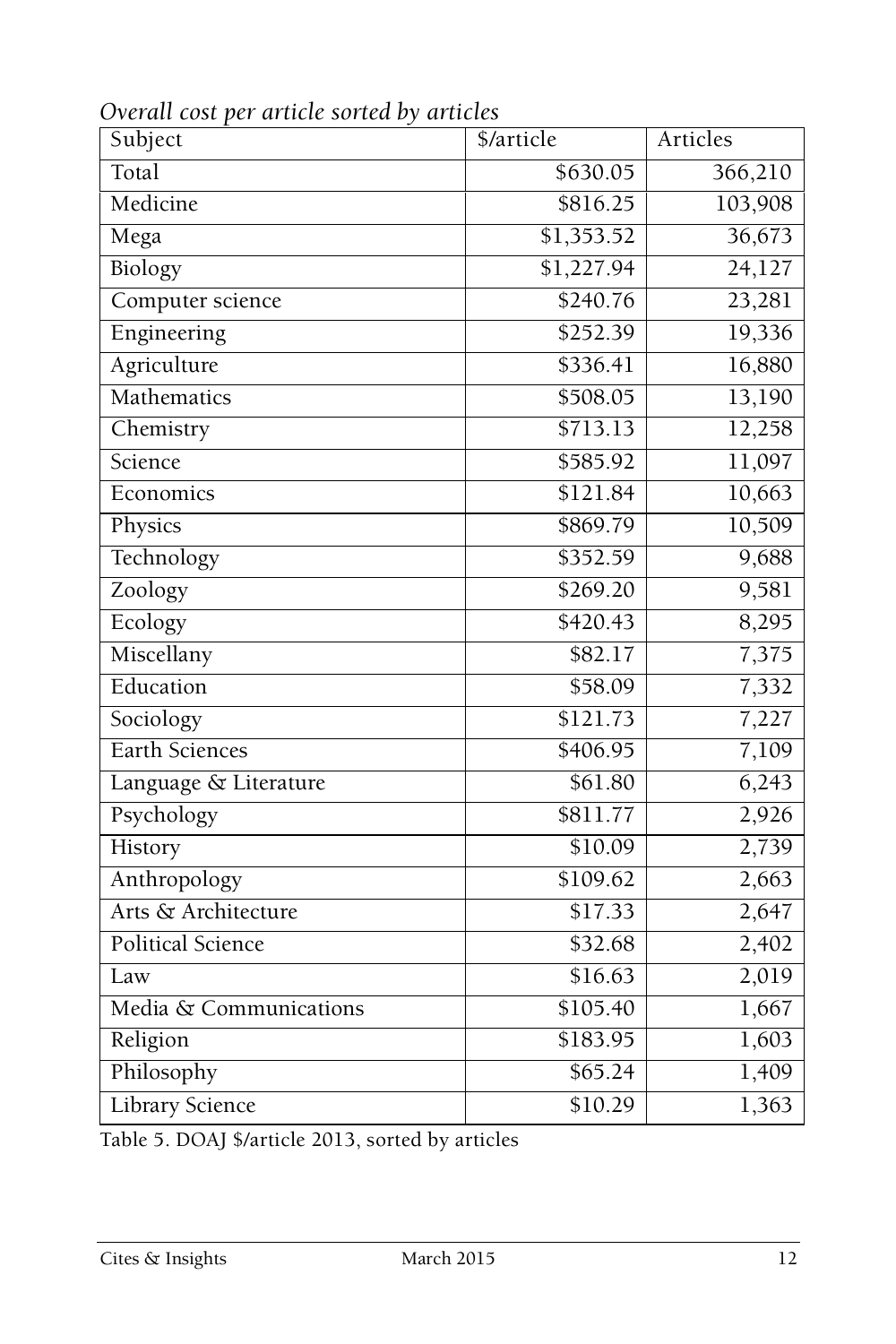| Subject                | \$/article            | Articles         |
|------------------------|-----------------------|------------------|
| Total                  | \$1,482.63            | 110,175          |
| Medicine               | \$1,557.74            | 70,352           |
| Biology                | \$1,856.91            | 12,156           |
| Chemistry              | \$1,422.23            | 4,722            |
| Mathematics            | \$1,035.36            | 4,430            |
| Engineering            | \$867.37              | 2,733            |
| Physics                | \$1,157.21            | 2,343            |
| Agriculture            | $\overline{1,433.18}$ | 2,263            |
| Science                | \$1,072.27            | 2,215            |
| Zoology                | \$1,107.72            | 1,426            |
| Computer science       | \$1,068.28            | 1,386            |
| Technology             | \$1,814.92            | 1,103            |
| Psychology             | \$2,120.81            | 1,102            |
| Sociology              | \$484.25              | 778              |
| Ecology                | \$847.93              | 726              |
| Earth Sciences         | \$702.65              | $\overline{615}$ |
| Miscellany             | \$113.50              | 457              |
| Education              | \$223.79              | 227              |
| Economics              | \$110.79              | 211              |
| History                | \$5.57                | 150              |
| Law                    | \$0.00                | 147              |
| Anthropology           | \$1,042.23            | $\overline{139}$ |
| Arts & Architecture    | \$111.28              | 116              |
| Political Science      | \$240.78              | 116              |
| Religion               | \$177.91              | $\overline{93}$  |
| Language & Literature  | \$0.00                | 67               |
| Media & Communications | \$69.58               | $\overline{48}$  |
| <b>Library Science</b> | \$0.00                | $\overline{30}$  |
| Philosophy             | \$1,133.33            | $\overline{24}$  |

Table 2.67b. OASPA \$/article 2013, sorted by articles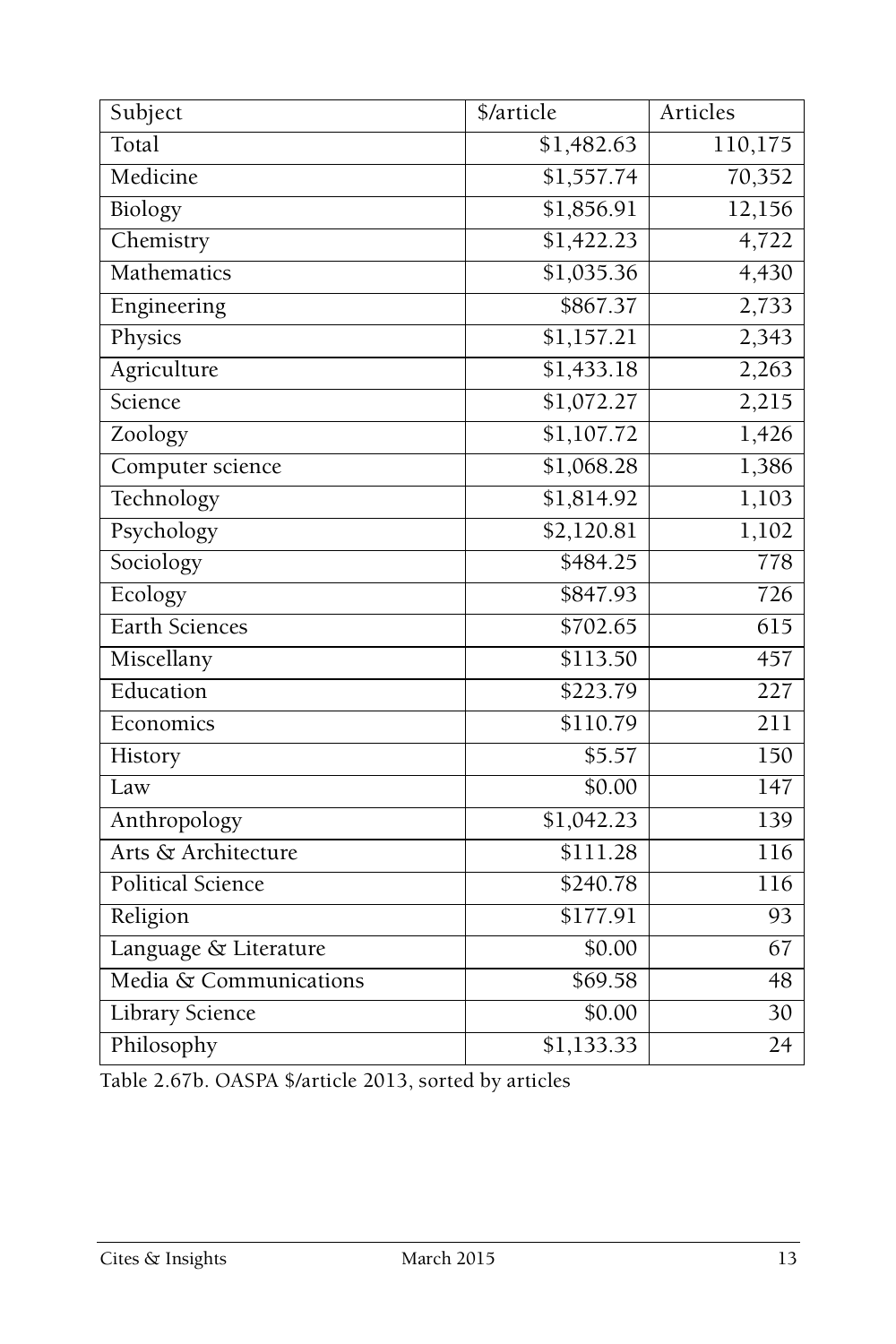| Subject                  | \$/article           | Articles         |
|--------------------------|----------------------|------------------|
| Total                    | \$297.88             | 115,698          |
| Medicine                 | \$501.39             | 25,503           |
| Engineering              | \$161.15             | 14,620           |
| Science                  | \$92.20              | 11,141           |
| <b>Computer Science</b>  | \$178.41             | 9,650            |
| Biology                  | \$378.06             | 7,722            |
| Economics                | \$257.88             | 7,353            |
| Agriculture              | \$396.88             | 6,555            |
| Technology               | \$225.24             | 4,552            |
| Miscellany               | \$43.01              | 4,505            |
| Mathematics              | $\overline{$343.26}$ | 3,879            |
| Ecology                  | \$402.91             | 3,243            |
| Education                | \$293.09             | 3,012            |
| Physics                  | \$417.46             | 2,986            |
| Sociology                | \$198.96             | 2,449            |
| Chemistry                | \$275.22             | 1,881            |
| <b>Earth Sciences</b>    | \$520.75             | 1,423            |
| Language & Literature    | \$222.70             | 1,325            |
| Zoology                  | \$243.75             | 1,312            |
| <b>Political Science</b> | \$252.02             | 649              |
| Psychology               | \$395.61             | $\overline{546}$ |
| <b>Library Science</b>   | \$141.85             | $\overline{313}$ |
| Media & Communications   | \$258.14             | $\overline{253}$ |
| Arts & Architecture      | \$255.65             | $\frac{1}{248}$  |
| Law                      | \$465.08             | 248              |
| History                  | \$324.34             | 149              |
| Philosophy               | \$517.91             | 115              |
| Anthropology             | \$491.25             | 64               |
| Religion                 | \$150.00             | $\overline{2}$   |

Table 2.67c. Beall \$/article 2013, sorted by articles

## Poking at the Ns

I categorized a total of 165 *DOAJ* listings as N, not meeting the definition of open access I'm using for this overview. While the *LTR* issue will in-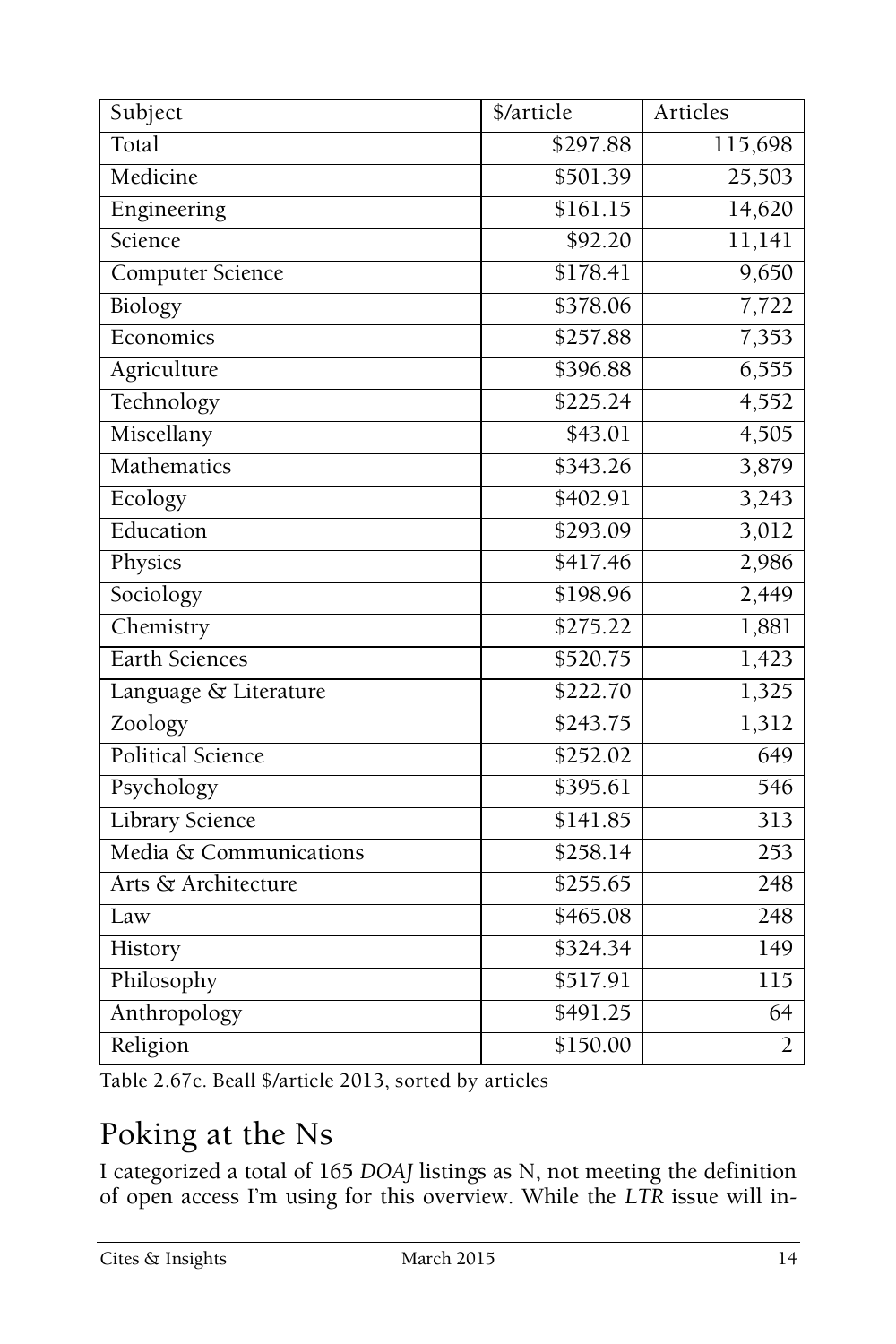clude a very quick one-paragraph summary of how that breaks down, I go into a little more detail here—including some thoughts as to *why*  some journals are the way they are.

- Can't get full text: Two of these, which could go in grade O (opaque) rather than N. No further comments.
- Conference, workshop or seminar proceedings: 53 in all. I excluded these because the peer-review requirement for conference papers appear to be significantly different than for journal articles, especially when the conferences are directly linked to the journals (and aren't from existing societies). Some of these may contain valuable material; at least a few look a little sketchy.
- Dissertations and theses: Two of these, and maybe I'm wrong to exclude them.
- Embargoes: Four journals, which aren't gold OA by any reasonable definition (and could be lumped with "Not OA" later).
- Encyclopedia: The *Stanford Encyclopedia of Philosophy* is a great project—but it's not an OA journal.
- Hybrid: One journal became hybrid after being admitted to *DOAJ*, and should no longer qualify as OA.
- Invited: Seven journals consist entirely of invited and commissioned articles; it's hard to square that with proper peer review.
- $\triangleright$  Magazines: 15 of these, some of which might have the occasional peer-reviewed article but none with a significant number of such articles. (I think the idea of journals that include magazine-like features, and maybe charges for them, is fine. In none of these cases could I find enough clearly identified peer-reviewed articles to constitute even a very small journal.)
- $\triangleright$  Membership required: One journal that requires society membership not just to submit articles (where that's another version of a fee) but even to read them, which makes it flat-out not OA.
- Monographs: Five "journals" that are actually monographic series, where the nature of peer review is unclear.
- $\triangleright$  No final papers: Two journals consisting entirely of working papers.
- ▶ Not OA: Eleven journals simply weren't OA—they required subscriptions or imposed other blocks to reading. (See also "Registration required.")
- Not peer-reviewed: Thirteen journals clearly didn't require either pre-publication or post-publication peer review.
- Not research/not papers: Eight journals consisting of reports, not scholarly articles.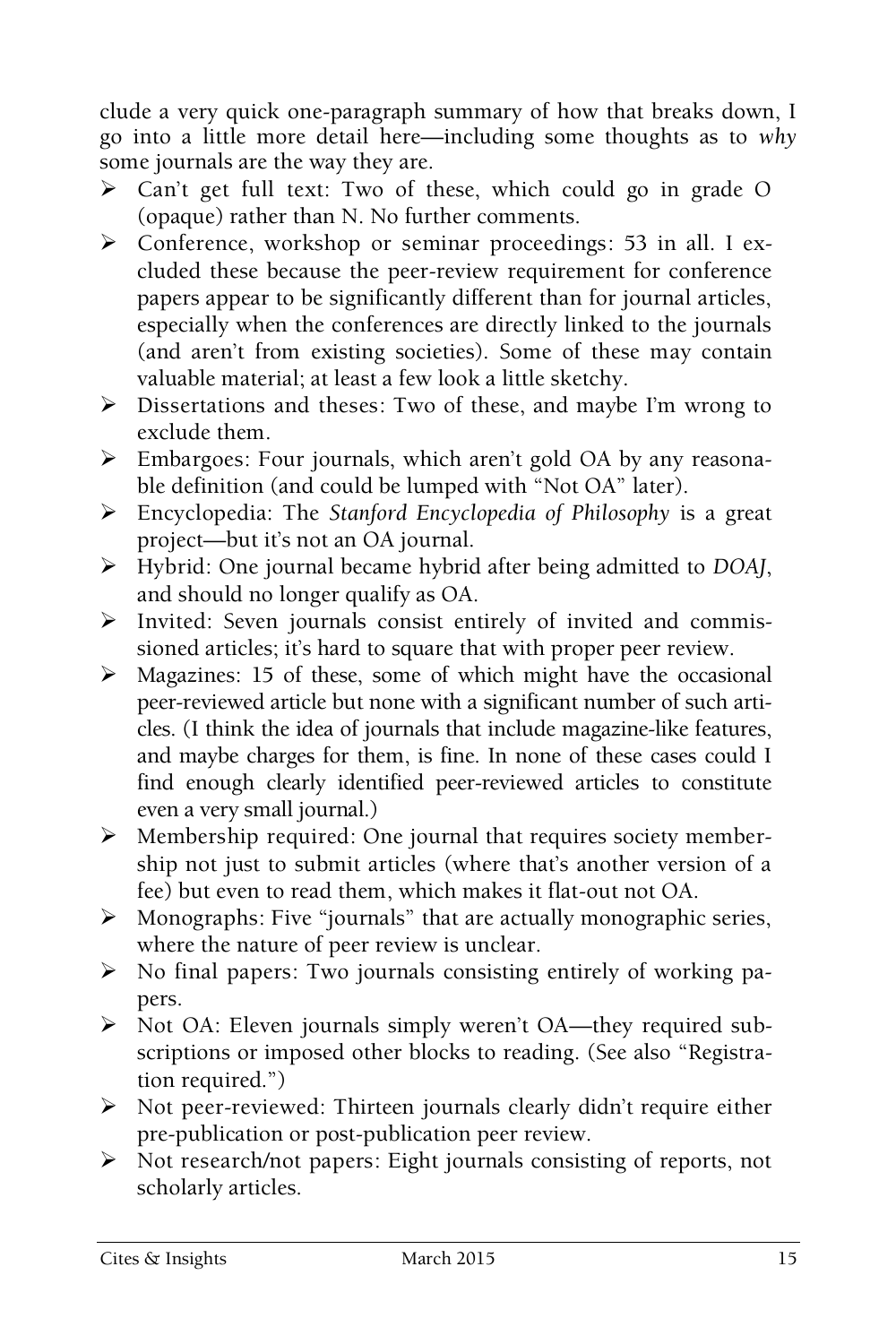- Only special issues: One journal that seems to consist entirely of special issues, which raises questions about peer review.
- Registration required: 38 journals that won't let you read articles until you register. Here's the one that I just don't get (38 may be low: I did not open an article from each and every journal, although I did whenever there was any indication that something might be amiss). Why would an OA journal require registration? If it's to get demographic data, an optional questionnaire would be better. If it's to get email addresses so that readers can be spammed invited to submit articles, well, either a reader can submit a phony email address or there's a verification step, which is a *real* barrier to actual access. (Since I never filled in a registration form, I have no idea how that breaks down.) In any case, once readers are required to identify themselves in order to read articles, true open access is shot: If anonymity is not possible, access is compromised. For some of these other subcategories, I think there's a sound argument for including them in the mainstream, although I didn't do so. For this one, I don't believe that's the case: These journals undermine OA.
- $\triangleright$  Screeds: One journal appears to consist entirely of quasipolitical screeds (in the medical field but advocacy rather than research, as far as I could tell).

It's an odd mix. If I wanted to maximize the number of true OA journals, I'd include the conference proceedings, dissertations and theses, invited journals and monographs, adding 67 (right around 1%) to the total. I would not *ever* add journals that require registration.

Just as an oddity, a very small number of journal sites—somewhere between three and six, I think—had a sign-in screen pop up on the way into the journal sites themselves. In each case, however, clicking on Cancel rather than filling in an ID yielded the journal sites and I was able to read articles, so I just counted these as sloppy site design.

## Very Small Journals?

The subgrade D/S includes journals that rarely have more than ten articles per year, sometimes have fewer than five articles per year, but don't necessarily show a "dying journal" curve. There are 375 such journals in the *DOAJ* subset studied. I thought it might be interesting to take a stab at classifying those journals: how many appear to be in niches so narrow that a very small journal makes sense—and how many appear to be failing (that is, they're in subjects where it's not plausible that a worthwhile journal would have so few papers)?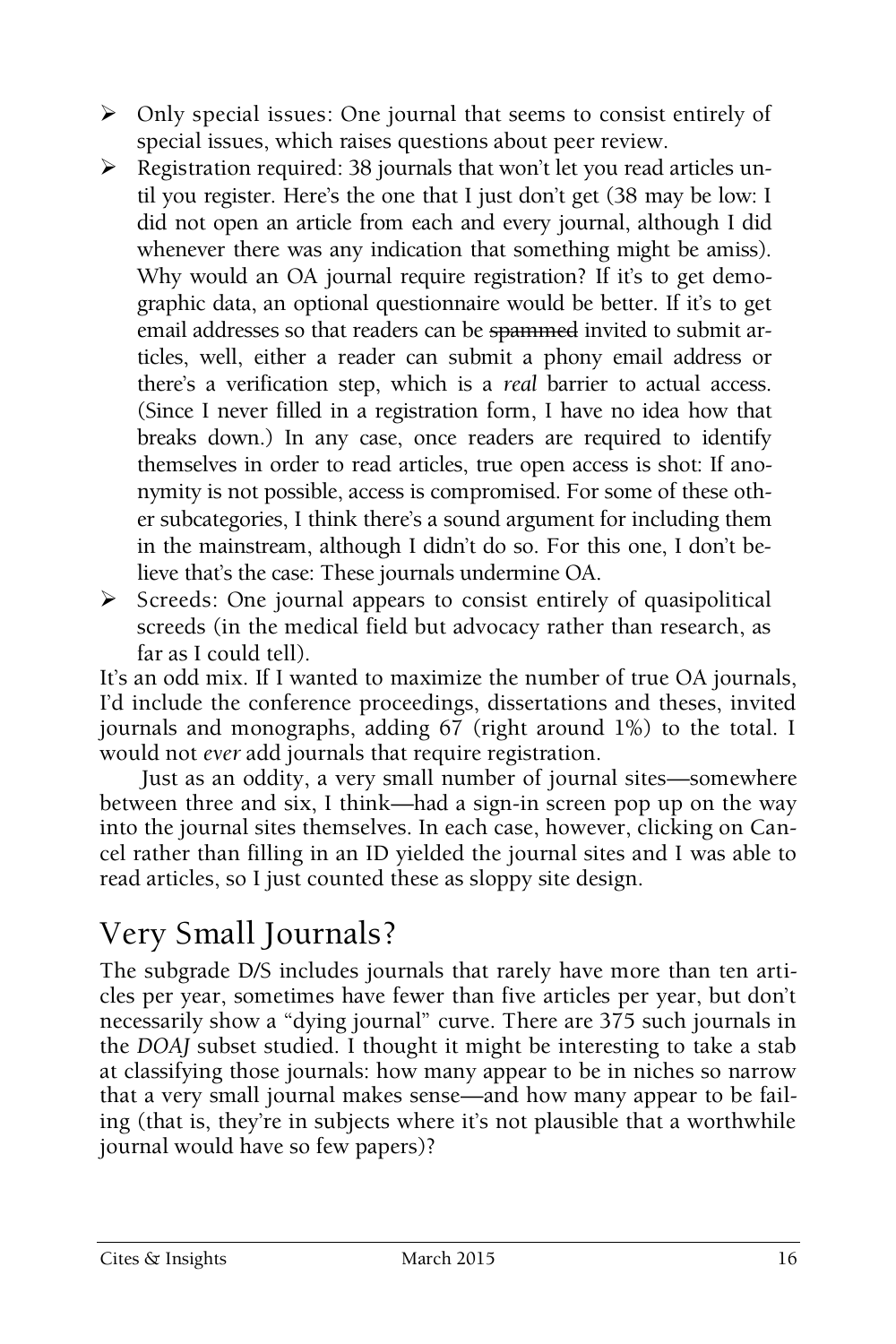"Take a stab" is the right term: I really can't say for quite a few of these whether they're plausible very small journals. But I can provide some quick numbers.

#### *No guess*

For 55 journals, most of them non-English, I couldn't begin to guess (from the title and subject) whether they're very small or simply not succeeding. That includes 50 journals without APCs, six with APCs (three in excess of \$1,000) and one unknown.

Those 57 journals published a total of 221 articles in 2011, 228 in 2012, 209 in 2013 and 109 in the first half of 2014—about as close to steady-state as you can get.

#### *Failing*

I believe that 117 journals are in subjects where you'd expect that any well-run journal would have at least five articles per year and probably several times that many. Let's break that down by broad subject area:

- Biomed: 52 journals, of which seven do *not* have APCs, 44 do have APCs—and one is unknown. Fees are fairly typical for biomed journals, which is to say high—one over \$2,000, 26 between \$1,000 and \$1,999, 13 (all from the same publisher) at \$800, and four between \$150 and \$600. The 52 journals published a total of 226 articles in 2011, 237 in 2012, 204 in 2013, and 98 in the first half of 2014.
- Humanities and Social Sciences: 33 journals, of which 26 are free (do not have APCs), six have APCs (mostly \$519 to \$800, with one at \$150), and one is unknown. The 33 journals published a total of 170 articles in 2011, 160 in 2012, 150 in 2013—and 54 in the first half of 2014.
- $\triangleright$  Science, technology, engineering and math: 32 journals, of which 14 do not have APCs and 18 do have APCs, two of them over \$1,000, a dozen at \$800 (the same publisher as the 13 in biomed) and four at other levels. These journals published a total of 193 articles in 2011, 153 in 2012, 135 in 2013 and only 52 in the first half of 2014.

#### *Niche*

The remaining 201 journals—more than half of the group—may be in sufficiently narrow niches that only a few articles each year are likely. Once again, I'll break them down by broad subject area.

 Biomed: 23 journals, of which eight do not charge APCs and 15 do charge APCs—including two at \$2,600, ten more at \$1,695 and higher, two more above \$1,000 and only one at less than \$1,000. The 23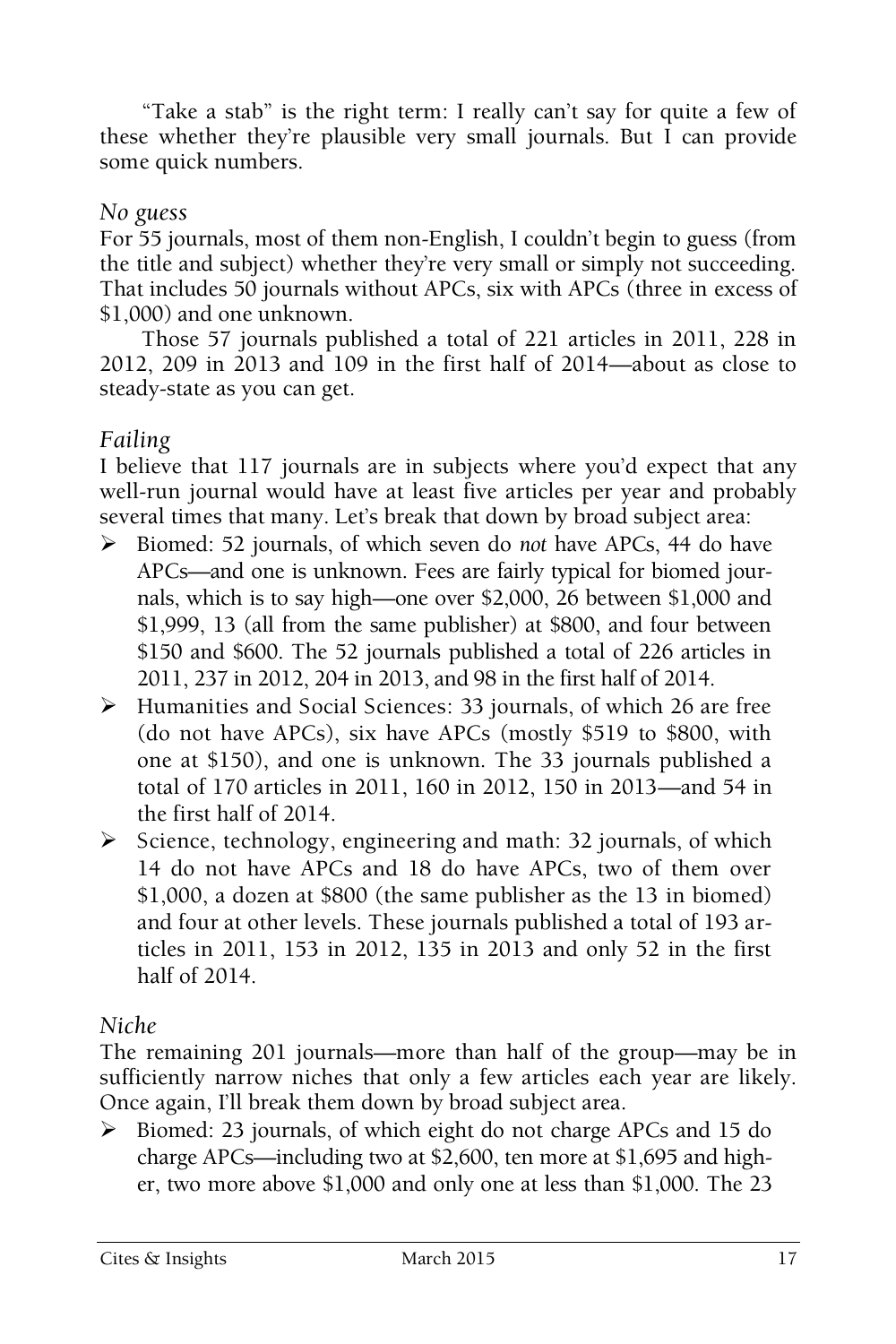journals published a total of 99 articles in 2011, 98 in 2012, 106 in 2013 and 48 in the first half of 2014.

- Humanities and social sciences: More than half of this group— 133 in all, of which 128 do not charge APCs, three do charge APCs (ranging from \$167 to \$1,450) and two are unknown. The 133 journals published a total of 509 articles in 2011, 513 in 2012, 491 in 2013 and 258 in the first half of 2014: very close to steadystate publishing.
- $\triangleright$  Science, technology, engineering and math: 45 journals, of which a surprising 39 do not charge APCs and six do have APCs. Of those six, two exceed \$1,000. The 45 journals published a total of 188 articles in 2011, 173 in 2012, 154 in 2013—and only 60 in the first half of 2014.

Overall, my best guess is that perhaps 220-230 of these journals could be legitimate niche journals. They don't have much impact on overall article patterns, but they may be important in their niches.

### Opportunism, Idealism and Initiative

The current working title of my *Library Technology Reports* issue is "Idealism and Opportunism: The State of Open Access Journals." That's because, as I was working on it, I began to see gold OA as an interesting mix of opportunism and idealism. I devote about 600 words in Chapter 1 of that report to a discussion of that concept, but I thought a few more comments might be in order, although they may seem a bit incomplete at this point. I also find myself adding a third term: *initiative*—which could be thought of as a neutral synonym for opportunism (which carries a somewhat negative connotation).

Growing up, I remember seeing lots of cement trucks from Kaiser Cement (or Permanente Cement or both) with "Find a need and fill it" on the side. Henry J. Kaiser probably didn't originate that quote, but he used it a lot. It's relevant here. If a new journal doesn't fill an existing need, it's purely opportunistic—but most new journals involve at least some level of initiative. Actually, for a purely opportunistic journal, the need is the on the part of the would-be publisher, to acquire more mindspace, subscription revenue or author-side fees. But most new journals involve something a little less cynical. (Even "journals" require a trivial amount of work, namely plugging a new name into a webpage template and creating a new webpage. My guess is that, for a "publisher" with 400 "journals," that effort could amount to as much as two minutes per journal.)

What needs require new OA journals? Setting aside the wholly opportunistic "We want to publish lots of new journals because Profit," examples include:

 $\triangleright$  Emerging fields that aren't covered well by existing journals.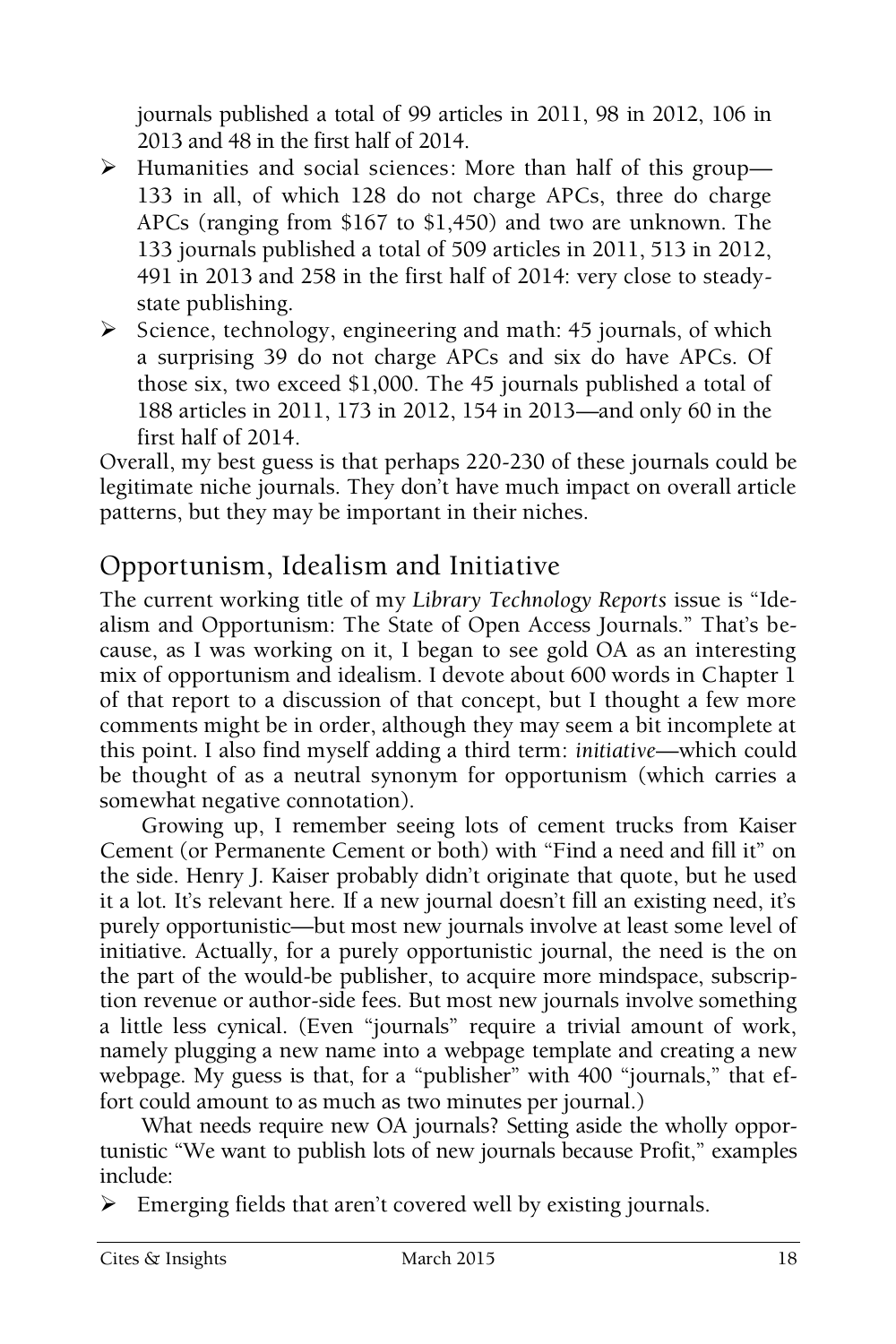- $\triangleright$  The needs of scholars in less-developed nations to publish locally relevant articles that won't make it into Big International Journals.
- $\triangleright$  The desire of a group to provide access to scholarship not burdened by high subscription costs.
- $\triangleright$  The desire of a publisher or agency to provide competition for overpriced journals.

#### *The mix of motives*

In my opinion, the most opportunistic players in open access are big toll publishers charging very high APCs for new journals or, perhaps worse, very high APCs to make articles in "hybrid" journals available, especially when such publishers are, shall we say, slow to make those articles *legitimately* fully OA and show little or no indication of offsetting publication charges with those APCs.

As for pure idealism, it's pretty hard to fault any of the publishers of no-fee OA journals, especially the academics and others who maintain such journals with no explicit funding sources.

If a publisher actually manages to acquire large sums of money through APCs while failing to offer serious peer review or maintain legitimate journals, the publisher's an opportunist. Most such opportunists don't seem to do very well: most so-called "predatory publishers" haven't published anything and presumably haven't profited significantly from APCs for nonexistent articles. At least for those of us in the U.S., I'm guessing that greeting people at Home Depot or waiting tables in a state that requires minimum wage even for waiters (I'm a Californian, and California is one such state) is an easier way to make money than is publishing questionable OA journals. Yes, there are publishing companies with millions of dollars in OA revenues—but I don't believe there are many of them (I'd guess 15 at most—and at least ten of those are reputable by all accounts), and some of those are OA arms of toll publishers.

In the middle are lots of journals and publishers displaying a mix of idealism and opportunism, a mix that holds true for a great deal of subscription publishing as well. I don't believe there are clear benchmarks as to when the balance between idealism and opportunism has tipped over to the "mostly for the money" side. At what point are article processing charges excessive? Can that question even be answered on a general basis? I've used \$1,000 as a line—suggesting that any journal charging \$1,000 or more per article deserves special attention as to its costs and services—but that may not be sensible, especially since the equivalent of \$200 for some countries may be a tougher barrier for authors than, say, \$1,350 would be for authors in the first world.

I won't discuss idealism and opportunism in OA *commentary*; that's another issue, and maybe this is a good place to end this essay.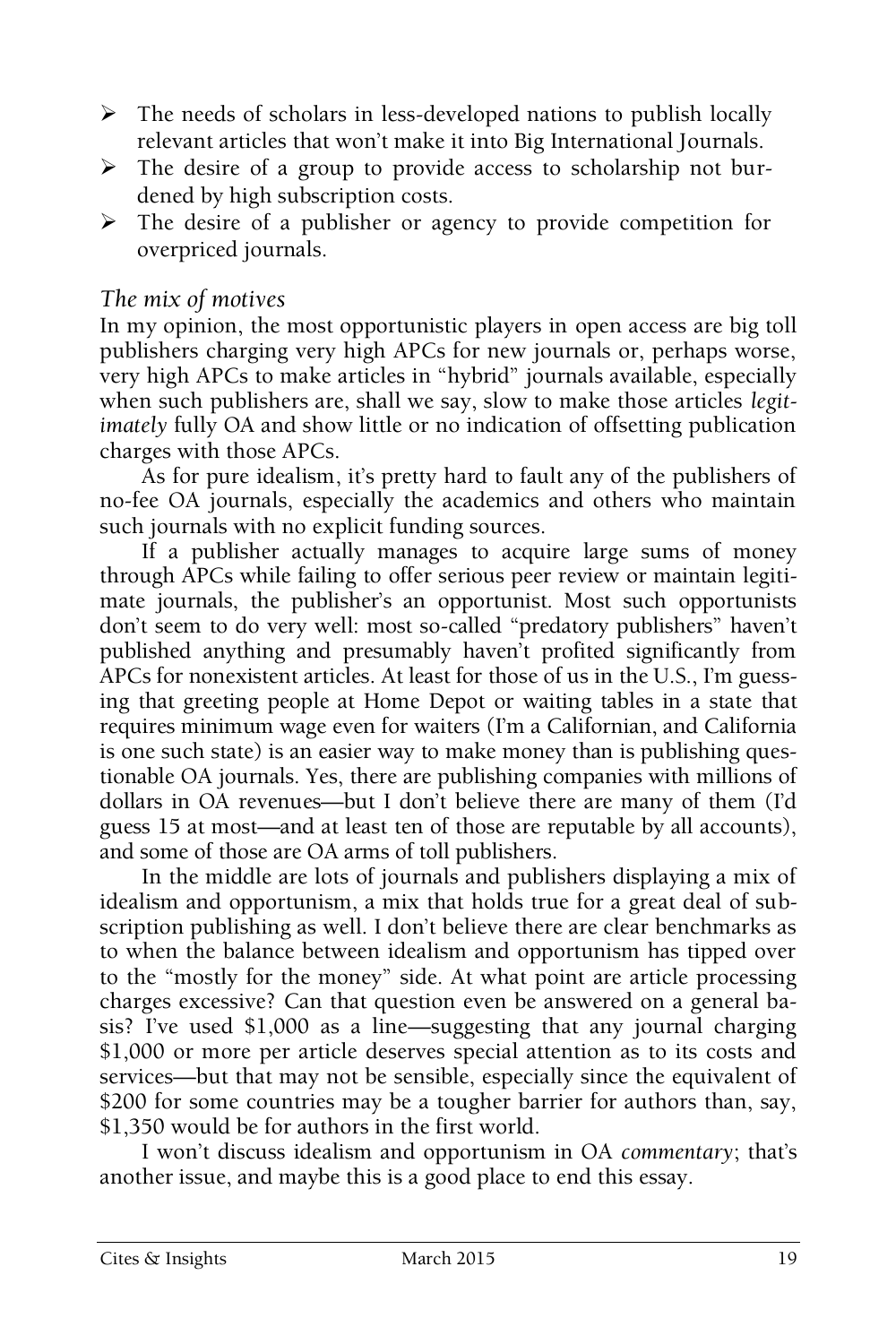## Words Books, E and P, 2014

The January 2014 *Cites & Insights* began with a 24-page WORDS essay BOOKS, E AND P, which covered three or four years' worth of commentary on ebooks-versus-pbooks (print books) or, increasingly, ebooks *and* print books. Here's most of the "Finish" section at the end of that roundup:

There will *of course* continue to be "or pundits," those who insist that ebooks will wipe out print books or turn them into art objects. (I don't imagine there will be many who argue that ebooks are a fad that will disappear, but who knows?) But most people who think about the situation and are more interested in facts and people than in technology and triumphalism are, I believe, moving toward the "and view"—that print books and ebooks should coexist for decades to come.

I believe that will be true indefinitely. I could make an easy prediction, such as that by the time I die, print books will still be at least a ten-digit and probably an eleven-digit annual business (that is, billions or low tens of billions of dollars: ten-digit is a gimme, frankly). I could posit a percentage, but how could I possibly guess what that percentage will be or whether it will be stable? Thirty percent of trade books? Thirty percent of *all* books? Or, for that matter, print books retaining 30% of the market, yielding 70% to ebooks? All plausible, none of them signaling the death of print books as a large, vibrant field. (Psst: And for public libraries, none of them suggesting that you ought to get rid of print collections—not if you want to stick around long enough to see what the future might hold!)

I also believe that any simplistic formulation of when print or e makes more sense is almost certainly wrong, with one possible exception: For traveling, ebooks (as long as they're not so DRM-bound that they disappear when your ereader crosses a border!) seem to make more sense for most frequent travelers. But if you say "nonfiction always deserves print, fiction should all migrate to ebooks" I'll laugh in your general direction on both counts, just as I will if you tell me that The Digital Generation Doesn't Read (or like) Print Books.

I could toss out narrower suggestions with a certain amount of snark. For example, I suspect most Big Business Idea books make sense in ebook form because you aren't wasting recycled plant matter on something of no real import—but actually, most of these books (at least the ones I've skimmed) would benefit even more from a Watson-based version of Word's Autosummarize function. (Unfortunately, Microsoft removed Autosummarize from Word2010; otherwise, I'd offer an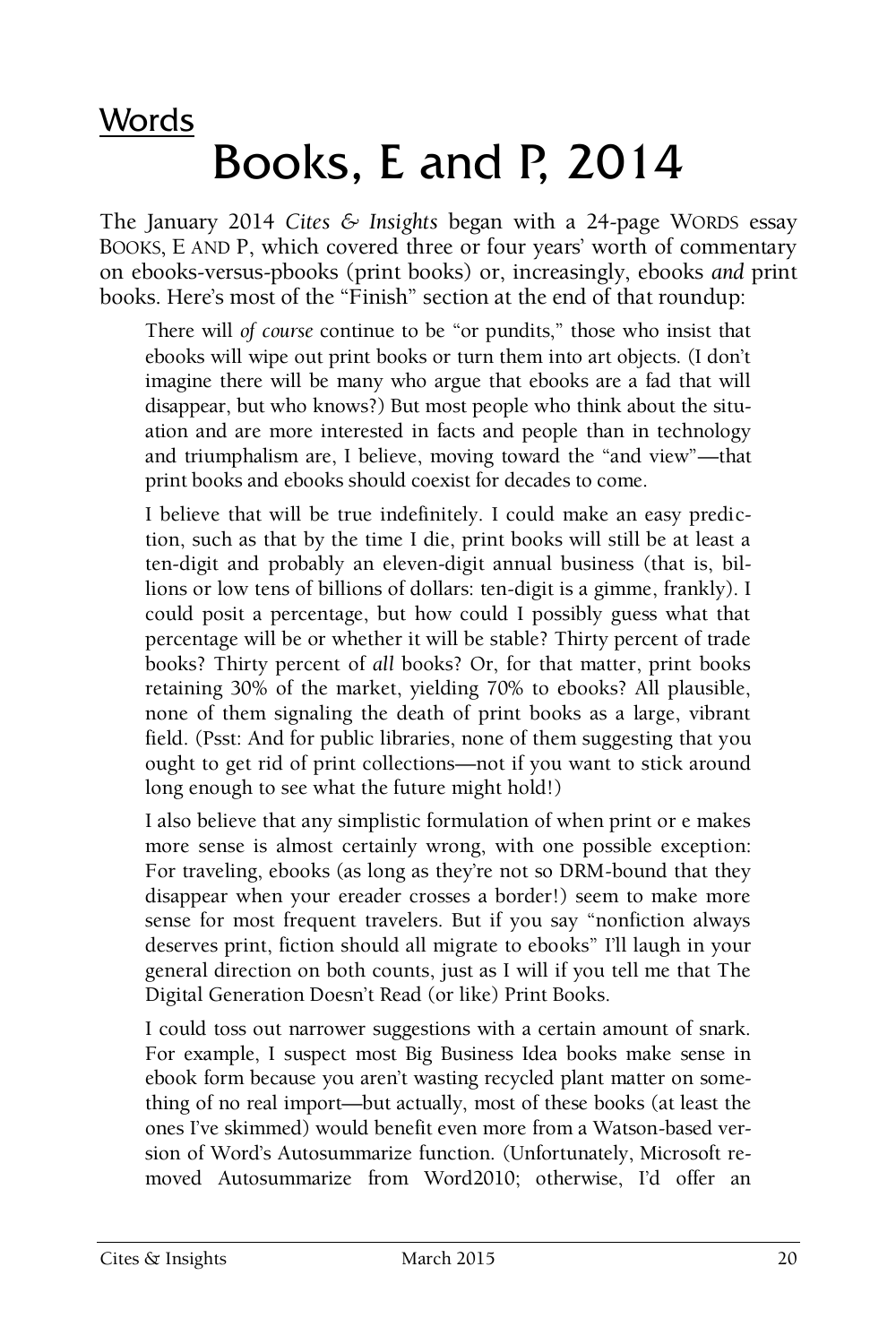example of this quirky but amusing function.) That is: Most of them are really articles padded out to book length—not all, but (I believe) most.

My best guess? Ebooks will claim a substantial portion of the *massmarket* paperback market, probably most (but probably not all) of it. Beyond that, I suspect there's increasingly good reason to believe that ebooks might increase the size of the pie rather than just grabbing market share from print books.

A year later, how do those short-term predictions or guesses look? The one in parentheses is a little off: 2014 did see a couple of clowns arguing that ebooks were going to disappear, which strikes me as about as likely as print books disappearing.

Otherwise? Thirty percent is starting to look like a plausible level for ebooks as a percentage of the trade-book market (in units, somewhat lower in dollars), and that's a healthy market. The book publishing industry was healthier in 2014 than in 2013, so my final suspicion might have some truth to it. As to the mass-market paperback market, there's an October 2014 item about that here. Briefly, after *huge* declines from 2010 to 2013, the massmarket paperback market is stabilizing, even as ebook sales continue to rise (albeit much more slowly than in the past). So "probably not all" is, so far, about right—and I think "substantial portion" isn't too far off either.

I've found it amusing over the past year to see pundits proclaim the Death of Ereaders, and sometimes the Death of Ebooks, because sales of ereaders either aren't increasing or actually slowed. That's an all-tootypical example of wild overreaching: turning a lack of growth into death, what I call the "automobiles died years ago" argument.

Long-time readers who don't read very well may think I've reversed my stance—that now I'm arguing for the survival of ebooks where I used to argue entirely for print books. That's nonsense, of course. What I *did*  argue for many years was that it was unlikely that print books would disappear soon (or within my lifetime), that there were legitimate reasons for (some) people to prefer print books, and that Digital Inevitability was bullshit. I always thought there was room for both. I still do—which, in some cases, now means that I'm saying claims that ebooks are dying or dead are, well, bullshit.

Meanwhile, let's look at a group of items that seemed to make sense as fitting into the old "eb-vs-pb" tag (which I've kept for convenience, although the "vs" should be "and" in most cases).

## The Marketplace

These items look at numbers between late 2013 and early 2015.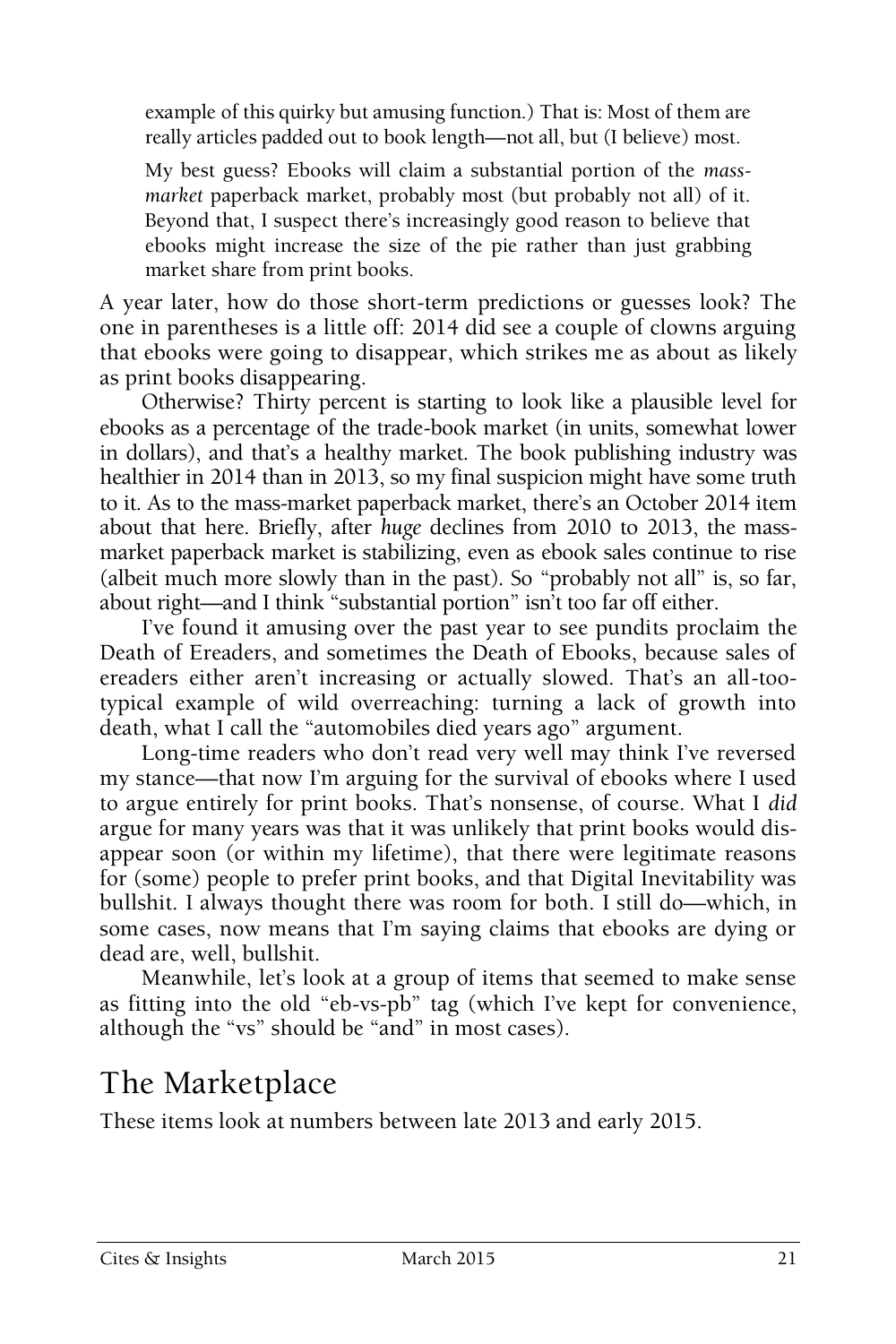#### *Study: E-books Settle In*

Jim Milliot's article at *Publishers Weekly* appeared [October 31, 2013.](http://www.publishersweekly.com/pw/by-topic/digital/content-and-e-books/article/59791-study-e-books-settle-in-as-another-book-format.html) (Hat tip: I encountered the article because "Retiring Guy" posted a bar chart based [on](http://paulsnewsline.blogspot.com/2013/11/other-ebook-market-trendspotting.html) the story, an excerpt and some excerpts from the comments on [November 1, 2013](http://paulsnewsline.blogspot.com/2013/11/other-ebook-market-trendspotting.html) at *Retiring Guy's Digest*.)

Milliot discusses a Book Industry Study Group study—the final installment of a four-year project—that suggests that the rapid growth of ebooks plateaued in late 2012 and early 2013 at about 30% of trade book sales by number, about 14% of dollar sales. (Trade books are only part of book publishing.) Either Milliot or BISG calls what's emerging a "hybrid print-e-book market" with 30% of respondents reporting that they purchase ebooks and print books interchangeably. At one point, about half of ebook buyers said they were buying mostly ebooks and fewer print books—but that percentage was dropping.

The first comment is from Jack McKeown on surveys being conducted from 2009 through 2012 by Verso Advertising. Excerpts:

The data consistently pointed to the emergence of a hybrid printebook market, with ebook penetration hitting a plateau at 25-30% of the trade market in unit terms. The reasons are threefold:

1. A majority of bookbuyers continue to be resistant to screen reading for books. This resistance particularly is pronounced among avid readers (ten or more books purchased per year). In fact, by the time of our last survey, the resistance had actually intensified to over 50% of bookbuyers.

2. Even among bookbuyers who owned ereaders, split-purchasing behavior is the norm, with most ereader-owners planning to buy an equal number of print and ebooks going forward.

3. The accelerating shift to tablets versus ereaders creates additional drag on ebook adoption, given the pull of multifunction tablets to other media (e.g. streamed video, music, games, email, etc.) and away from books.

I am sure that the digerati will continue to assert, despite the data, that ebooks purchasing will accelerate again to exceed 50% of the market, as they often predicated in the past. But a focus on the consumer's own preferences tells us it just ain't so. The book market was never going to follow in the footsteps of the MP3 revolution and down the path of total digital disruption. The structural differences, books vs. music, were too profound for that to happen. As an industry, here's hoping we can take some comfort in managing to the more moderate expectations of our customers.

One media person seconds this and notes that ebooks have helped improve overall book sales—but there's also a retired would-be pundit who assures us that cheap tablets will cause ebook adoption to "accelerate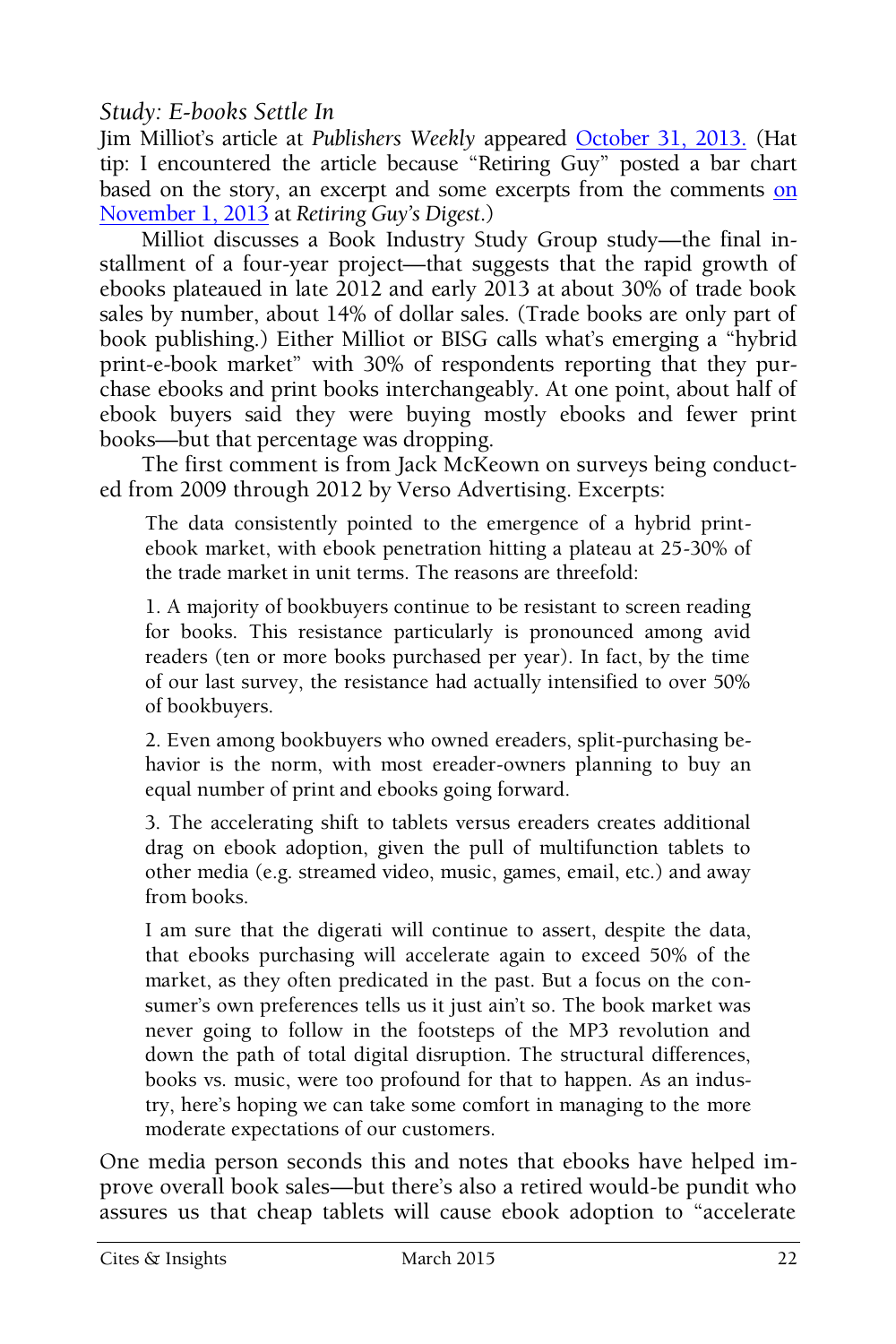further." (Worth noting: the BISG study says that lots of bookbuyers want print book/ebook bundles…and that lots of them would buy more ebooks if they could legally resell them.)

#### *Ask The Chefs: "When Do We Stop Printing?"*

I thought about whether this [July 31, 2014](http://scholarlykitchen.sspnet.org/2014/07/31/ask-the-chefs-when-do-we-stop-printing/) post at *the scholarly kitchen*  belongs in this roundup, since "we" in this case is primarily scholarly *journal* publishers, not trade *book* publishers, but it's an interesting group of responses to David Crotty's opening question.

I think I'm mostly saying "you might or might not find this set of responses, primarily concerned with journal publishing, interesting." You might also find the comments interesting.

I assumed most scholarly journals had already gone e-only, but maybe that's because the only scholarly journals I have access to are OA journals, and most of those don't have print subscriptions (although a few offer print-on-demand). I also assumed publishers would have learned enough to avoid generational responses such as this:

Print use is based on age: As the current senior members of our markets "age out" there will be a diminishing and ultimately no need for printed all. Time Horizon for it to stop completely? 10 to 15 years at least (people are working a lot longer than they used to – and unfortunately change is not their forte)

Really? "Print use is based on age"? Even though pretty much every study shows that younger folks are reading lots of print books and, if anything, have stronger print-book preferences than older folks? Maybe this is something peculiar to journals, or maybe it's just odd.

A couple of people make an interesting point about "e-only" journals that consist of PDF articles: they're printed like crazy, but locally rather than centrally. (There's some discussion in the comments on whether PDF is a good thing or a bad one, and people who hate PDF should read that discussion carefully.) Here's one example of an editor (David Crotty) who never reads print journals:

Speaking as a reader though, I can't remember the last time I read an article in the print version of a journal itself. At the same time, I almost exclusively read articles as printed versions of pdf files. I find my concentration is more intense than on a screen, and I find great associative value in visual and positional memory. I can often recall specific figures in a paper from their shape and location–it's a small figure at the top of the left-hand column in the middle of the article. This is impossible in a scrolling, responsive-design html webpage.

This is a key difference between journal articles and books. I suspect relatively few people print out ebooks (at least I hope that's the case): it's expensive, slow and, if the print book is available at a library, sort of a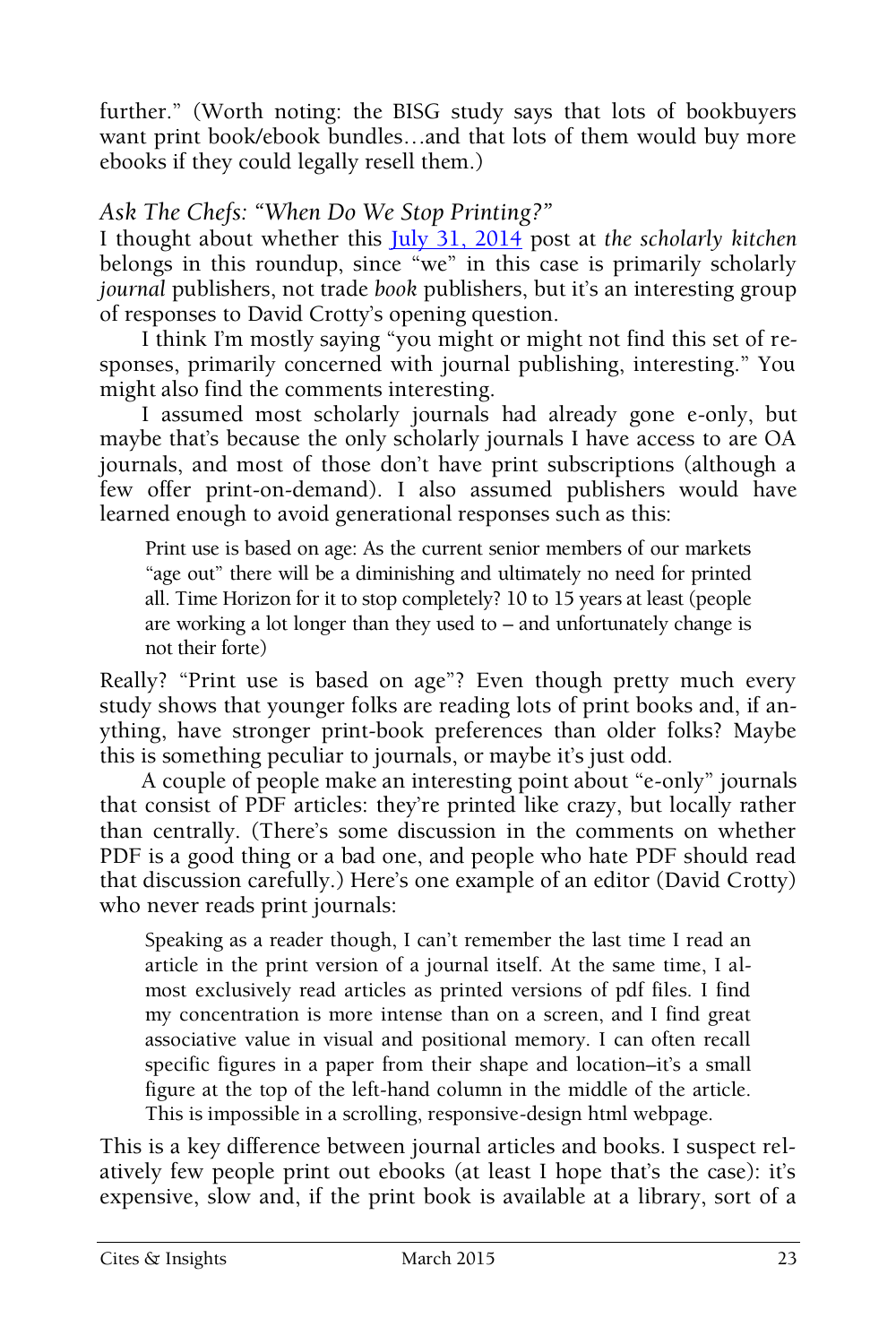bad idea. But if somebody's really only reading, say, 5% of the articles in a journal, "I'll print out what I actually want to read" makes sense.

*A heart-warming twist in the tale of the books industry*

This Peter Preston article, [on December 28, 2014](http://www.theguardian.com/books/2014/dec/28/twist-in-tale-of-the-books-industry-expansion-ebooks) at *The Guardian*, offers good news for "and people": "New research shows that the book-buying universe—both digital and printed—is expanding, not contracting."

The most fascinating and, in many ways, cheering story of 2014 is almost wholly counterintuitive: the survival of the printed book. Turning pages back from digital grave shock! Legacy longform wins fight for life! Robert McCrum told part of the tale a couple of weeks back as he chronicled Waterstones' [battle into renewed profit.](http://www.theguardian.com/books/2014/dec/14/book-revival-james-daunt-waterstones) But you the reader—seem to be writing new chapters month by month and Christmas by Christmas.

Preston notes that ebooks seem to have stopped at about 30% of trade book sales and that, if you factor out one particular soft-porn trilogy, the book-buying universe expanded from 2012 to 2013. "It isn't a question of either/or. It is a question of both."

He offers use cases for ebooks on ereaders and that these cases add up to a big business. "But it is not, by any means, the whole of the publishing and bookselling business." And, as he cites research for, it's probably getting saturated.

Looking at other print, he notes drooping sales of magazines—but that's primarily single-copy newsstand sales, not subscriptions. Newspapers are problematic (but, you know, at least in the U.S. daily papers are dying at a remarkably slow rate). There's more, much of it UK-centric.

#### *Mass Market Paperback: Not Dead Yet*

If there's a single article that makes the case for an "and future" for book publishing, it may be [this October 31, 2014](http://www.publishersweekly.com/pw/by-topic/industry-news/bookselling/article/64595-mass-market-paperback-not-dead-yet.html) piece by Jim Milliott at *Publishers Weekly*.

Why this piece? Because if there's part of trade publishing that seems ripe for wholesale displacement by ebooks, it's the part where print works badly: mass-market paperbacks, with those ultra-tight margins and low-quality paper and print. I doubt that too many people buy massmarket paperbacks as Treasured Possessions, and they aren't likely to survive many decades on the bookshelf.

When sales of e-books doubled in 2011 over 2010, it seemed as if the mass market paperback format might quickly sink into oblivion. Mass market sales in 2013 were down 52% from 2010 levels, according to BookStats. While sales are down again in 2014, the decline has slowed and there are signs that sales of the format are stabilizing. In the last few weeks alone, for example, unit sales of mass market have been flat compared to the same period last year, according to Nielsen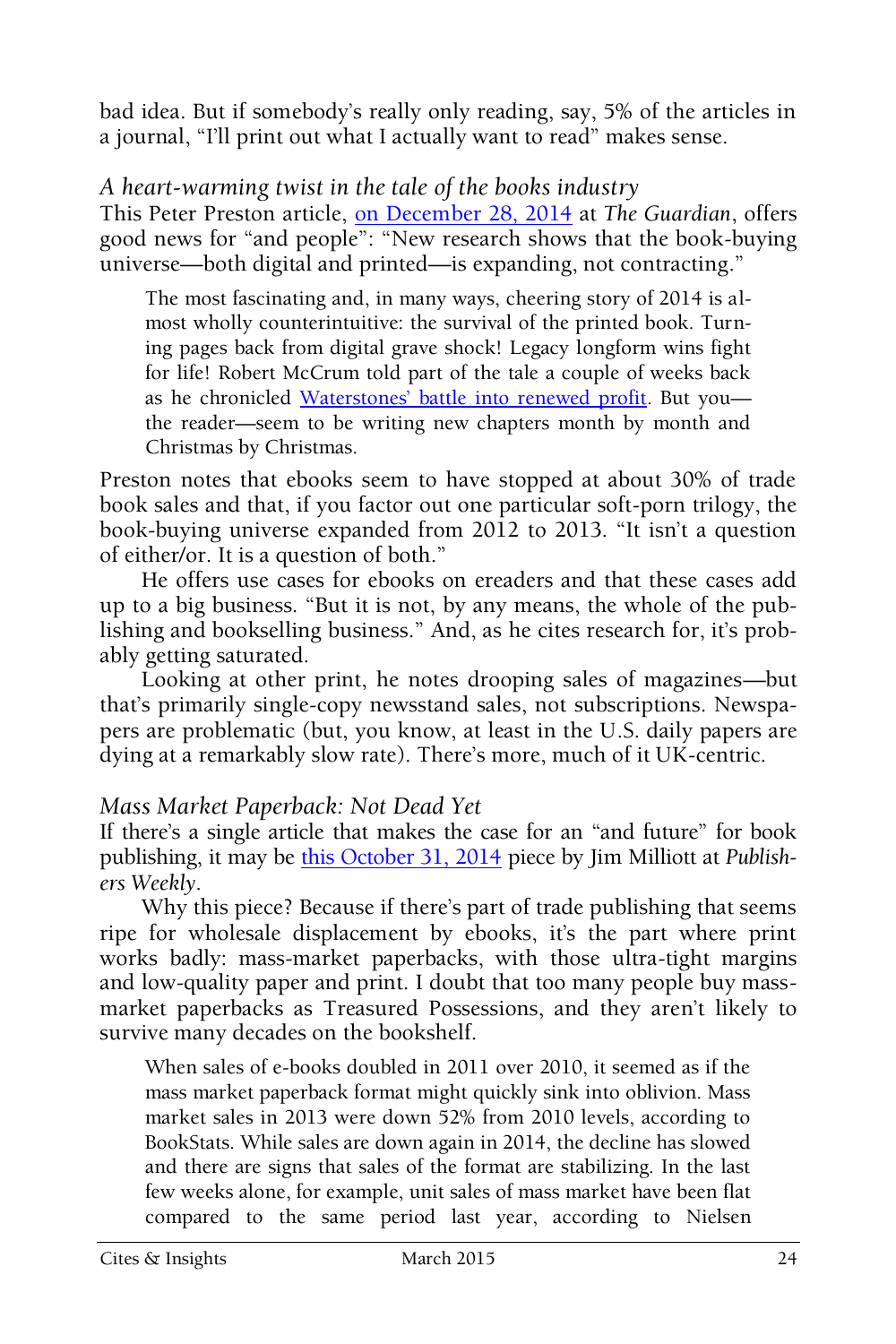BookScan—even as e-books continue to gain ground in such mass market staples as romance.

That's the lede, and it's a reminder of just how fast ebook sales *were*  growing in the not-too-distant past, a pace that couldn't continue for long. Also, for that matter, of just how dramatically mass-market sales did fall (although a 52% drop over four years is a lot different from a 100% increase over *one* year!)

To some extent, as the article notes, the stabilization might be temporary, based on a single book. But there's more to it. For example, stores that were cutting back the space allotted to mass-market paperbacks have pretty much stopped the cutbacks and publishers are becoming less eager to drop formats that still make money for them.

Oh, and some publishers are using the mass-market format to add print versions of e-only books and self-published books.

The article mentions price, and I must admit I'm astonished by the idea that a publisher could charge *more* than \$9.99 for a mass-market edition, and apparently most publishers aren't quite so ambitious.

What does seem to be clear: mass-market paperbacks will be around for quite a while—but those paperbacks are a lot less likely to be issued in million-copy editions. That may not be a bad thing.

#### *Book Sales: Print Continues to Hold Its Own*

Finally, there's this, which I encountered as [a January 21, 2015 post](http://paulsnewsline.blogspot.com/2015/01/book-sales-print-continues-to-hold-its.html) at *Retiring Guy's Digest* and which links to some other stories. It brings the story forward—not quite a full year, but close.

The bar chart in the article, comparing the first three quarters of 2013 and 2014 for three formats of trade publishing (probably in the U.S.), shows a trivial downturn in hardcover sales (down about 1% and the largest of the three segments), a modest improvement in paperback sales (up about 4%) and a modest increase in ebook sales (up about 6%). That's net revenue for AAP publishers and it's only trade publishing, but each of the three segments is a billion-dollar business, with ebooks the smallest of the three segments. If you're wondering: the ebook segment comes out to a bit less than 24% of the total.

Looking at links in this post, here's some of what I see:

 $\triangleright$  "Paper is back: Why 'real' books are on the rebound" by Frank Catalano [on January 18, 2015](http://www.geekwire.com/2015/paper-back-real-books-rebound/) at *GeekWire*: After noting that "lowly pressed wood pulp is on the rebound," Catalano says "The consequence looks more like co-existence than conquest. For now." He links to [another](http://www.publishersweekly.com/pw/by-topic/industry-news/bookselling/article/65172-print-is-back.html) *Publishers Weekly* article offering Nielsen BookScan reports on unit sales through those outlets BookScan tracks. That article shows a 2.4% increase in *unit* sales of print books over 2013, which is a bit different than dollar sales. Noting continued strong opposition to e-textbooks, Catalano also notes the plateauing of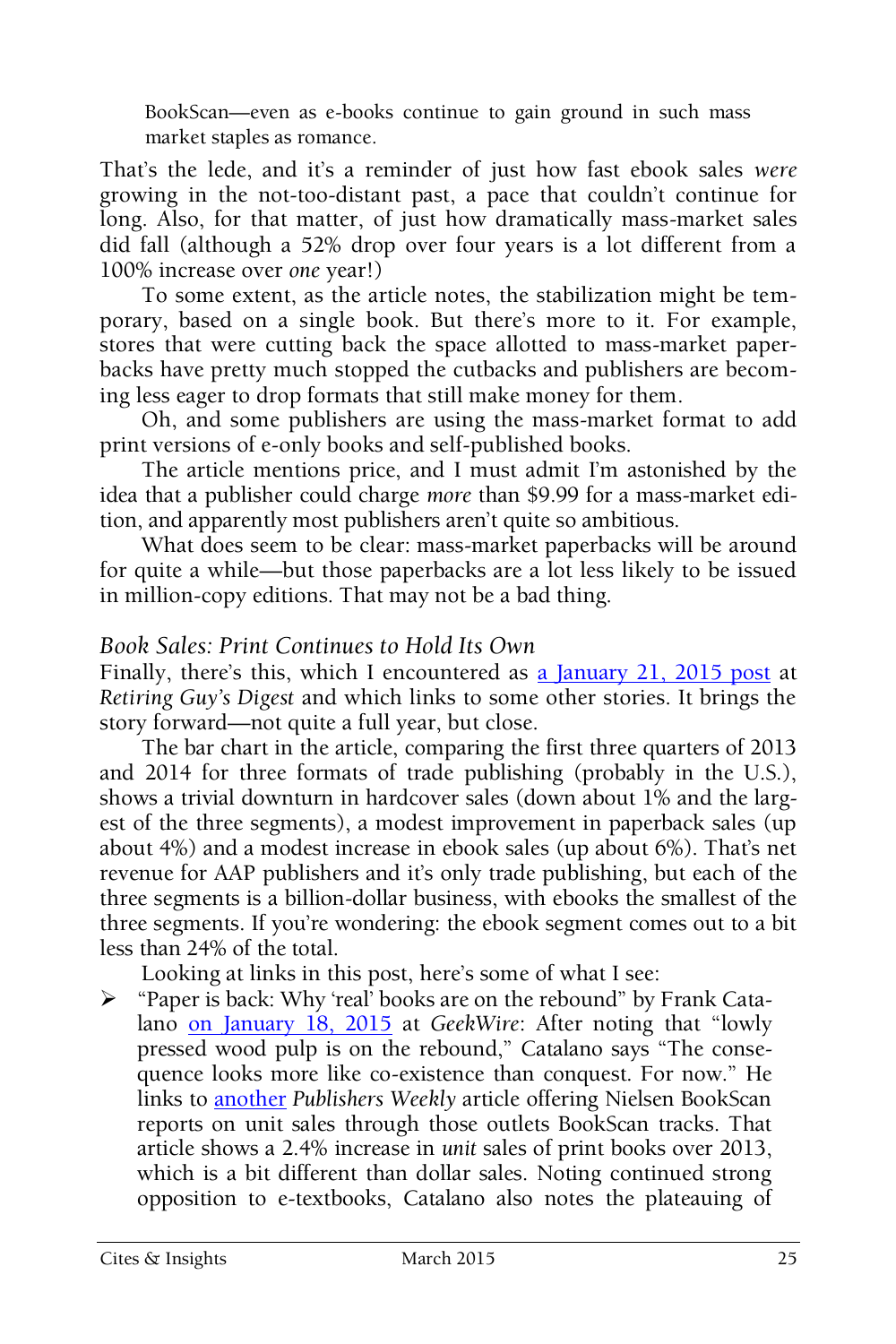ebooks (although trying to cast doubt on it) at about 27% of paid U.S. (trade) book sales. He also recounts some other issues although it strikes me that his admission that the future is and, not or (he qualifies that with "near-term") is reluctant.

 $\triangleright$  Other articles note similar trends in the UK and Australia.

## Bookstores. Bookstores?

What can I say here—other than, despite the Amazon steamroller, independent bookstores seem to be surviving and even growing.

*Despite the Era of Amazon.com, Indie Book Shops Rise Again*

This one's by Jacob Chamberlain [on December 16, 2013](http://www.commondreams.org/news/2013/12/16/despite-era-amazoncom-indie-book-shops-rise-again) at *CommonDreams*, and while it's not directly on ebooks-vs.-pbooks, it's one of several stories I've seen indicating that bookstores—actual brick-andmortar bookstores—aren't as doomed as some people believed. (I'll assert that physical bookstores only make sense given physical books; otherwise, they're cafés or gift shops.)

Unfortunately, the piece begins with a sentence I regard as factually flawed:

Even in the era of Amazon.com and the e-book, which have forced giant book-selling retail stores such as Borders to shutter their doors, underdog booksellers and local independent bookstores who offer a more nuanced approach to book sales are actually on the rise, the *[Washington Post](http://www.washingtonpost.com/local/independent-bookstores-turn-a-new-page-on-brick-and-mortar-retailing/2013/12/15/2ed615d8-636a-11e3-aa81-e1dab1360323_story.html)* re[ports Sunday.](http://www.washingtonpost.com/local/independent-bookstores-turn-a-new-page-on-brick-and-mortar-retailing/2013/12/15/2ed615d8-636a-11e3-aa81-e1dab1360323_story.html)

The *Post* article does *not* include the misleading assertion that Amazon "forced…Borders to shutter their doors." Most analysts I've read say that Borders was poorly managed, with Amazon making it difficult to disguise the problems.

Anyway: Chamberlain's piece—which is pretty much an excerpted version of the *Post* article—notes that the American Booksellers Association membership grew 6.4% in 2013, that more bookstores are opening than are closing, that *good* indie bookstores are more than just bookstores—and that most readers are willing to read both e and p (stated badly here: "Roughly 64 percent of those polled in the U.S. pair both print and digital reading equally." I can't get "pair both print and digital reading equally" to make sense as English; what the *Post* says is that 64% "prefer reading in both print and digital," with nothing about "equally" involved).

Come to think of it, maybe you should just [read the](http://www.washingtonpost.com/local/independent-bookstores-turn-a-new-page-on-brick-and-mortar-retailing/2013/12/15/2ed615d8-636a-11e3-aa81-e1dab1360323_story.html) Post story, which includes a couple of dozen comments (one of them a little too typical, ending "The Kindle, the iPod, the Tablet, the Nook. Brick and mortar stores of any consequence are done for." Because Digital, I guess.).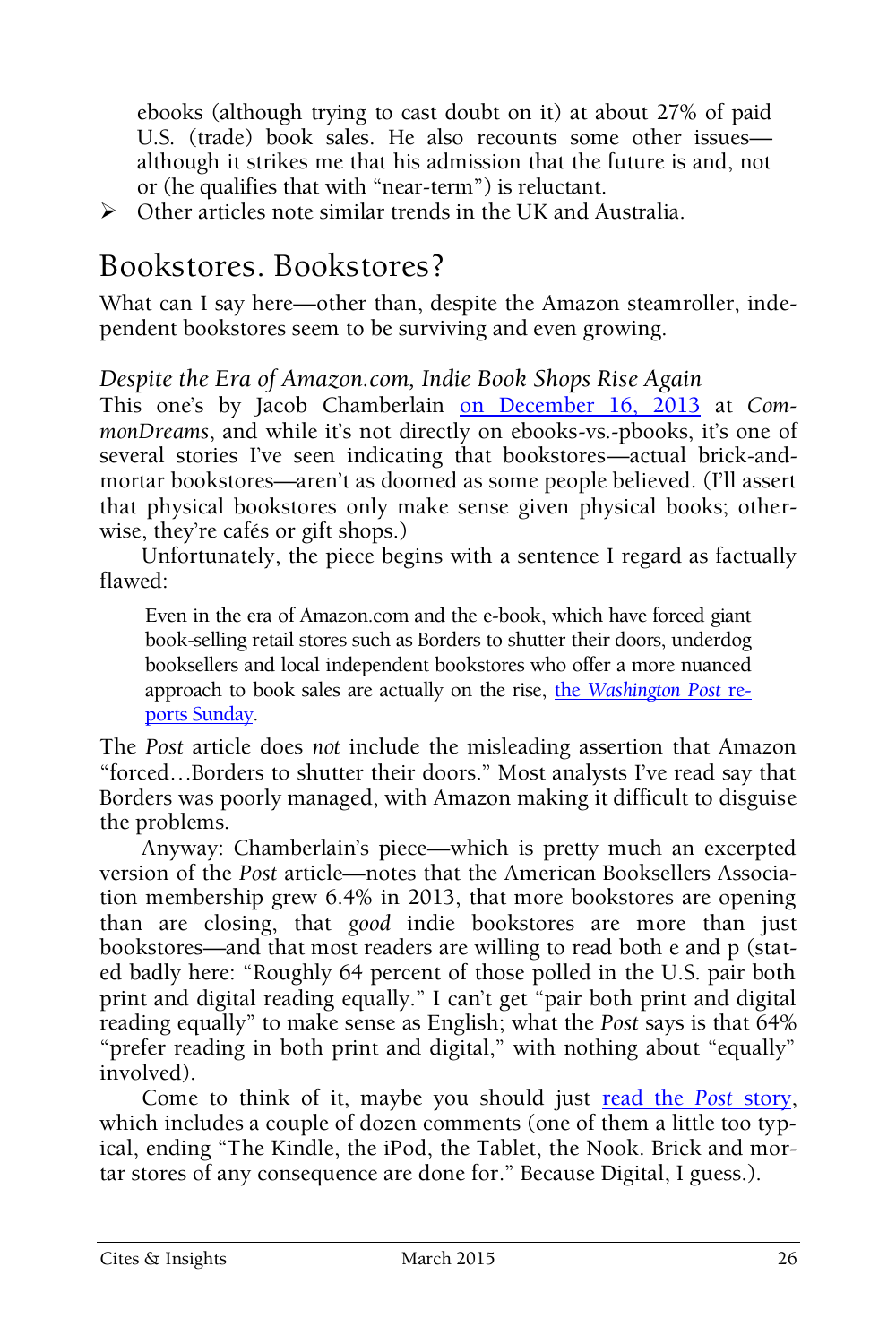## And Not Or

Discussions related to different and sometimes complementary roles in a future with both ebooks and print books.

*A Poignant Response to Books vs E-books, Courtesy of Will Schwalbe* This [November 26, 2013 post](http://worldsstrongestlibrarian.com/14819/a-poignant-response-to-books-vs-e-books/) by Josh Hanagarne at *World's Strongest Librarian* is worth reading directly, and it's all about "and" rather than "vs."—but also special qualities of print books in some circumstances that are hard to replicate in digital form. The hard-headed digerati (if there are any of them that read C&I) will dismiss this as emotional claptrap, I suspect, but some of you will find the short piece (paraphrases from answers to a question at a panel discussion) worth reading.

No added commentary, and do note that the panelists were *not* putting down ebooks.

#### *Print/Digital, Part the Whatevereth*

As with much of this discussion, this [December 4, 2013](http://whatever.scalzi.com/2013/12/04/printdigital-part-the-whatevereth/) piece by John Scalzi at *Whatever* is anecdotal but interesting. Scalzi begins with a tweet from Joe Hill: "My  $1<sup>st</sup>$  hint that eBooks weren't going to do to novels what MP3s did to CDs? All 3 of my electronics loving boys decline to read on a screen."

Scalzi notes that his daughter Athena "can and does read on a screen quite frequently" but loves print books and visiting bookstores to buy more of them. And this, which I suspect is true for some *but not all* readers:

She would better describe her own relationship with print and digital, but I suspect an either/or mentality about it would be puzzling to her. It would be asking her whatever her favorite soda is better in a bottle or a can. It's still her favorite soda regardless of packaging.

Apparently that's not quite true for Hill's sons. It's also, apparently, not quite true for Scalzi: he likes the physicality of books and buys digital copies partly because he travels a lot. He doesn't see a notable difference between the two reading modes.

Then there's this, which isn't about ebooks as such but struck me as interesting:

What I find myself really on board with the digital medium for is not books but magazines and comics. At the peak of my magazine subscribing career I subscribed to about fifteen magazines a month, and the pile of used magazines was, frankly, insane. Now I subscribe to Next Issue and it's pretty much a joy to zip through a dozen magazines on my Nexus 10 and not worry about dropping the issues into the recycling bin afterward. I feel the same way about comics and graphic novels — I read more episodic graphic storytelling now than I ever did before because Comixology makes it easy for me to find what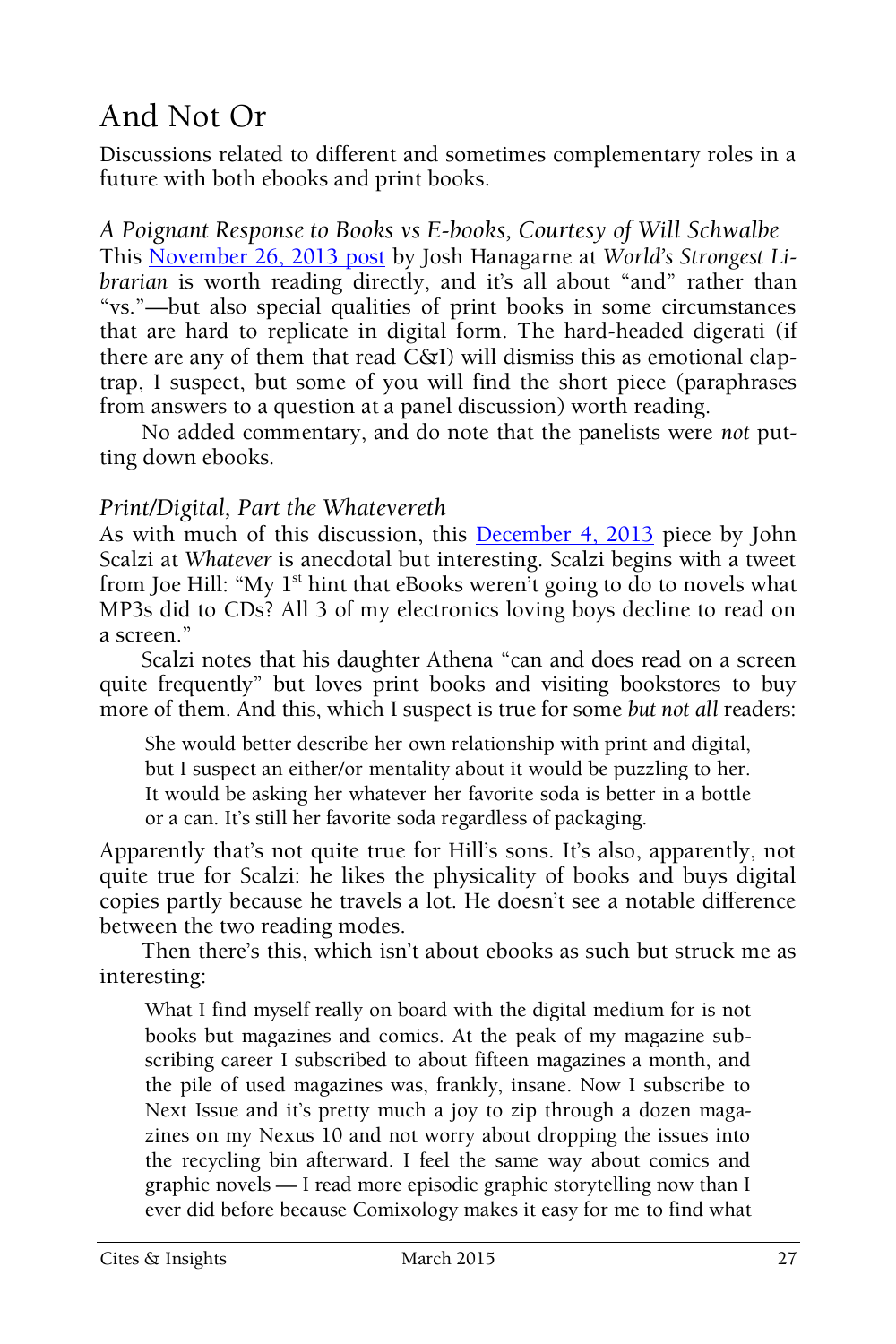I want to read and not have to worry about the clutter afterward. I obviously don't have the collector mindset, here.

I don't read much in the way of graphic novels or comics at this point (although I have been rereading my collection of Pogo books and am about to start revisiting *Amphigorey, Amphigorey Too* and *Amphigorey Also*), but for me, magazines work ideally in print. I'm not even taking advantage of the free and expanded digital versions of the print magazines I read. I probably should be, but I *like* print magazines (and, other than a running 12-month collection of *Consumer Reports*, don't collect them). Heck, for me, 15 magazines would be pretty modest, although I may be down to that now. (Thinks: I subscribe to a dozen but get at least eight more as a consequence of memberships or as freebies. I have in the past subscribed to a *lot* more—at one point I took more than half a dozen computer-related magazines, for example, a number that's now down to zero.) As for actual books—I still mostly borrow them from the library, always in print form.

So different strokes, as usual: what works best for me isn't what works best for Scalzi isn't what works best for…

Nearly 100 comments. Most offer one person's preferences frequently "both," a surprising number of "ebooks because there's no room for any more print books at home," some who've gone to ebooks as a Deliberate Philosophical Choice, a number of elderly who prefer ebooks because they can enlarge the type and two unsurprising outliers, one of the "in the future only the very wealthy will have print books" variety and one of the "DIGITAL INEVITABLE PRINT DOOMED!" variety. The second was particularly vapid.

#### *E-Books Aren't Going to Make Print Obsolete Anytime Soon*

This Seth Fiegerman piece, [on January 16, 2014](http://mashable.com/2014/01/16/e-books-study-pew/) at *Mashable*, discusses a Pew Internet survey. In 2012, especially from *Mashable*, that headline might have been surprising. In 2014, not so much. The lede:

For all the talk about print books being replaced by digital books, the vast majority of readers in the U.S. still consume books the oldfashioned way.

Fiegerman does try to interpret reader/tablet sales growth (where he says "the data suggest that this [percentage of device ownership] will only continue to grow") as possibly heralding a change in reading preferences, but it seems like reaching.

I'd comment on the handful of comments but most seem to be translated badly from some other language, so I won't.

#### *The unevenly distributed ebook future*

This post, by Baldur Bjarnason [on January 16, 2014](http://studiotendra.com/2014/01/16/the-unevenly-distributed-ebook-future/) at *Studio Tendra,* is part of a series on "the publishing industry's new product categories" and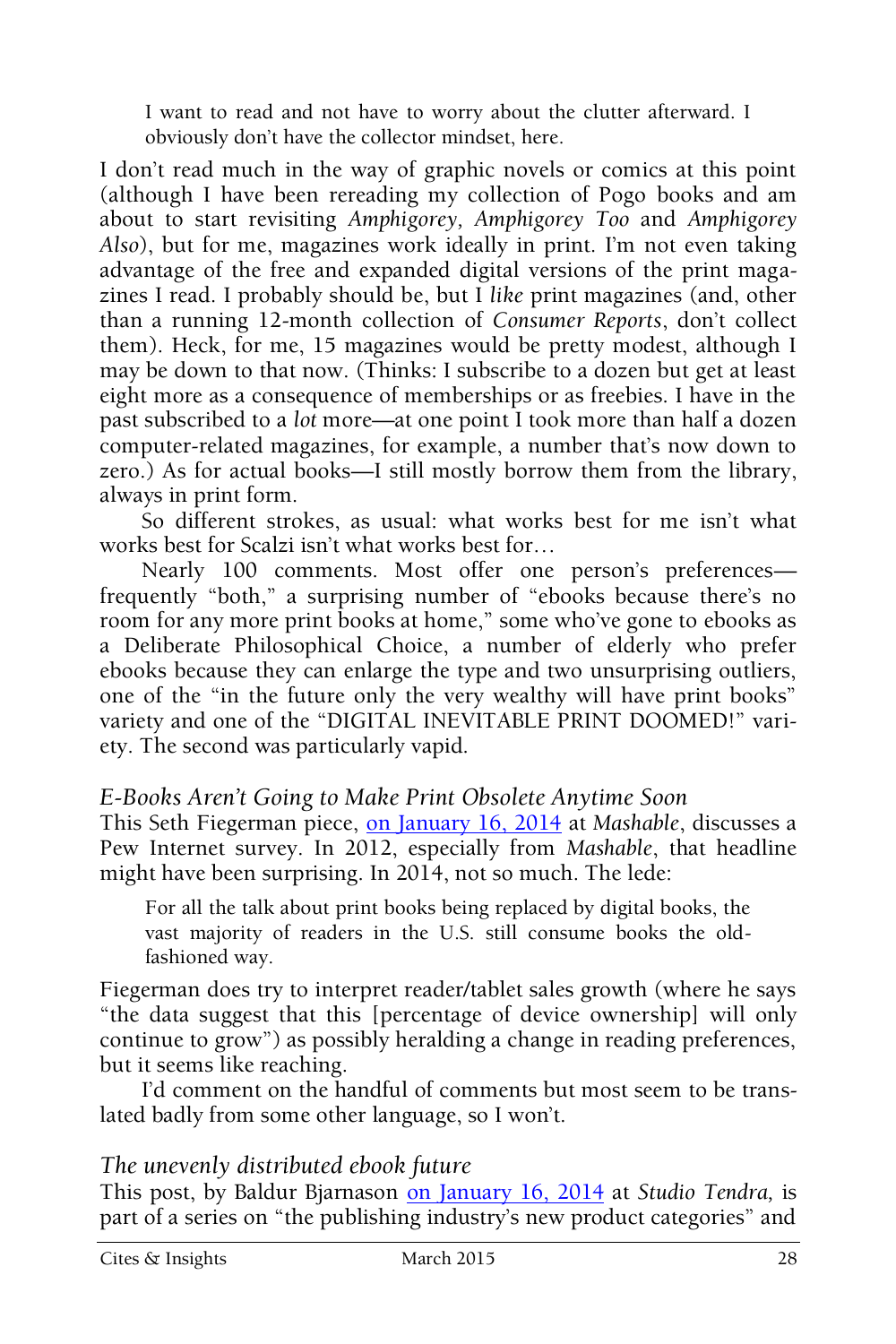begins with a discursion on data, theory and experimentation that some of you will find more approachable than I did. (I'm in that awful position of doing stuff that I'd call research but without a hypothesis, theory or null hypothesis. It's descriptive research and that's not very reputable.)

That leads into a discussion of the tendency to think of Progress as being a two-dimensional timeline, past to present to future, and William Gibson's classic quote, "The future is already here—it's just not very evenly distributed."

The problem with the line is that it's using the term *future* as a shorthand for technology and the changes it engenders—equating it with progress.

More importantly (I think), this:

The publishing industry has bought into this idea wholesale. Some publishing markets are, according to this worldview, further ahead on the progress timeline than others. It also implies that advancement along the timeline is inevitable, even if it progresses at varying speeds. Romance and other genre fiction tend to dominate ebook sales and so must have more 'future'. Non-fiction less so and must therefore have less 'future' and more of that crippling ballast called 'past'. Big mainstream titles hit the ebook market in seemingly unpredictable ways. Some garner decent ebook sales while others seem to sell only in print. There, the 'future' seems to be randomly distributed, like a stress nosebleed over a term paper.

This, obviously, implies that the ebook will either eventually dominate universally or at least capture the same large percentage uniformly across the market.

I don't think that's going to happen.

He says some publishing markets *will* switch entirely to ebooks, some will partially do so—and some won't do so much at all. (As far as I can see, he's an ebook person—but not an uncritical one.)

He notes the uselessness of broad generalizations about readers (even if they were true) and anticipates that some book titles just aren't going to sell—or even work—as ebooks. Whereas there are areas where print books will *only* make sense for titles that have sold well as ebooks, and maybe not even then.

This is inside-baseball stuff, aimed at the publishing industry, but it's worth reading. He's saying there are many cases in which only print books make much sense—and other cases were print may become nonviable. And that publishers need to figure out which is which. Sounds about right.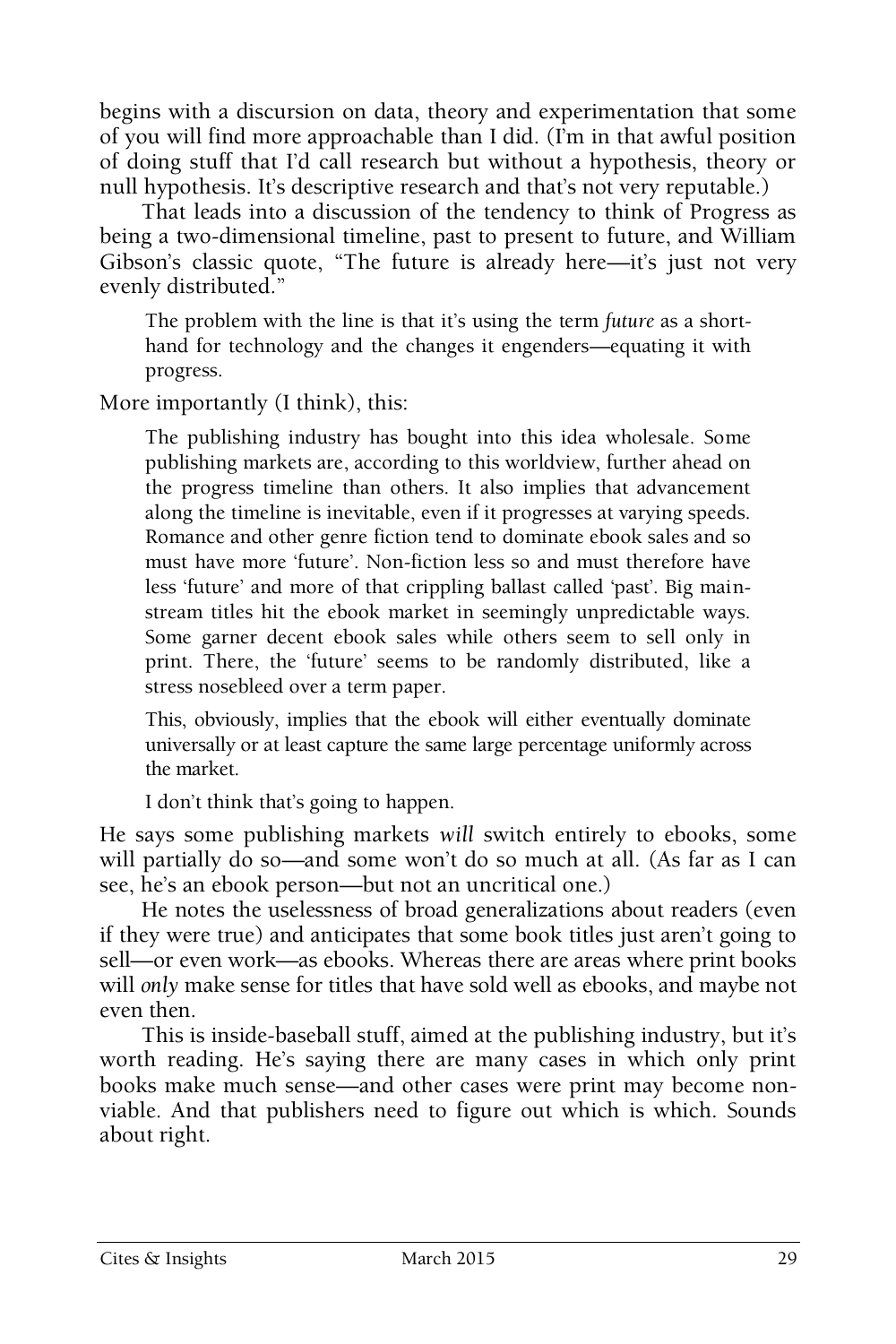## Personal Preference

For true digital inevitabilists, personal preference doesn't matter. Either because The Kids Are All Digital or because us Luddites come to our senses, there's only one possible future and it's digital. Other observers most of them these days, I think—actually pay attention to reader preferences and behavior, resulting in a more complex picture.

#### *Almost 70% of Readers Will Not Abandon Print Books: Ricoh Study*

This study, as reported by Dianna Dilworth [on December 9, 2013](http://www.adweek.com/galleycat/70-of-readers-will-not-abandon-print-books-ricoh-study/81660?red=as) at *GalleyCat*, srikes me as a bit peculiar. The study (the link to it is dead) says that some 70% of "consumers" think it unlikely that "they'll give up on printed books by 2016." I'd *love* to see the questions in that study…"Are you planning to give up on printed books in the next three years?" seems leading, but that's probably not how it was worded.

The rest of the short item notes reasons for *preferring* print (an entirely different question unless you think it has to be one or the other), the no longer surprising finding that most college students prefer print textbooks to digital textbooks—and a truly odd one: "The study also claims that 60 percent of eBooks that are downloaded are not actually read." Really? No comments available.

(There's another piece on this survey by Gary Price on December 10, [2013](http://www.infodocket.com/2013/12/10/study-new-study-uncovers-surprising-results-of-ebook-printed-books-trends/) at *InfoDocket*, but while it includes some different text from the study, its link to the study itself is equally dead.)

#### *College Students Still Prefer Print Textbooks*

Another survey, reported by Teri Tan [on July](http://www.publishersweekly.com/pw/by-topic/digital/content-and-e-books/article/63225-college-students-prefer-a-mix-of-print-and-digital-textbooks.html) 8, 2014 at *Publishers Weekly*—this one from the winter of 2014, conducted online by HP at San Jose State University, with 527 students responding, two-thirds of which have used both e-textbooks and print textbooks.

I'm guessing the headline above isn't the original headline, given that two of the comments question "College students prefer a mix" as a headline—57% preferred print, 21% wanted both and 21% preferred etextbooks. (29% of the respondents were LIS students, which is interesting, but SJSU has a very large predominantly-online library school.) Younger students had *more* preference for print. Tan says:

So a 100% electronic-only publishing strategy, which is currently pursued by several major educational publishers, needs a rethink. Incorporating print-ready and on-demand deliverables into the publishing workflow is the smart (and easy) way to increase revenues from digital-only products.

The article also looks at reasons why people preferred either print or e and how much more they'd pay for a print textbook.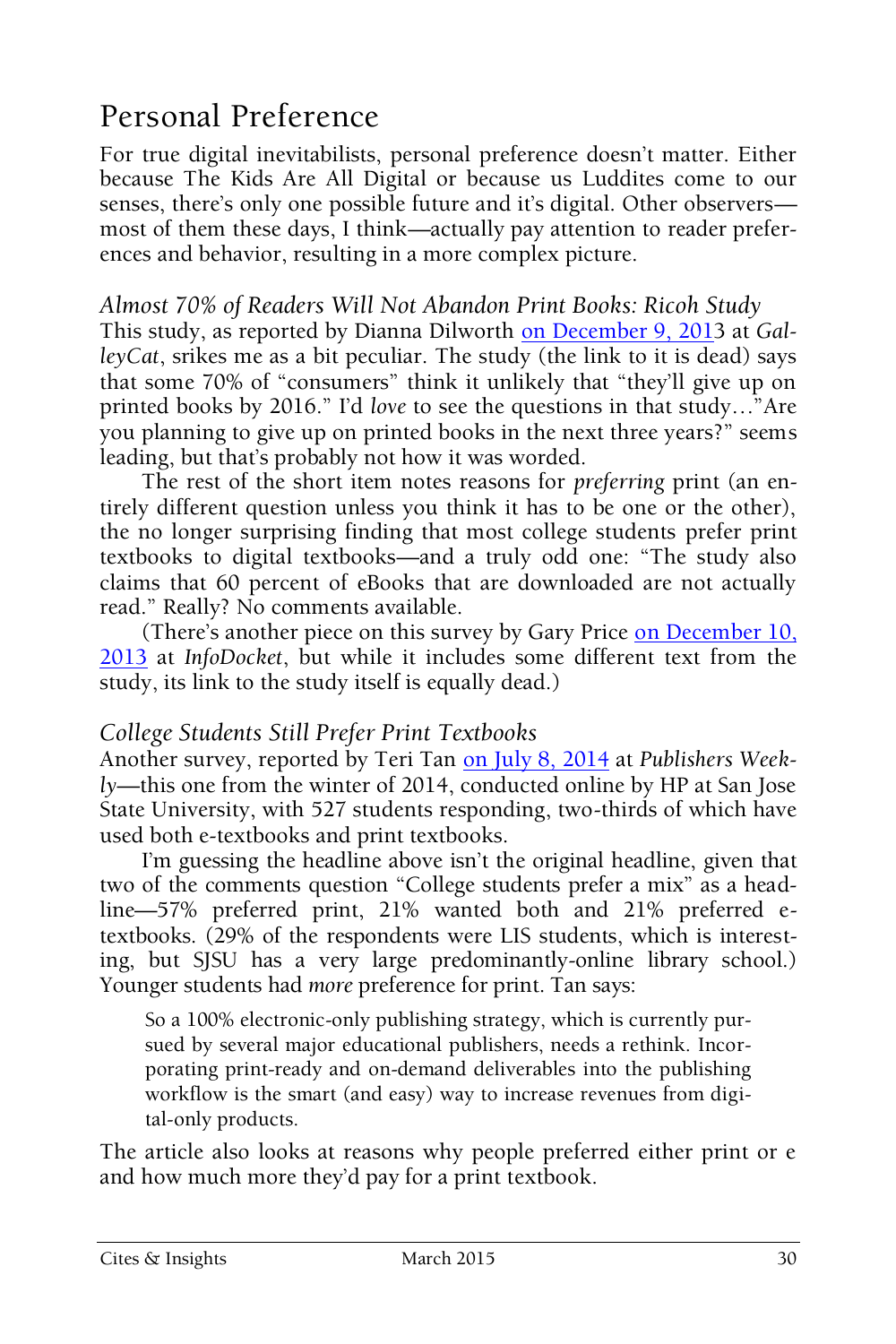#### *Breaking Taboos for All the Right Reasons*

Barbara Fister's [April 16, 2014](https://www.insidehighered.com/blogs/library-babel-fish/breaking-taboos-all-right-reasons) "Library Babel Fish" column at *Inside Higher Ed* is about weeding—but also about paying attention to what users (in her case, primarily undergrad students) *want* when choosing formats. The lede:

Not too long ago at a gathering of librarians (I can't recall which, exactly) I overheard a snatch of something that sank in like a splinter. I didn't hear it clearly so I can't quite get it out, but it's bothering me. It was an exasperated statement to the effect that ebooks are a huge headache and students often prefer print, but libraries are no longer supposed to give up valuable space to books, so what should we do?

It's a Fister column, so my usual advice holds: Go read it and draw your own conclusions. As usual, she writes and thinks exceptionally well.

The first comment, from Bob Holley, notes that one major difference between public and academic libraries is that "academic libraries don't pay much attention to what users want," which isn't an option for mostlylocally-funded public libraries. It's a long and good comment, supporting Fister's column…and another commenter responds that their academic library "doesn't have the budget to purchase a book in multiple formats (public library materials are cheaper on average than academic materials)" and seems to justify only "buying" ebooks (that is, licensing ebooks) because those who really want print can use ILL. That economic argument is interesting; I wonder whether the writer has ever compared per capita funding for public libraries with per capita funding for academic libraries? I have. For 2011 in public libraries, median per capita spending was \$31, average was \$40. For 2010 in academic libraries, median per capita spending was \$278, average was \$529. Yes, public library materials may be cheaper, but still…

## The Trouble with Digital

Some items focus on demonstrable issues with ereading—and, in some cases, anecdotal or presumed issues that may or may not exist.

#### *Tablets make it impossible for kids to get lost in a story*

I have mixed feelings about this Asi Sharabi piece [on December 18, 2013](http://qz.com/159059/tablets-make-it-impossible-for-kids-to-get-lost-in-a-story/) at *Quartz*. On one hand, the piece brings up legitimate issues about kids and full-fledged tablets: it's easy to be distracted by games and interactivity, which can (more likely *does*) interfere with "falling in love with stories." If it's true that fewer parents are reading to their kids at bedtime—you know, reading out loud from books—that's a shame, and is likely to reduce childhood literacy. If it's true that UK kids are reading more on screen than in print and are actually preferring online reading,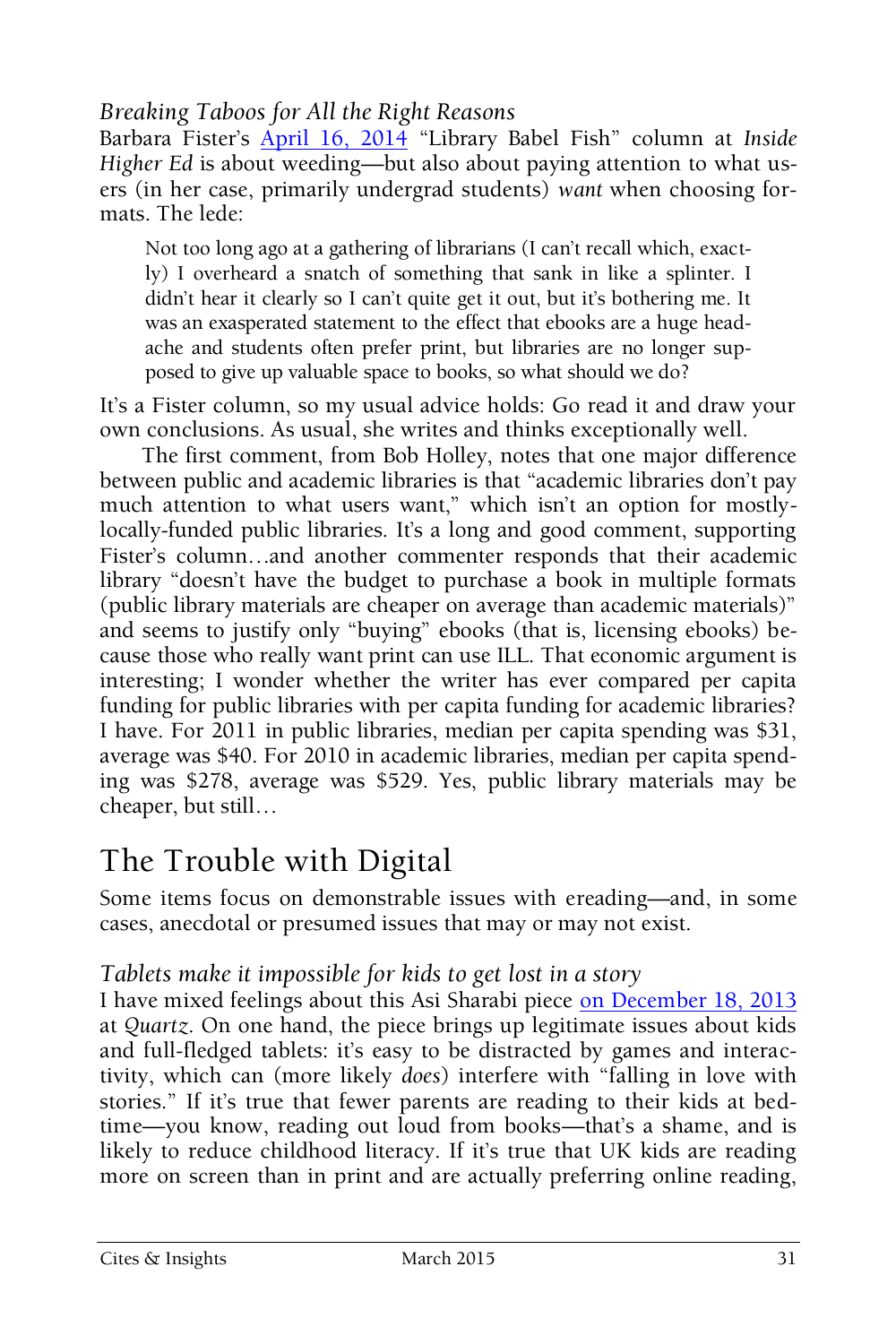that may be a bad thing, especially if it means fewer kids are early and advanced readers.

And, honestly, when a children's publisher hot for interactive "books" seems to say that readers *are* going digital—all of them, I guess—and that you need "reading experiences for touch-screen devices" so that "children will continue to read," I vary between despair and confidence that the publisher is deeply misguided.

But "make it impossible for kids to get lost in a story"? Not if the story's good enough and the kid's already a reader. While dedicated ereaders (without game distractions) and, for that matter, devices like Kindle Fires with parental controls that can lock out games during reading periods, do make it easier, I do believe that—for most readers young or old—a sufficiently compelling narrative will get you lost in a story no matter how you're reading (or listening to) it. And I say that as one who doesn't particularly want to read long-form narrative on a device.

#### *A dry-eyed farewell to my Kindle*

I link to [this January 7, 2014 column](http://www.sfgate.com/entertainment/carroll/article/A-dry-eyed-farewell-to-my-Kindle-5118958.php) by Jon Carroll, published in the San Francisco *Chronicle* and available on *SFGate*, with mild trepidation.

Not about the column itself; I've loved Jon Carroll's column ever since it began.

Not about the ideas in the column. Carroll's one of those who had apparently moved almost entirely to ebooks on his Kindle—and when the Kindle died, he thought about it…and moved back to print books. He explains why. He thinks print books *might*, in the long run, be insupportable because paper—but that's in the (very) long run. (Given that you can make paper from any long-grain fiber including kudzu and, I suspect, bamboo, and given the modest percentage of overall paper and cardboard usage that represents print books, I'm not sure it's true anyway.)

His reasons for liking (and rediscovering) print books are interesting and thoughtfully presented. There are 56 comments, pretty much the usual mix. (One reader who clearly didn't recognize that this was a *newspaper column* called it poorly written because Carroll included a brief review of an Oakland restaurant.) Didn't read them all.

So what's my mild trepidation? *SFGate* has become, like some other newspaper website, nearly unusable because of ad overload and other factors—with the screen moving up and down as new ads appear and disappear, with lengthy pauses while ever-more-intrusive video ads are added, with…anyway, the site's a mess. Which is too bad.

#### *Why the Smart Reading Device of the Future May Be…Paper*

This Brandon Keim article [from May 1, 2014](http://www.wired.com/2014/05/reading-on-screen-versus-paper/) is particularly interesting for its venue: *Wired*, which I stopped reading largely because it was so rah-rah Digital Everything Linear Future in its approach.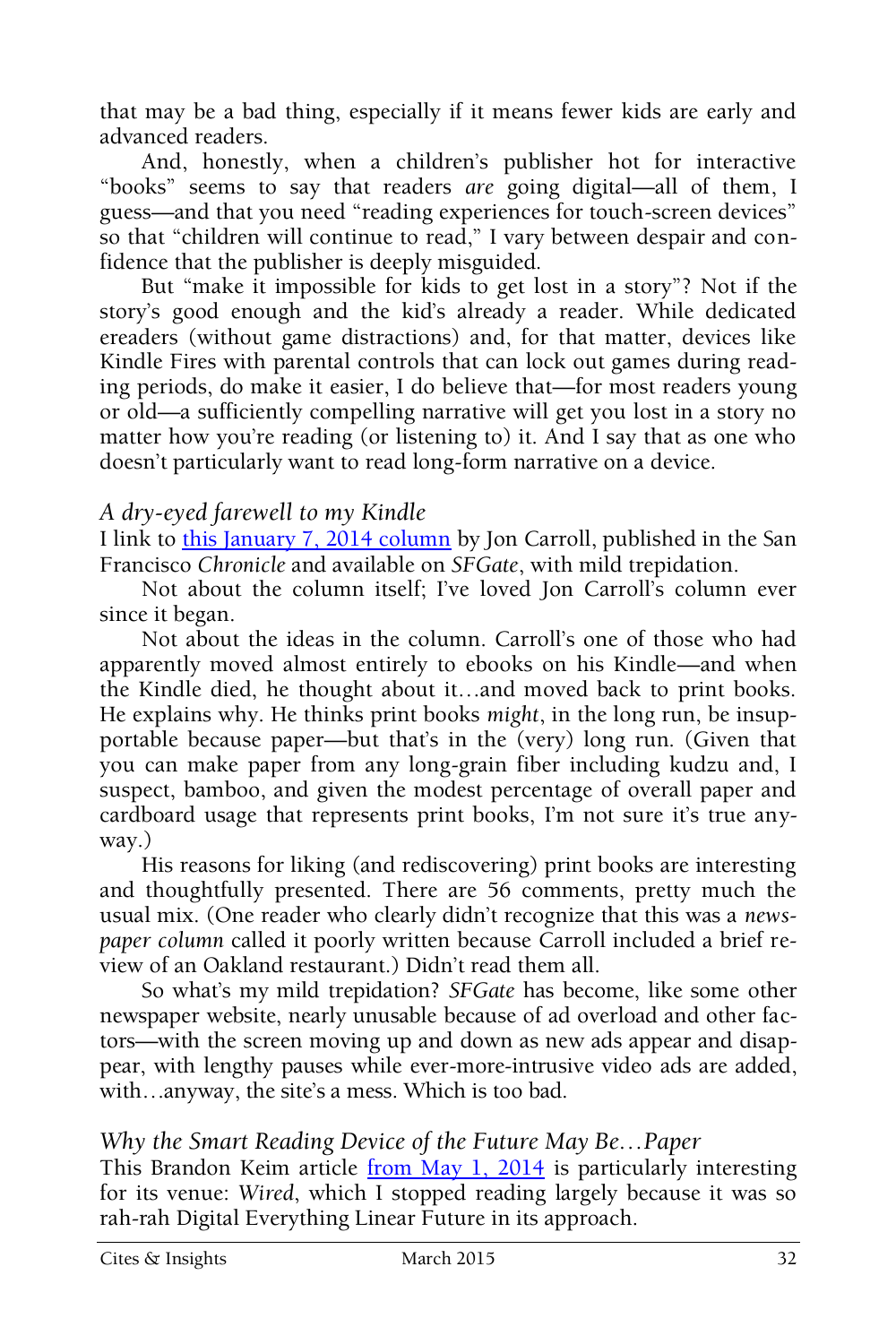Paper books were supposed to be dead by now. For years, information theorists, marketers, and early adopters have told us their demise was imminent. Ikea even redesigned a bookshelf to hold something other than books. Yet in a world of screen ubiquity, many people still prefer to do their serious reading on paper.

Huh. That's funny. The apparently-knowledgeable commentator at *The Guardian* assures us that predictions were for ebooks to gain 25% or so of the book market…but, of course, what this lede says (the first two sentences) is what *Wired* and so many pundits have been saying for a long time.

Keim's neither a Luddite nor an e-avoider (I mean, he is writing for *Wired*): "I e-read often" and loves to read science fiction on his Kindle Paperwhite late at night.

What I've read on screen seems slippery, though. When I later recall it, the text is slightly translucent in my mind's eye. It's as if my brain better absorbs what's presented on paper. Pixels just don't seem to stick. And often I've found myself wondering, why might that be?

He reviews some of the research (you'll find loads of links in the article) and, fairly early on, comes to this sensible conclusion:

Maybe it's time to start thinking of paper and screens another way: not as an old technology and its inevitable replacement, but as different and complementary interfaces, each stimulating particular modes of thinking. Maybe paper is a technology uniquely suited for imbibing novels and essays and complex narratives, just as screens are for browsing and scanning.

I'd add to that that personal preference is also involved (especially when people make a big point of Stopping Reading Those Nasty Old Dead-Tree Books), but that's a different discussion.

The article's worth reading and if you follow all the links you'll probably learn something. Keim does discuss preferences later on—for example, if a student prefers ereading, they'll learn less when required to read from paper (and vice-versa).

The article suggests that the science isn't settled yet, and I suspect that it may never be entirely settled. Will ebooks get to the place where they're as good for deep reading (*for most readers*) as print books? Maybe it won't matter; maybe, just maybe, there's room for whatever format a reader prefers.

As to the comments…well, it's *Wired*. Need I say more? Some agreement, some snark, some "ebooks are SO much better/print books are dead and good riddance" comments that feel as though they were written a decade ago and trotted out whenever needed. Some folks calling Keim a Luddite. A surprising number of commenters apparently didn't bother to read the article (where Keim *clearly* sees a future for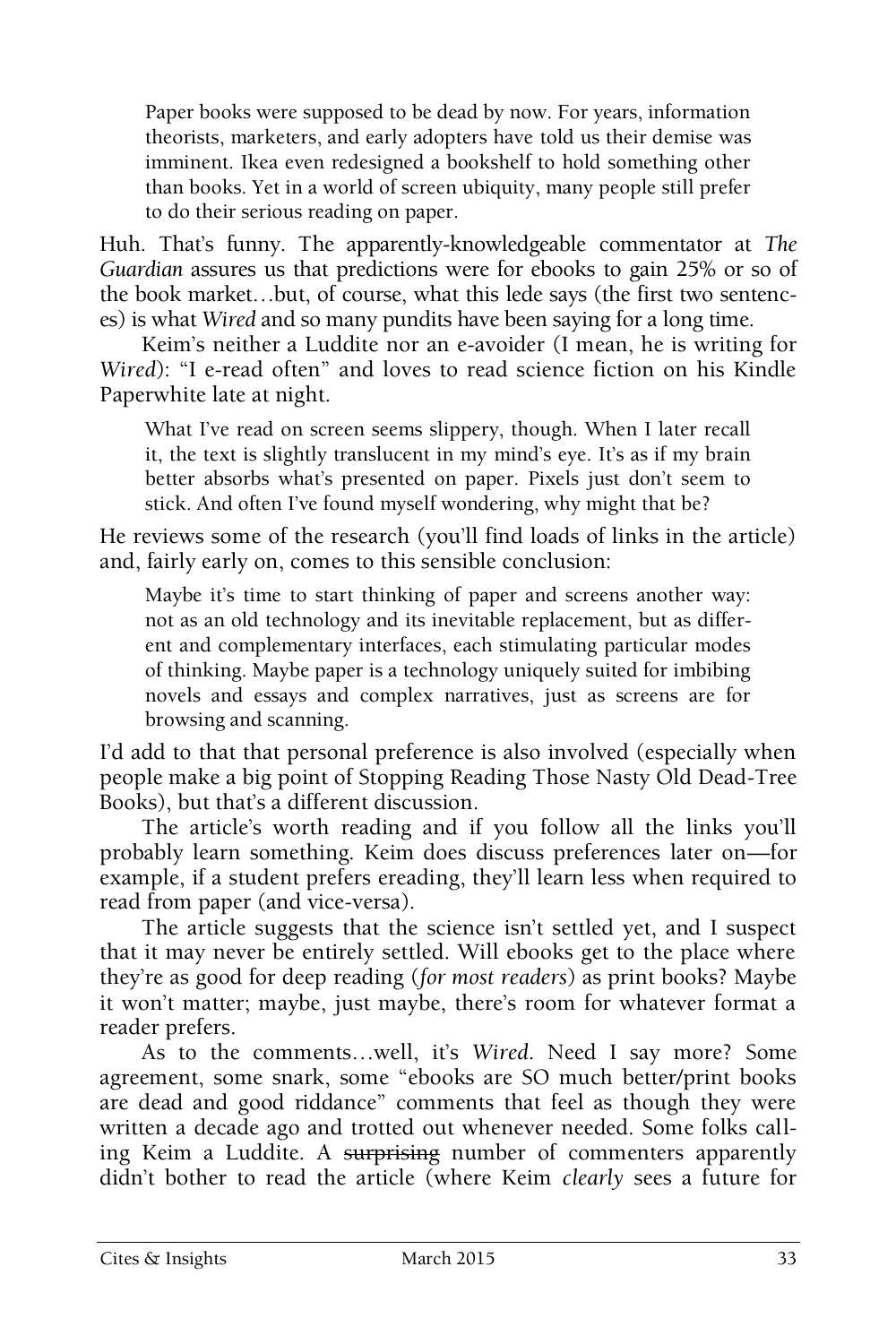both ebooks and print books) and "respond" to their assumption that he's calling for an end to ebooks.

#### *What's the matter with e-books?*

Here we have it—by Natalie Binder [on January](https://nvbinder.wordpress.com/2014/01/16/e-books/) 16, 2014 at *N.V. Binder*: a piece that says there's a real risk that *ebooks* will disappear in the next decade. Or, in her own words:

It's too early to sing a dirge for e-books, but the idea that e-books will ever supplant printed books is fading fast. Some people think (hope?) the market is merely settling or stabilizing. That is now the best-case scenario for e-book publishers. They may be right, but I doubt it. I think the e-book gold rush is coming to an end. The real risk to publishers isn't that print will disappear in the next decade, but that ebooks will.

In the first sentence, she says it's too early—but in the last, she's at least considering it to be a real risk. Although what she's *really* saying is this:

I just don't think print is outdated. And I think e, in the pure, .mobi or .epub sense, might be.

I've skipped over the first part of the post, which notes sobering figures from AAP's 2013 annual report: overall ebook sales down around 5% (which may be negligible but is quite a contrast from the big growth years), hardback sales *up* 10%, and—most worrying for ebook folks—sales of childrens' and YA ebooks down *40 percent from 2012*. Binder emphasizes that, with some justification: that's an awfully big drop, especially to those who still think that The Kids These Days only read ebooks.

There's a mystifying paragraph here:

E-book advocates have begun writing the same editorials that legacy publishers were writing in 2010, and newspapers were writing in 2000, and librarians have been writing since the telephone was invented. The march into the inevitable electronic future has stalled.

I don't think there have been *that* many librarians (as opposed to futurists who know nothing about libraries) writing elegies for the library "since the telephone was invented," although there have certainly been (and still are) a few.

Binder asks a somewhat novel question: "What functions make an ebook better than a printed book, that the open web can't do better than both?"

She notes some of the virtues of print books over ebooks. As for ebooks, she says everything they can do, the open web can do better.

When you get down to the code level, an e-book (as in a .mobi or .epub format) is just a webpage. A webpage with weird formatting and restrictive DRM. A webpage that costs a lot of money. A webpage that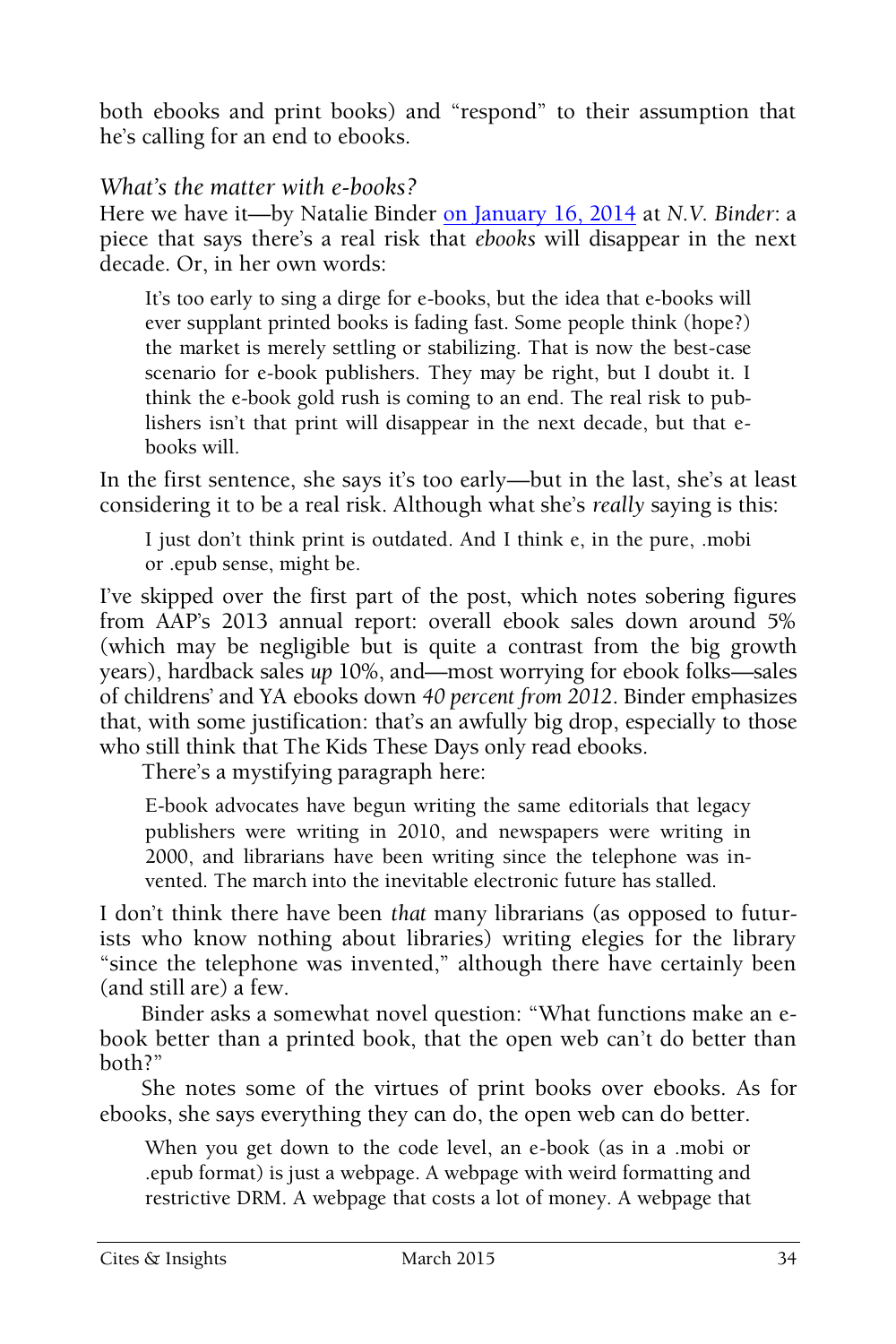is tied to a single device and a single user; that can't be crawled by a normal search engine; that can't be copied or shared or linked to; that can't even be bought.

Why would someone do this to perfectly good HTML? Because someone wanted to make webpages that look similar enough to real books that book buyers will pay book prices for them. The sales pitch for e-books is that they're just like printed books, except they're electronic. The whole e-book concept hangs on a shallow view of innovation that suggests that all things digital will replace all things analog*, because digital*.

But that's not true. Where digital media has replaced physical media, it's because the digital thing is better, not because it's digital or electronic. MP3s are better than CDs–not because they're digital, but because you can buy one song at a time. DVDs are better than VHS tapes–not because they're electronic, but because you don't have to rewind them, the cases are thinner, and they have special features.

I like that third paragraph (although, of course, *CDs are digital, dammit)* and *love* most of the final sentence of the second paragraph. (I'm not so sure that's the only thing behind ebooks, but it's a distressingly common view: "all things digital will replace all things analog *because digital*."

I'm sympathetic to what follows—that trying to make ebooks more and more like print books is a losing proposition. I'm less convinced that we'll have all sorts of wonderful "narrative innovation" if we just rely on the open web. Maybe it will happen; maybe not.

But here's the thing: whether it happens or not, it won't *replace* textonly linear-narrative books. Binder may be right that it's unlikely to happen on dedicated ereaders. Will it happen on the open web? There's a money issue that won't go away readily, but there's mostly an issue of…well, consider the vast success of hypertext. Creating a new narrative form is *hard*. Making money from it may be even harder. Doesn't mean it won't happen. Certainly means—to my mind—that existing linearnarrative forms (which have been around a lot longer than books, by the way) will not disappear.

#### *Is the end nigh for the e-book?*

What a wonderful title, the succinct (and, in my opinion, silly) reverse of the old Death-of-Books platitudes.

I'd excerpt and discuss this July 2014 (I think) article in *The Irish Times*…except that the site made a friendly change to improve subscriber access, or something. To wit, the article is now solidly behind a paywall. Such is e-reading, all too often.

I'm skipping a couple of brief articles referring to yet more studies showing that (most?) people comprehend and retain material better when they read it in print form. Not because I doubt the studies but because there have been so many of them.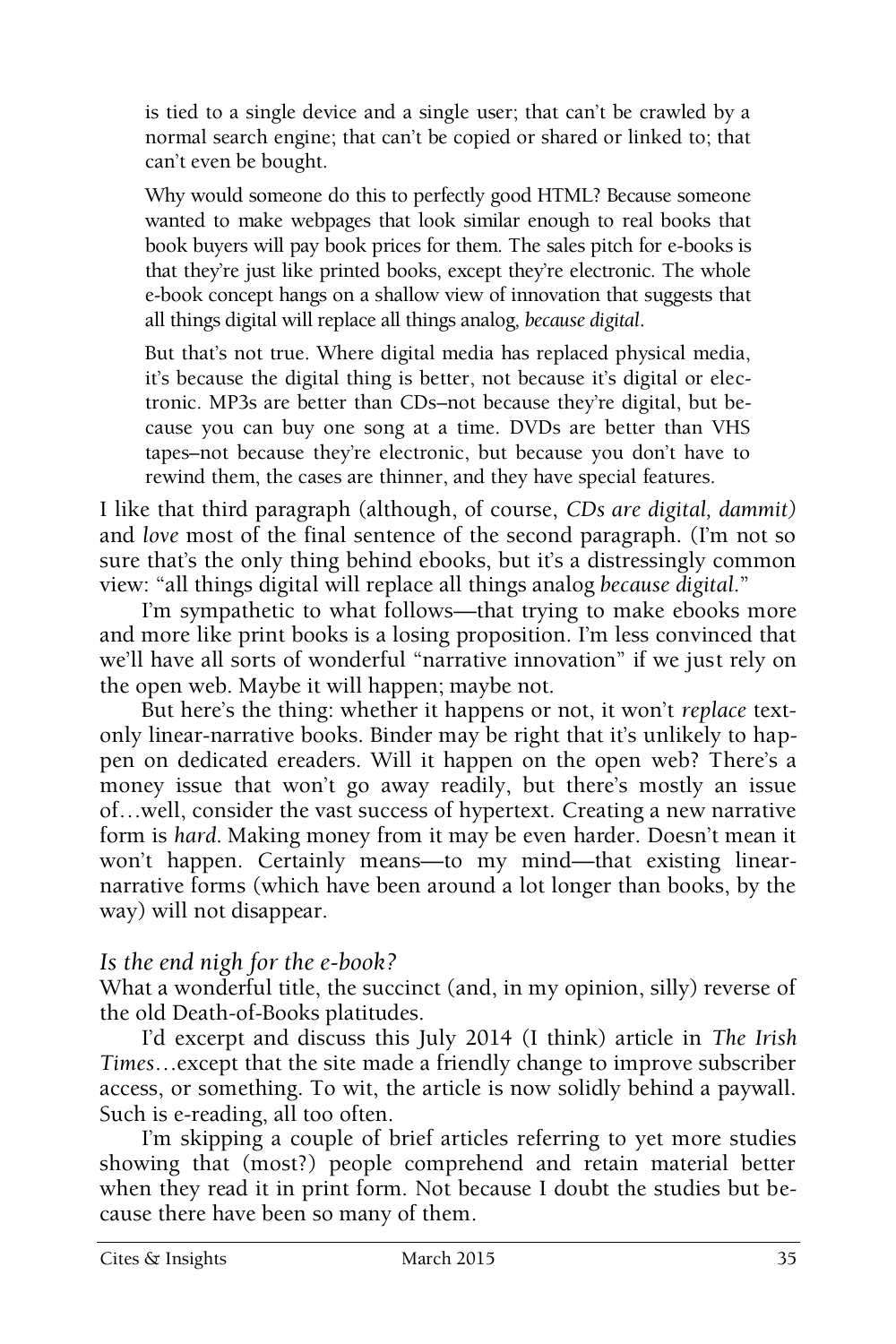*E-Books Are Damaging Your Health: Why We Should All Start Reading Paper Books Again*

I must admit that my immediate reaction on seeing that headline—on [a](http://www.medicaldaily.com/e-books-are-damaging-your-health-why-we-should-all-start-reading-paper-books-again-317212)  [January 11, 2015](http://www.medicaldaily.com/e-books-are-damaging-your-health-why-we-should-all-start-reading-paper-books-again-317212) piece by Lecia Bushak at *Medical Daily*—was pretty much how I used to react to David "Teleread" Rothman's screeds at Teleread: "Oh, give me a –ing break" (although, unlike Mr. Tulip in *The Truth*, I substituted an impolite four-letter word for that em-dash). Except the nonsense is on the other side this time around.

I should note up front that this is labeled "Opinion." I offer no opinion on the *bona fides* of *Medical Daily*; it's a web-journalism site run by media people with no apparent medical training, but since I'm writing a libraryoriented ejournal while having no library degree, who am I to quibble?

Bushak begins with notes on how reading may improve your mind and maybe make you more empathetic, followed by this:

So the act of reading is great, of course. But the way you're reading also has an impact on your physical and mental health. In our technology-driven world, the paper book has been replaced by electronic devices—Kindles and Nooks, and even reading on your laptop or smartphone. Good old-fashioned books are no longer seen as practical. [Emphasis added.]

"Has been replaced"? "No longer seen as practical?" Sez who? I see this enormous digital straw man showing itself…

Then we get anecdata: Bushak found that reading before bed—from a print book—while drinking chamomile tea not only relaxed her but made it easier to fall asleep and to wake up feeling refreshed. And the kicker:

Researchers have been examining the differences between reading regular books and e-books for years. Many of the studies have shown that reading old-fashioned books has plenty of advantages over e-books, which can be gateways to other electronic distractions, all of which screw with your sleep. This is why you should ditch the screen for printed pages.

There's a *lot* going on in that paragraph, none of which supports the claim in the title and very little of which supports the notion that you should "ditch the screen" (as opposed to being a sane human being who uses different media when and as they're most appropriate).

She details her reasons. Briefly, "you're missing out on important information," which mixes notes on recall with the concept that *reading in digital form itself* makes the act of reading fragmented—even if you're reading on a pure ereader; "e-books get in the way of sleepytime" which, as you can probably guess, is all about the backlighting on *tablets and phones* and has nothing whatsoever to do with ebooks themselves;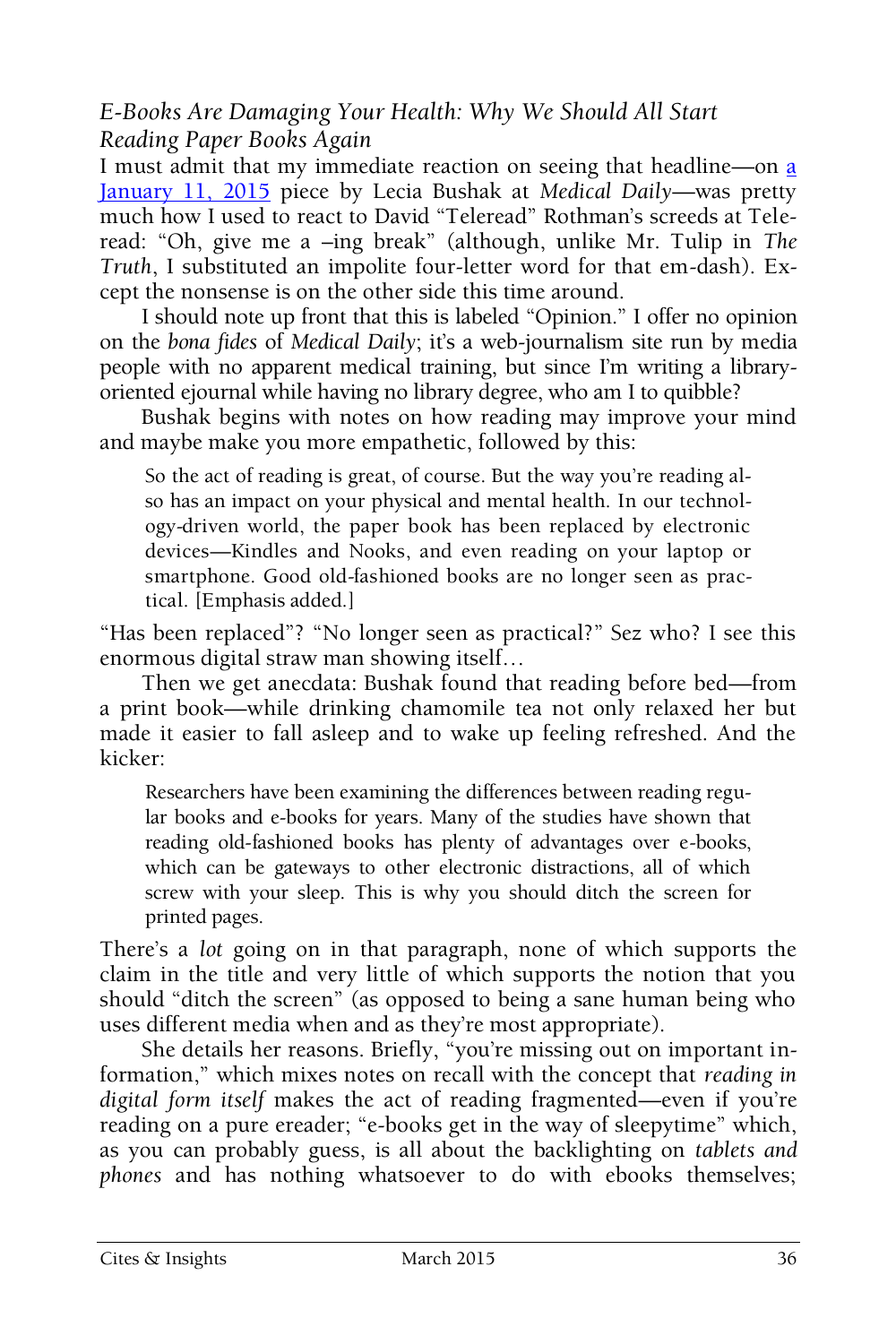"screens = stress," *again* entirely about phones and notebooks and the like; and…well, she closes with more anecdata about her own habits.

It's clear that she doesn't consider ebooks to be "real books" no matter how you read them, and that she only finds she can "enter someone else's world" in a printed book. In the end, the whole discussion boils down to "multifunction devices can be distracting, and blue light's not great at bedtime." Oh, and this is one of those websites that interposes BIG SCREENWIDE PICTURES between chunks of text so that sustained in-depth reading becomes very difficult. So my recall of the text may not be as good as if I'd read it in *Medical Daily Magazine*. Which does not, of course, exist.

Sad, really. But then, one-sided discussions can be that way.

## The Trouble with Print

There continue to be some folks who *know* that print's dead or dying.

#### *Paper vs digital reading is an exhausted debate*

I love that title for [this March 31, 2014](http://www.theguardian.com/books/booksblog/2014/mar/31/paper-vs-digital-reading-debate-ebooks-tim-waterstone?CMP=twt_gu) Nick Harkaway blog post on *The Guardian*'s Books blog…but as I read the post, Hardaway's saying the debate is exhausted Because Digital. He's mostly putting down a prediction from Tim Waterstone (founder of a major UK bookshop chain) that the share of the book market taken up by ebooks is likely to decline in the UK, as it did in 2013 in the U.S.

Waterstone wasn't saying ebooks were doomed (he's developing a subscription service for short-form ereading, which hardly sounds like the actions of a true digiphobe); he is saying that the "ebook revolution" has been overhyped and that print books will still be around 40 years from now.

Seems sensible to me, but for Harkaway, somehow the use of SMS to feed Kenyan farmers information has Deep Implications for the future of ebooks. Indeed, "because digital" comes very close to his own language:

Digital will continue to grow for a while at least, and continue to exist, because it is becoming part of the world we inhabit at a level below our notice, no more remarkable than roads or supermarkets. Ebooks are here to stay because digital is, and quite shortly we'll stop having this debate about paper vs ebooks because it will no longer make a lot of sense.

Harkaway admits that physical books still have a role, but appears disappointed and (I may be over-reading this) hopes that ebooks will conquer all.

His real concern seems to be the UK's apparent governmental hostility to public libraries, not helped by the apparent failure of UK public libraries (unlike U.S. libraries) to maintain and build strong usage bases and community involvement. That's a different argument, one where I'd probably agree.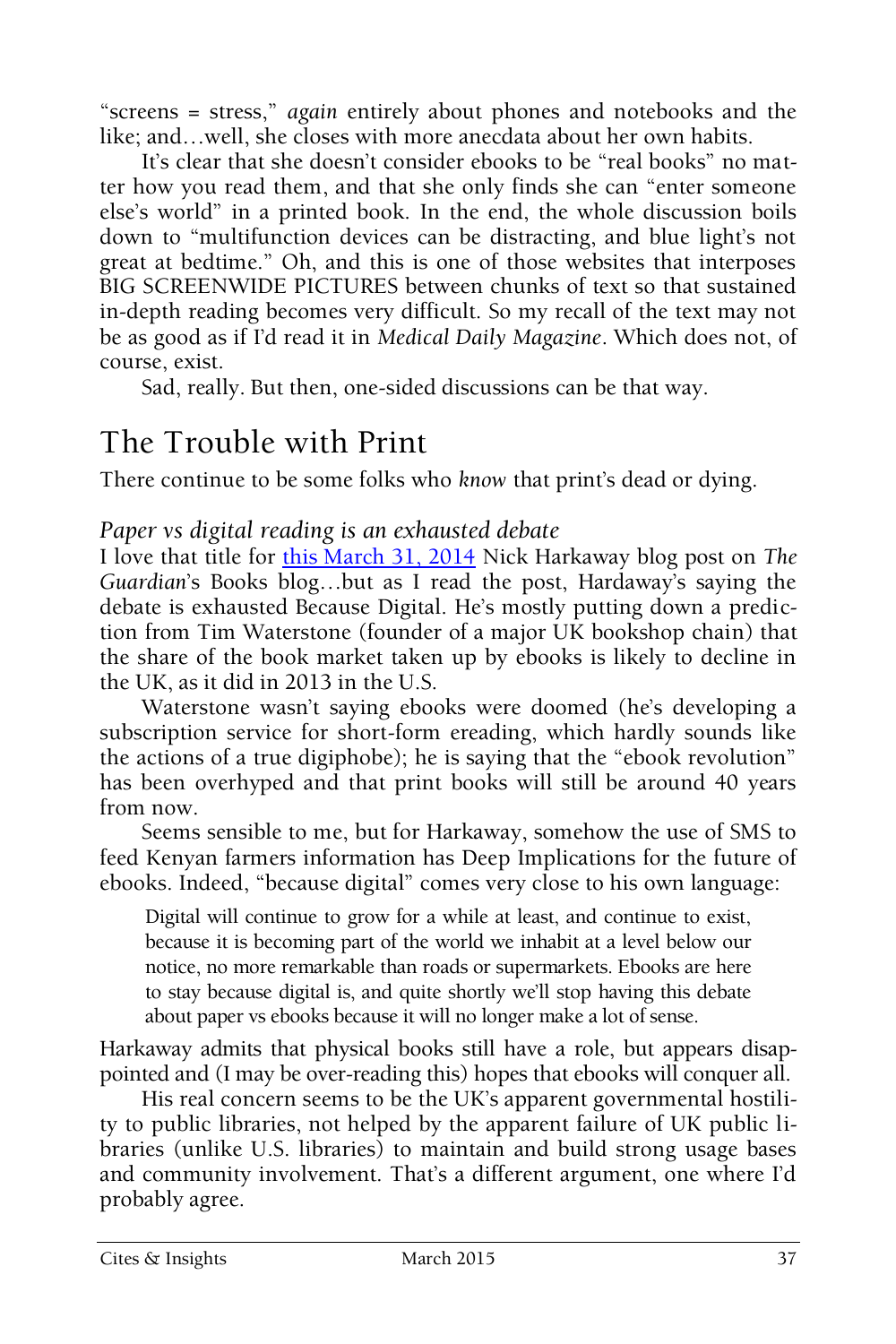There were 141 comments before the discussion was closed, but right off the bat we get, well, the second comment, from One Who Knows:

Digital means the end of hardcopy books. It means the end of bookshops and the end of libraries.

This cultural disaster is happening. And appeasers only benefit the case for the e-reader.

In the future there will be no profit to be had for publishing houses in producing hardcopy books. Therefore they will stop.

That first paragraph is remarkably straightforward "because digital" nonsense, tossing libraries into the equation. A bit later we get some jackass who "worked in libraries for a decade" and judges them thusly:

[M]y experience is of a third rate service that is completely superseded by tablets and smartphones which allow people massively wider access to information than libraries ever provided, and without the paternalistic moralising.

Whew.

Fascinating that one commentator now claims that ebooks leveling off at 25% or so of total book sales is "exactly as was predicted when they were first introduced." Right. And of course the spate of "ever since I got my Kindle, no more print books for me, ever again" converts, some of whom seem to think that what they prefer *must* be what everyone prefers.

#### *Books Suck: Why I Love My Kindle More Than Dead Trees*

This piece by Harry Guinness appeared [December 22, 2014](http://www.makeuseof.com/tag/books-suck-love-kindle-dead-trees/) at *makeuseof*—and, given the contributor's picture (which looks like something out of a Monty-Python-Makes-Fun-Of-Canadians sketch) and the text itself, I can't tell if it's a put-on or if Guinness is serious. If he's serious, it's a lovely late example of the extreme anti-print-book stance. Which, I'd guess, you can figure out from the title.

A warning: this site is so riddled with ads to the side of and in between text that you may find it truly annoying to read. Or, for that matter, you may find it annoying to read because Guinness is annoying: I dunno.

I love to read. I'm never happier than when I'm nose deep in a good novel.

I could say that I love books but that would be wrong. I love stories, the written word, a well woven tale or a carefully crafted thesis. But books? I can't bloody stand books.

That's the start. A bit later he says "reading an eBook is a million times better than reading a printed book," so at least you know we're not dealing with hyperbole here. He says it's a "settled debate," and says the "last ref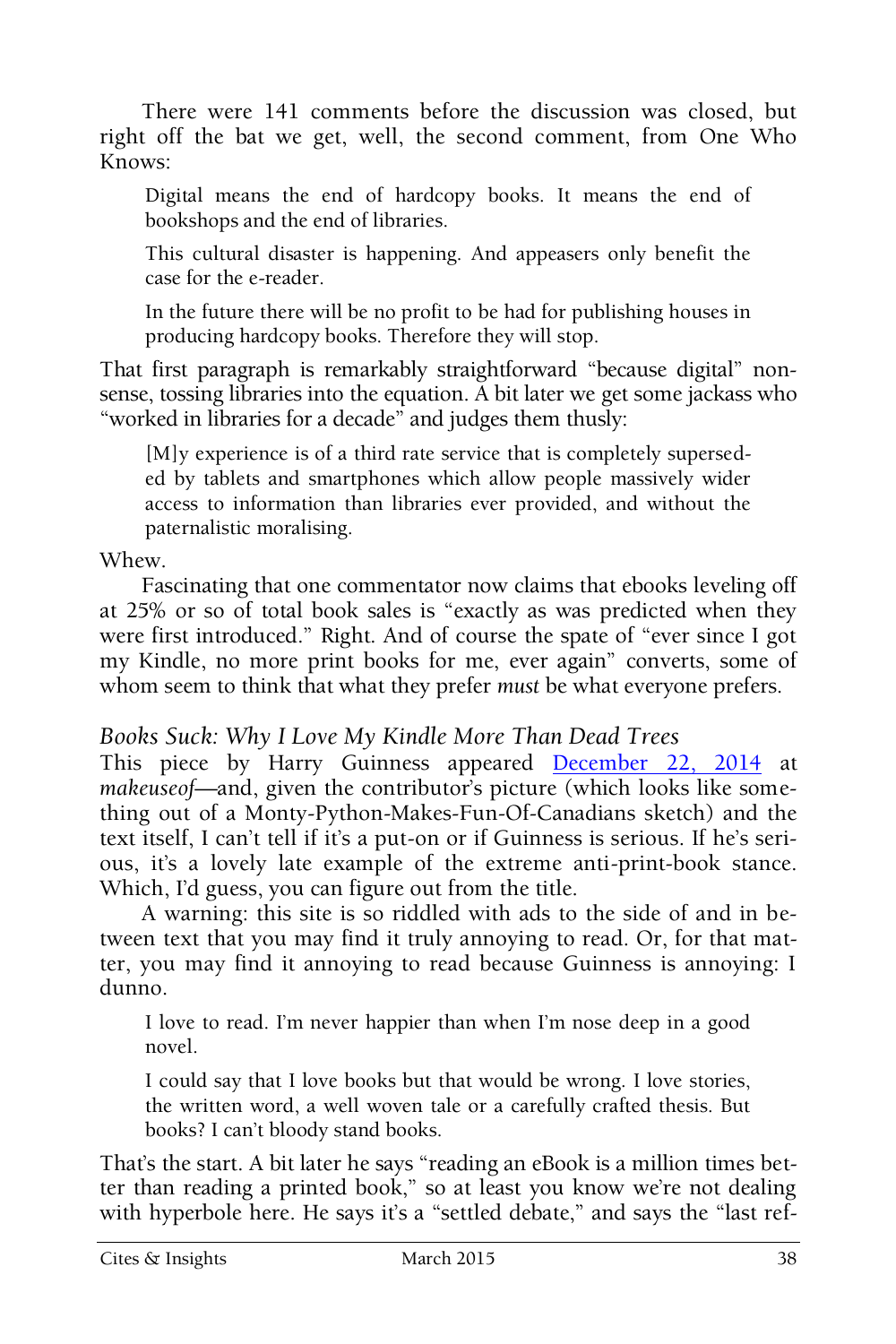uge of the luddite" (that is, somebody who reads those narsty print books) is emotion.

He digresses to tell us that Spotify will give music lovers "far higher quality" than vinyl—which is, honestly, the first time I've seen somebody suggest that a streaming service offers *better sound quality* than vinyl or CDs (a later paragraph suggests that Guinness believes the latter as well).

Basically, Guinness simply denies any actual advantages to print reading and is apparently given to dropping heavy hardcover books on his face, which means that for him an ereader is superior. And, you know, a convincing paragraph like this:

I'm not some tech-loving writer who can't stand books because they're old. I'm a tech-loving writer who can't stand books because they're awful. Ten years ago, I loved books because the alternative was scrolls. Now that there are e-readers, it's time to move on, accept the advances of modernity and realise just because something is old, doesn't mean it's good.

I love the last sentence: because something is new, it *of course* must be better…that's what "accept the advances of modernity" boils down to.

Seventy comments, many of them by Guinness, during which we learn that he *loves* being locked in to Amazon and doesn't care about DRM and that he's sort of a...well, given to! lots of! that! and not paying any attention to anybody else's preferences. He admits the rant is a polemic, but that dignifies the rant considerably.

Ah, well, I see this clown has a much more recent post where he touts "the end of ownership," in which he says—among other things that buying a printed book is really *the same* as licensing econtent, it's "simply your license to view the contents in perpetuity." Because, you know, it would be illegal to sell the book or…oh, wait…

He increasingly comes off as a paid spokesperson for Spotify—or just as a young jackass.

## The Trouble with Journalism

I'm using this tag for items where the title and the text seem somewhat at odds with one another.

#### *Pew Internet Releases New Report: "E-Reading Rises as Device Ownership Jumps"*

This Gary Price item [published January 16, 2014](http://www.infodocket.com/2014/01/16/pew-internet-releases-new-report-e-reading-rises-as-device-ownership-jumps/) at *Infodocket* is interesting partly because of the choice of what to highlight from the report—and now that I've clicked through to Pew Research Center's [report summary,](http://www.pewinternet.org/2014/01/16/e-reading-rises-as-device-ownership-jumps/) I see that I was about to blame Price for what was actually the odd editorial decision of Lee Rainie (from whom I'd expect it, since he has pretty much consistently touted Digital Everything) and Kathryn Zickuhr (who I have no past experience with).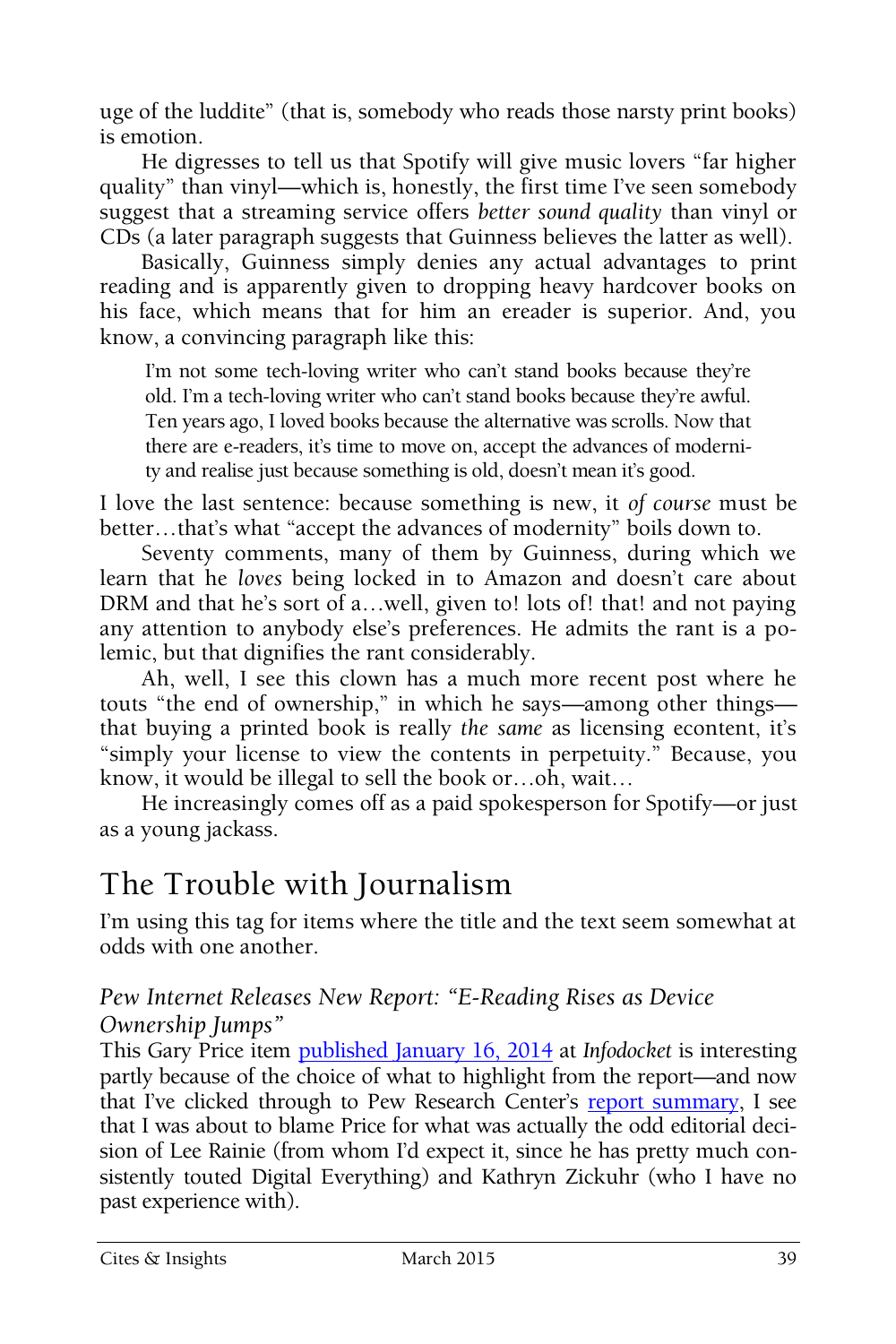Not that the quoted phrase isn't supported by the survey. It is—with asterisks. Let's get the Big Asterisk out of the way first: the survey involved 1,005 adults and has a 3.4% margin of error—which means that results from different years that are up to 6.8% different *may not represent any actual difference at all.*

Keep that in mind.

Now, here's what we see: for "read at least one book in the past year," the total went from 79% in 2011 to 74% in 2012 to 76% in 2013. *Consumer Reports* would make a point of noting that those differences may not be meaningful. But, of course, that isn't The Story or at least The Headline. The Headline is that the ebook figure, which rose from 17% to 23% between 2011 and 2012, rose further to 28% in 2013. There's probably a real difference between the 2011 and 2013 figures (and certainly *should* be, given massive increases in ereader and tablet ownership!), and possibly a real difference between 2012 and 2013. Oh, as for print books? Down from 71% in 2011 to 65% in 2012, then up to 69% in 2013. There's certainly no significant difference between the 2011 and 2013 figures…any more than it would be useful for me to point out that the increase in print book readership is essentially the same as that in ebook readership (4% vs. 5% where the margin of error is 3.4%). So you could reword this as "book reading in general rises as device ownership jumps," but what fun would that be?

The summary itself seems reasonably fair. As it notes, "print remains the foundation of Americans' reading habits"—very much so, since most people who read ebooks *also* read print books (4% of readers are ebook only, while a majority of print book readers don't read ebooks).

But, see, we went from 24% of adults owning dedicated ereaders at the end of 2012 to 32% owning them at the end of 2013—a much bigger jump than the jump in ebook reading. And tablets went from 34% to 42%, oddly enough the same percentage increase. (This survey seems to say that only 75% of adults have laptop or desktop computers. I find that low, but what do I know?)

Here's an astonishing finding: people who own dedicated e-readers are very likely to read ebooks on those readers. Who woulda' guessed? (Yes, we use our Kindle Fire HD—which probably qualifies as a tablet rather than an ereader—primarily to read our daily paper, but we've both read at least one book on it.) Indeed, if I thought the small percentage differences were important, I might be astonished that, apparently, oneeighth of those who own ereaders *don't* read ebooks on them—and (given that 50% of adults own one or the other) nearly half of people who own tablets and ereaders don't read ebooks on them, even though more than three-quarters of all adults *do* read books.

The poll itself says that reading remains strong (apparently the number of books read hasn't changed much—a median of 5 and a mean of 12), which is great. And that a growth of one-third in ereader ownership (from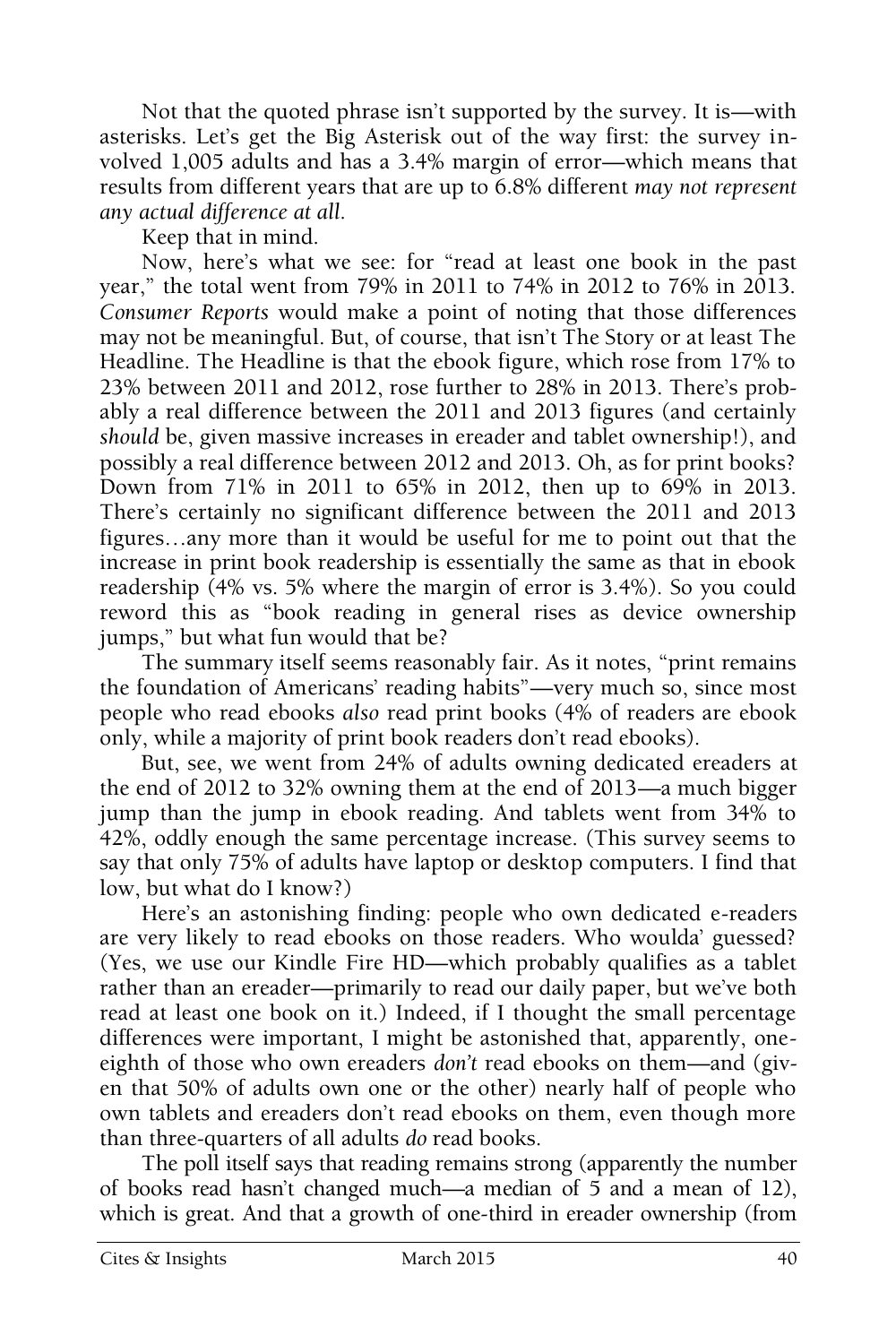24% to 32%, four-thirds as much) only results in a growth of less than onequarter in ebook readership (from 23% to 28%, 122% as much). Which may help explain why ebook sales have flatlined and possibly deccreased. Another alternate headline: "Ebook reading rises more slowly than ereader ownership." (I changed to "ebook reading" from "e-reading" because, damn, I do lots and lots and *lots* of e-reading, almost none of which is ebook reading.)

#### *Ebooks Finding Their Place Among Young Readers*

This [January 9, 2015](http://www.digitalbookworld.com/2015/ebooks-finding-their-place-among-young-readers/) piece by Rich Bellis at *digitalbookworld* seems at first glance to be at odds with other items—and even with itself.

In the first paragraph, it says "young readers may not be flocking to ebooks in droves" while in the second it says "93% of children aged 2-13 now read an e-book at least once a week" (about the same as in the year before) and, later, "about two-thirds [of children] read e-books in January 2014 and January 2015 alike." (Amazing: A January 9, 2015 post telling us what children did in all of January 2015!)

Meanwhile, Bellis also notes a Scholastic study that says 61% of children have read an e-book *some time*, and that 77% of children who have read an e-book say they mostly read print books—with tho-thirds of children saying they'll always want to read print books.

A bit later, you get a *digitalbookworld* person asserting "the fact that children prefer digital" (a fact that appears unique to this person or to *digitalbookworld*, since it contradicts pretty much everybody else's studies) and another person whose business appears to depend on ebooks asserting that, you know, those *younger* kids in the Scholastic study aren't quite digital enough and "may be more resistant to switching," even though Scholastic found the *strongest* preference for print books among the youngest people studied.

So what the heck is actually going on here? Several things:

- Consider the source: *digitalbookworld*.
- $\triangleright$  Look at the survey: I couldn't find a direct link to the 2015 survey itself—but I did find [this link,](http://media.publishersmarketplace.com/wp-content/uploads/2015/01/LaunchKids2015.pdf) the last pages of which appear to be an extended summary of the latest survey's finding, and it includes one absolutely critical sentence:

The 2015 report is based on the results of a survey conducted in October 2014 with 752 parents of children who e-read. [Emphasis added.]

Whoops. So the 93% figure is based on a survey *limited to parents of children who "e-read,"* however that's defined. And it appears that the survey is actually saying that 93% of kids *who e-read* do so at least once a week, not that 93% of them read at least one e-book per week. In other words:

*News flash*: A survey of adults who identify themselves as exercisers found that 93% of them reported doing some exercise last week. Details to follow.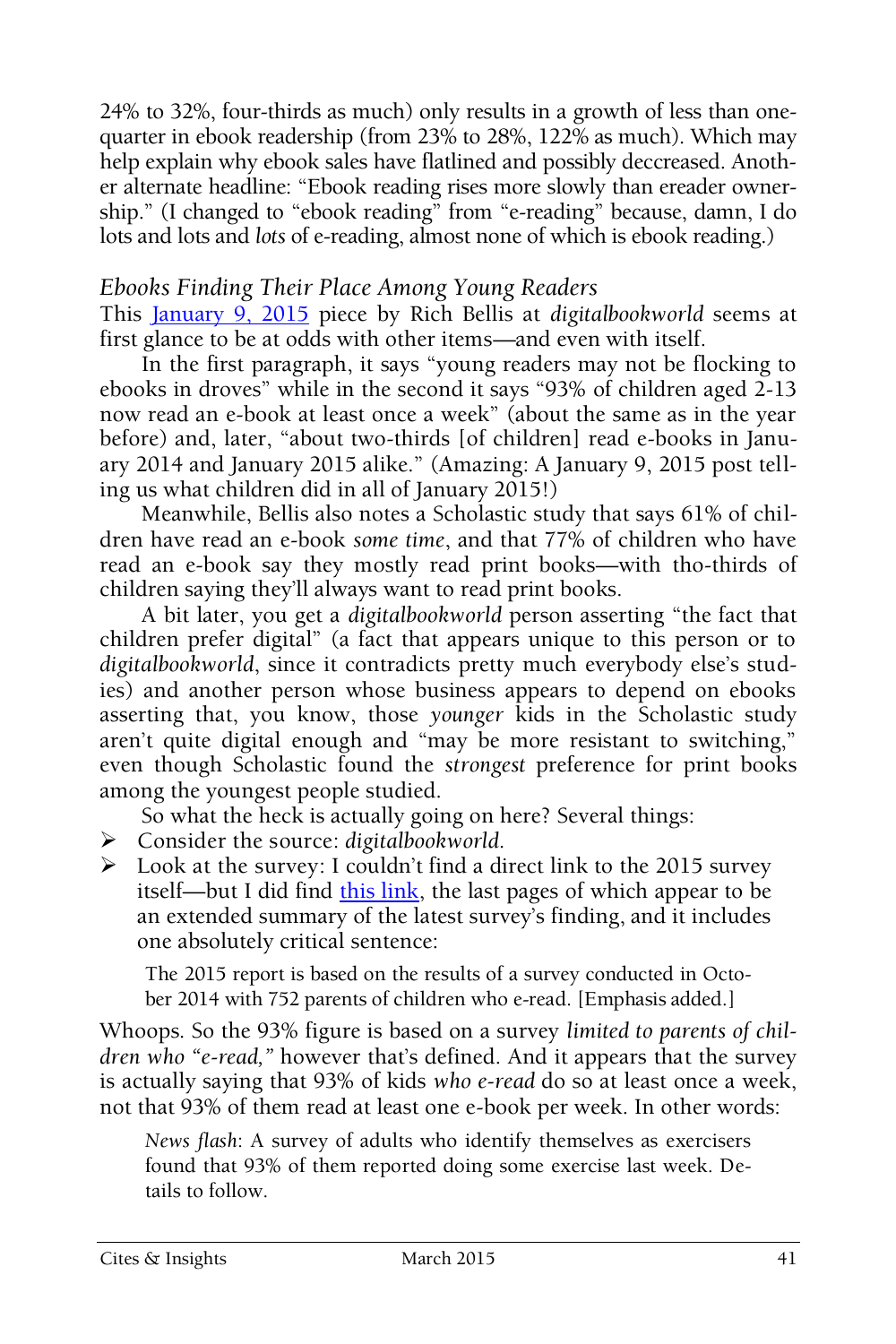I have my own thoughts about the phrase "more resistant to switching," but since those thoughts involve the Borg, I'll set them aside.

## The Differences

Some discussions don't come down on one "side" or the other, but rather focus on actual differences between print reading and ereading.

#### *How Do E-Books Change the Reading Experience?*

This one's a debate of sorts, by Mohsin Hamid and Anna Holmes [on De](http://www.nytimes.com/2014/01/05/books/review/how-do-e-books-change-the-reading-experience.html?nl=todaysheadlines&emc=edit_th_20140103&_r=1&)[cember 31, 2013](http://www.nytimes.com/2014/01/05/books/review/how-do-e-books-change-the-reading-experience.html?nl=todaysheadlines&emc=edit_th_20140103&_r=1&) at the New York *Times Book Review*.

Hamid (in Pakistan) begins, offering some advantages of ebooks but saying that he finds he often prefers p-reading. (Arggh…)

Anyway, back to Hamid's reasons for preferring print. It's part of his attempts to "question manufactured desires"—he hides the browser on his mobile phone and uses pull rather than push on email. (I've found an even better way to avoid constant interruption temptations from a smartphone: I don't own one. But never mind…)

Time is our most precious currency. So it's significant that we are being encouraged, wherever possible, to think of our attention not as expenditure but as consumption. This blurring of labor and entertainment forms the basis, for example, of the financial alchemy that conjures deca-billion-dollar valuations for social-networking companies.

I crave technology, connectivity. But I crave solitude too…

In a world of intrusive technology, we must engage in a kind of struggle if we wish to sustain moments of solitude. E-reading opens the door to distraction. It invites connectivity and clicking and purchasing. The closed network of a printed book, on the other hand, seems to offer greater serenity. It harks back to a pre-jacked-in age. Cloth, paper, ink: For these read helmet, cuirass, shield. They afford a degree of protection and make possible a less intermediated, less fractured experience. They guard our aloneness. That is why I love them, and why I read printed books still.

I'd suggest that dedicated ereaders do very little to distract, but I hear what he's saying.

Then there's Anna Holmes, who begins:

When my second book was released this past October, I told anyone who would listen not to buy the electronic version.

This was not so much a dig at the publishing house production managers who converted my creation into e-book form as it was an acknowledgment of the medium's many limitations. You see, no matter how fancy the refinements made to, say, Apple's much heralded Retina display or Amazon's electronic ink, an e-book offers little promise of dis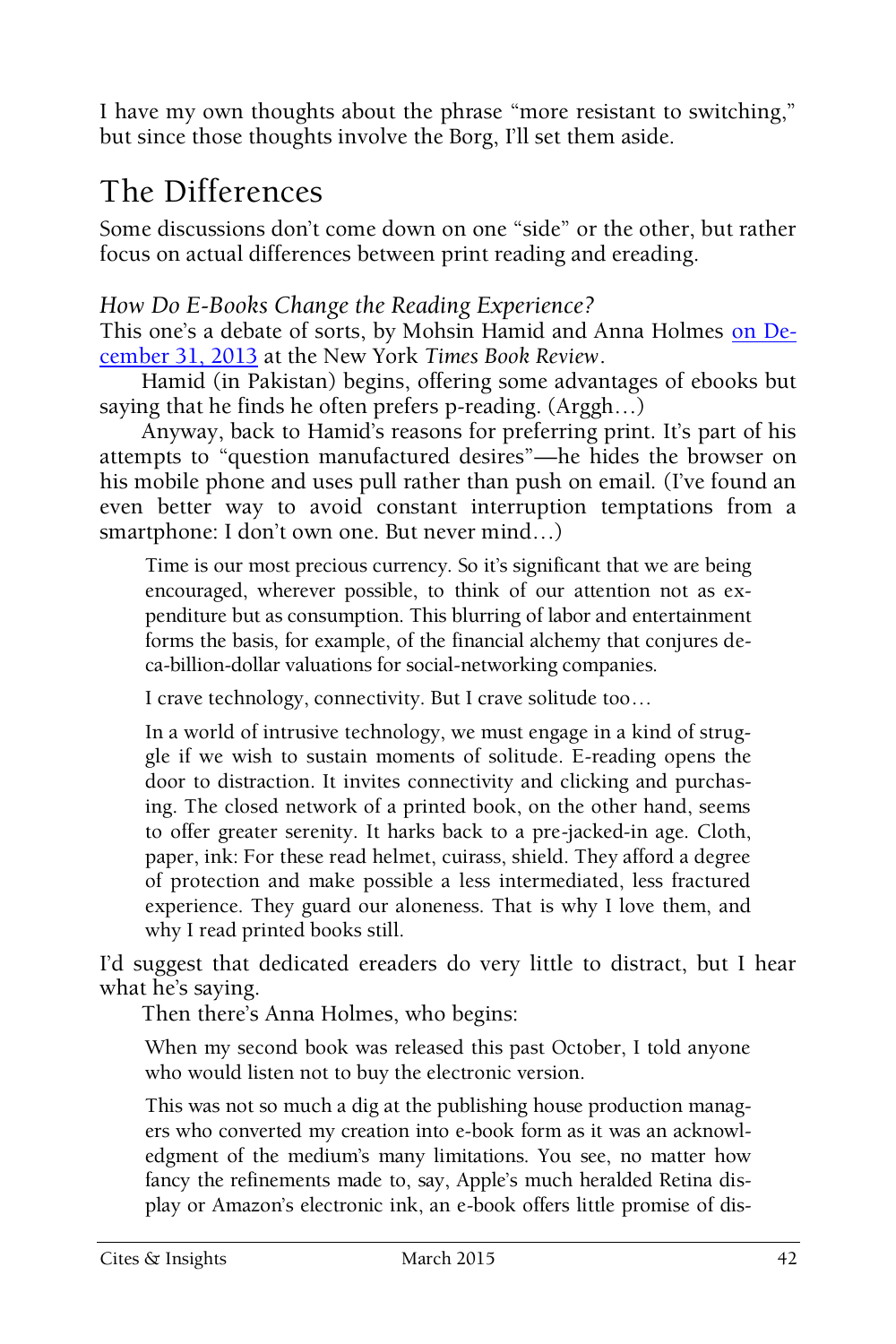covery or wonder. Browsers may be ubiquitous in our e-portal age, but an e-book doesn't encourage actual browsing.

Amazon's electronic ink? I wasn't aware that Amazon invented e…oh, never mind. As with Hamid, Holmes certainly reads ebooks—but "I have yet to feel as fully invested in the pixels on a Bezos-imagined screen as I do in the indelible glyphs found on good old-fashioned book paper."

Part of that is distractions. Another bit is page numbering and sense memory. There's a third—"performative limitations"—that you'll have to read in the original; I couldn't get much out of it other than the idea that you judge a person by looking through the books on their bookshelves.

This odd pair doesn't constitute a debate—the two writers seem to be saying the same things in slightly different terms—and I wonder whether either one really addresses the question.

More than three hundred comments. I didn't attempt to read them all, but did read the 20 or so selected by the *Times*. Several discussed the benefits of ebooks for people with various reading problems; several understood that both of the writers *do* read both ebooks and pbooks and were similarly open-minded, a couple of people (one former bookstore owner who's given up libraries because she had a bad experience with one book) who basically assert the utter superiority of ebooks…and then there was an Instant Convert who ends his comment with these remarkable statement:

I think that the e-reader is a revolution in reading comparable to the revolution affected by the invention of the printing press.

Equally important, e-readers must be distributed to everyone in America whether the person is rich, destitute, and anything in between. Not to do so would be cruel and criminal; and also would be damaging to the short and long run developments of our national culture and our economic viability.

Right.

#### *Form, Function, and Books*

Consider [this January 12, 2014 post](http://mbanks.typepad.com/my_weblog/2014/01/form-function-and-books.html) by Marcus Banks at *Marcus' World*. Banks saw a sign in an indie bookstore window that I'd consider amusing and deliberately silly (it has lots of silly dingbats surrounding its simple message: "We sell only old-fashioned real books made with actual paper held together with either hard or soft binding \* Accept no substitutes") but that Banks found "needlessly antagonistic." Whew.

Banks professes his love of print books (he's a booksmeller, among other things, and has "many books on my nightstand") but also reads lots of books on his iPad.

Paper has its charms, as do pixels. Worries that printed books are going away are overblown. Radio is still here in the age of TV and mov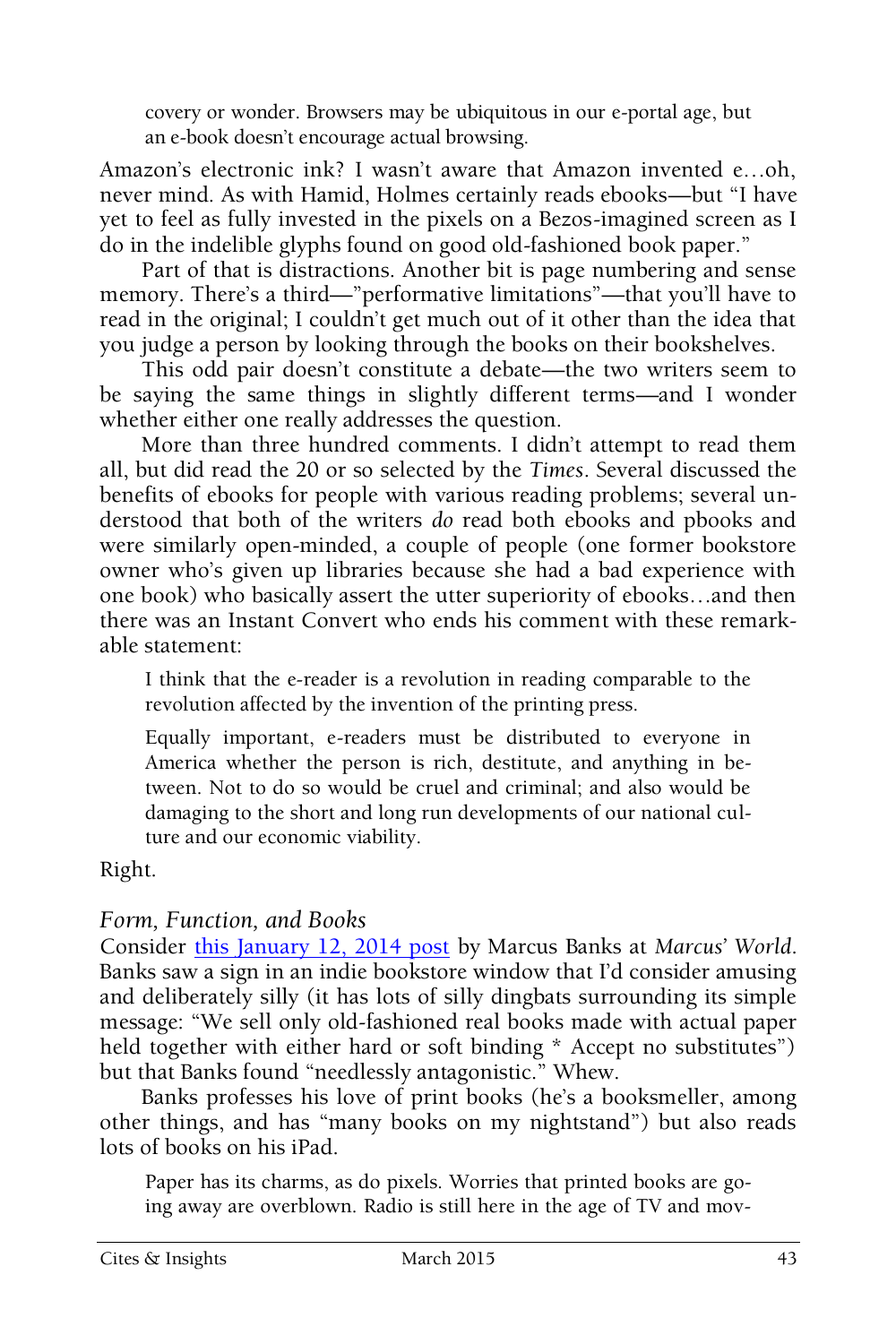ies, because they serve different functions. The print book is a marvelous piece of technology. Book lovers need not be so territorial and line-drawing; books have enough virtue, as physical objects, to speak for themselves.

But…he goes on to essentially dismiss *any* difference between print books and ebooks in conveying a story, which I think overstates the case. And Banks wants more:

Future Goulds and Munros will have the exhilarating opportunity to tell a story in a way that does not need to be crystallized into the 2 dimensions of paper. That's a good thing, too, because we live in a three dimensional world. In the future, I hope that reading books becomes an immersive experience that speaks to all the senses.

He expects to get more, too: "We are simply developing new and interesting ways to tell our stories." Maybe so, but it seems to me that Banks is talking about *movies* (perhaps with smell-o-vision added to speak to another sense), or maybe "VRbooks" if virtual reality is ever widely adopted. I'm a whole lot less convinced that multimedia "books" are either a natural development or likely to supplant text-only books for immersive story-telling. A good story lets the *reader* fill in the pieces with their own images, sounds and other senses; maybe that's why—many years after some folks said that all books *needed* to be singing and dancing—there's still a huge place for text-only books.

I agree with Banks that there's room for both. I doubt that we'll see huge innovations in multimedia storytelling massively replace text-only, *especially* if it's to be delivered by tablets, just as hypertext fiction really hasn't gotten anywhere. But, of course, I could be wrong.

And, frankly, I think Banks was taking that little sign in the bookstore window *way* too seriously. Somebody trying to make a serious point doesn't use a dozen dingbats with 21 words.

#### *Paper versus screens*

Here's an interesting one, by Richard Watson [on January 16, 2014](http://toptrends.nowandnext.com/2014/01/16/paper-versus-screens/) at *What's Next: Top Trends*. It's interesting because Watson is a futurist (one who created an "extinction timeline" that had libraries extinct by 2019, as well as landlines extinct by 2011 and newspaper delivery extinct by 2012—he later admitted that "I got it totally wrong. Probably.") who, remarkably, still seems to think that print books are largely irrelevant for the future (at least as of 2012). It's also interesting because, especially given the source, it provides a rejoinder of sorts to Marcus Banks and others who argue that the medium is entirely irrelevant.

The post notes recent research suggesting that e-reading may inhibit comprehension and that there are other virtues to print books.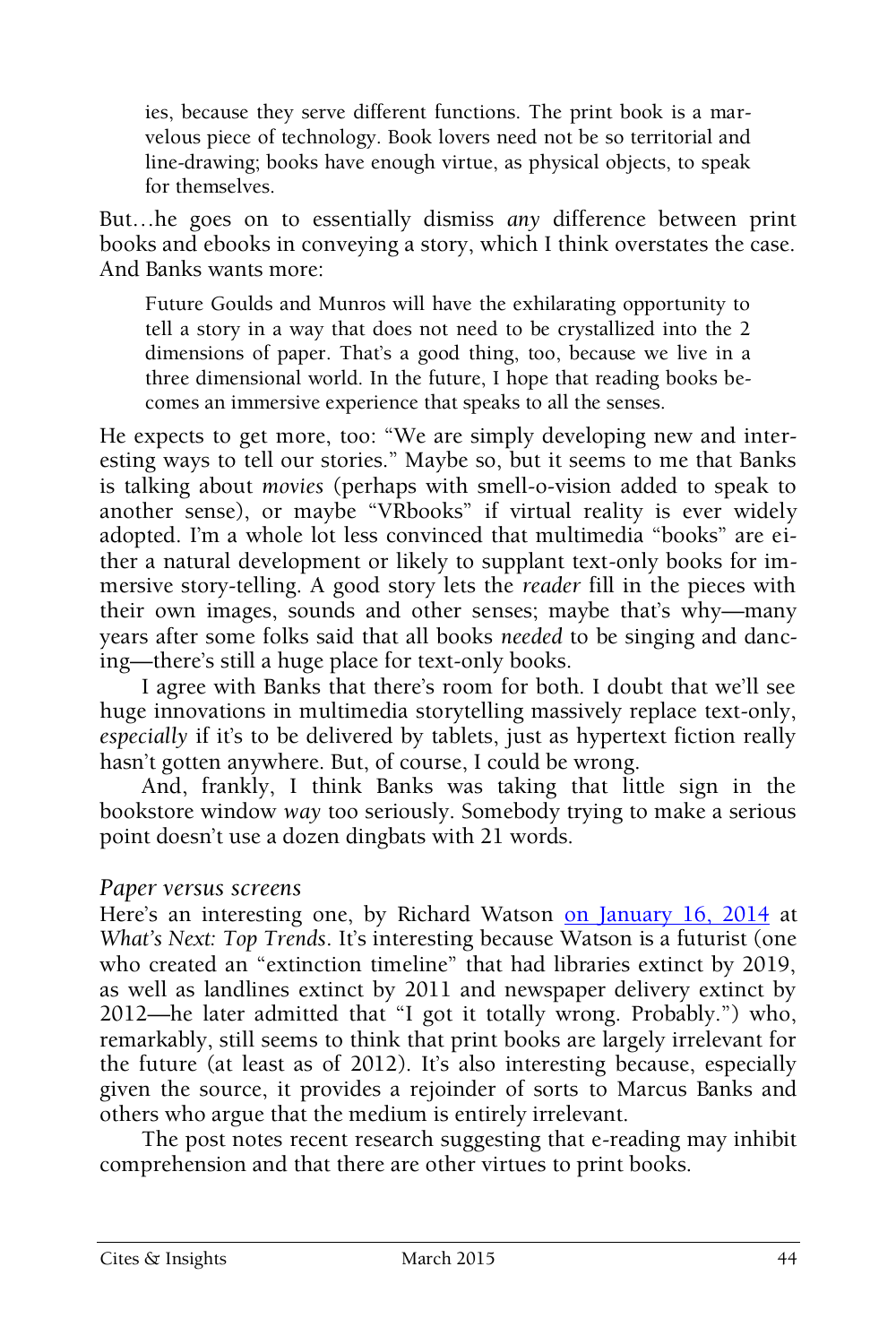There is also the idea, rarely recognised, that people bring less mental effort to screens in the first place. A study by Ziming Lui at San Jose Sate University found that people reading on screens use a lot of shortcuts and spend time browsing or scanning for things not directly linked to the text. Another piece of research (Kate Garland/University of Leicester) makes the key point that people reading on a screen rely much more on remembering the text compared to people reading on paper who rely much more on understanding what the text means. This distinction between remembering and knowing is especially critical in education.

Research by Julia Parrish-Morris and colleagues (now at the University of Pennsylvania) found that three to five-year old children reading stories from interactive books spent much of their time being distracted by buttons and easily lost track of the narrative and what it meant. Clearly screens have considerable advantages. Convenience or fast access to information is one. For older or visually impaired readers the ability to change font size is another. But it is precisely the simplicity and uncomplicated nature of paper that makes it so special. Paper does not draw attention to itself. It does not contain hyperlinks or other forms of easy distraction and its tactile and sensory nature is not only pleasing but actually allows us to navigate and understand the text.

Only three comments, two from the same "orkneylad" with a response from Watson in the middle—but the first and longest is interesting: it's a 1996 quote from Umberto Eco. You can read it in the original. Watson's response: "That's much better than my post!"

*Your paper brain and your Kindle brain aren't the same thing* This story first aired as part of *The Takeaway*, apparently on September [18, 2014.](http://www.pri.org/stories/2014-09-18/your-paper-brain-and-your-kindle-brain-arent-same-thing) I dislike the lead paragraph:

Would you like paper or plasma? That's the question book lovers face now that e-reading has gone mainstream. And, as it turns out, our brains process digital reading very differently..

Why do I dislike it? Because the choice isn't "paper or plasma"—it's paper or *pixels*. Unless you read your books on certain brands of HDTV, there is no way you're going to read a book via plasma: the technology just isn't used in handheld devices.

I know, I know…but damn, it's public radio, and you'd expect a little more fact-checking. (I listen to *The Takeaway* at times, since it replaced *Talk of the Nation*, and I'll just say that some replacements are definitely not upgrades.)

The gist: A growing number of studies suggest that paper is better suited to deep reading, even on a neurological level. There are some links to studies. Didn't read all of the mixed-lot comments.